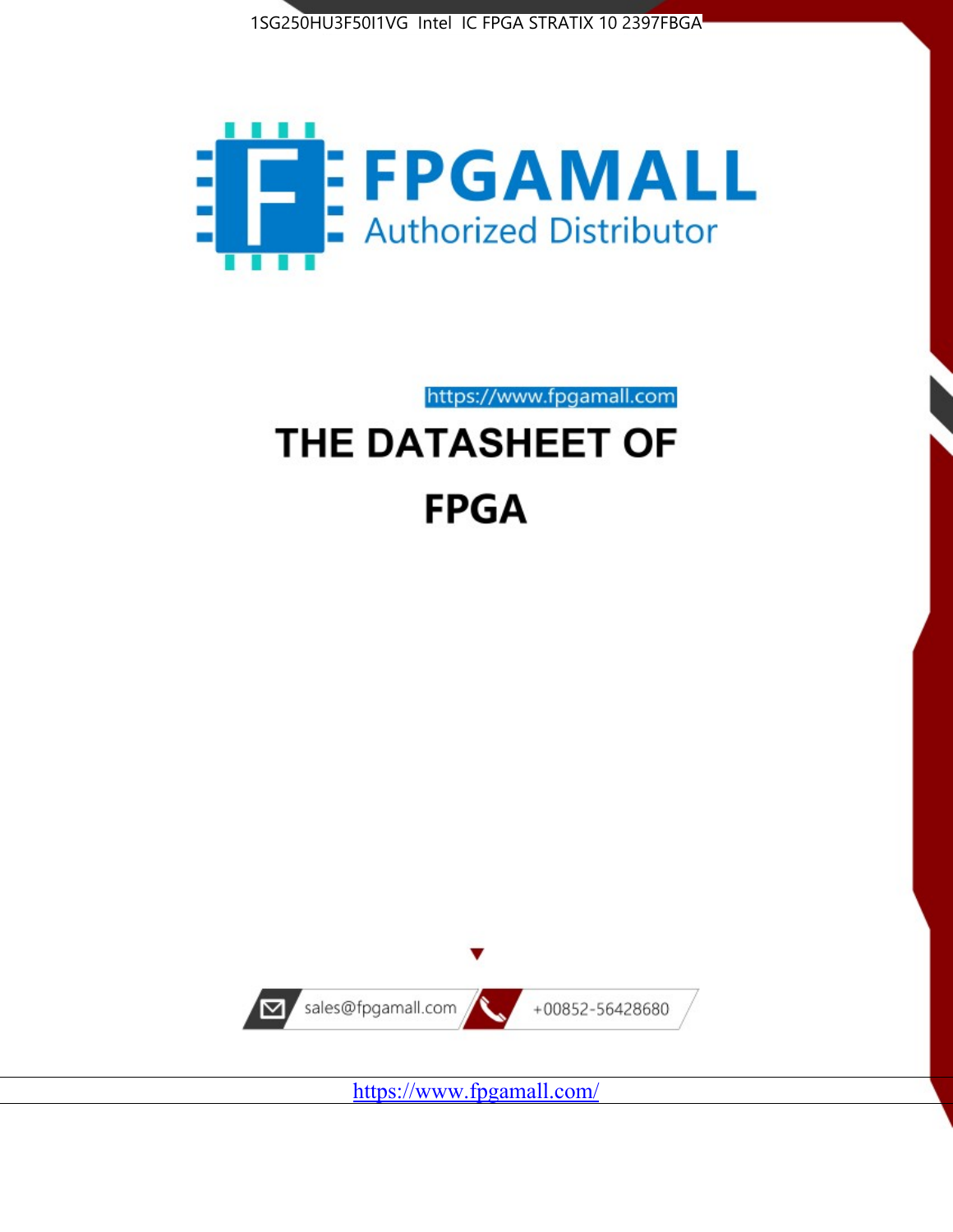1SG250HU3F50I1VG Intel IC FPGA STRATIX 10 2397FBGA



# **Intel® Stratix® 10 GX/SX Device Overview**



**S10-OVERVIEW | 2020.04.30** Latest document on the web: **[PDF](https://www.intel.com/content/dam/www/programmable/us/en/pdfs/literature/hb/stratix-10/s10-overview.pdf)** | **[HTML](https://www.intel.com/content/www/us/en/programmable/documentation/joc1442261161666.html)**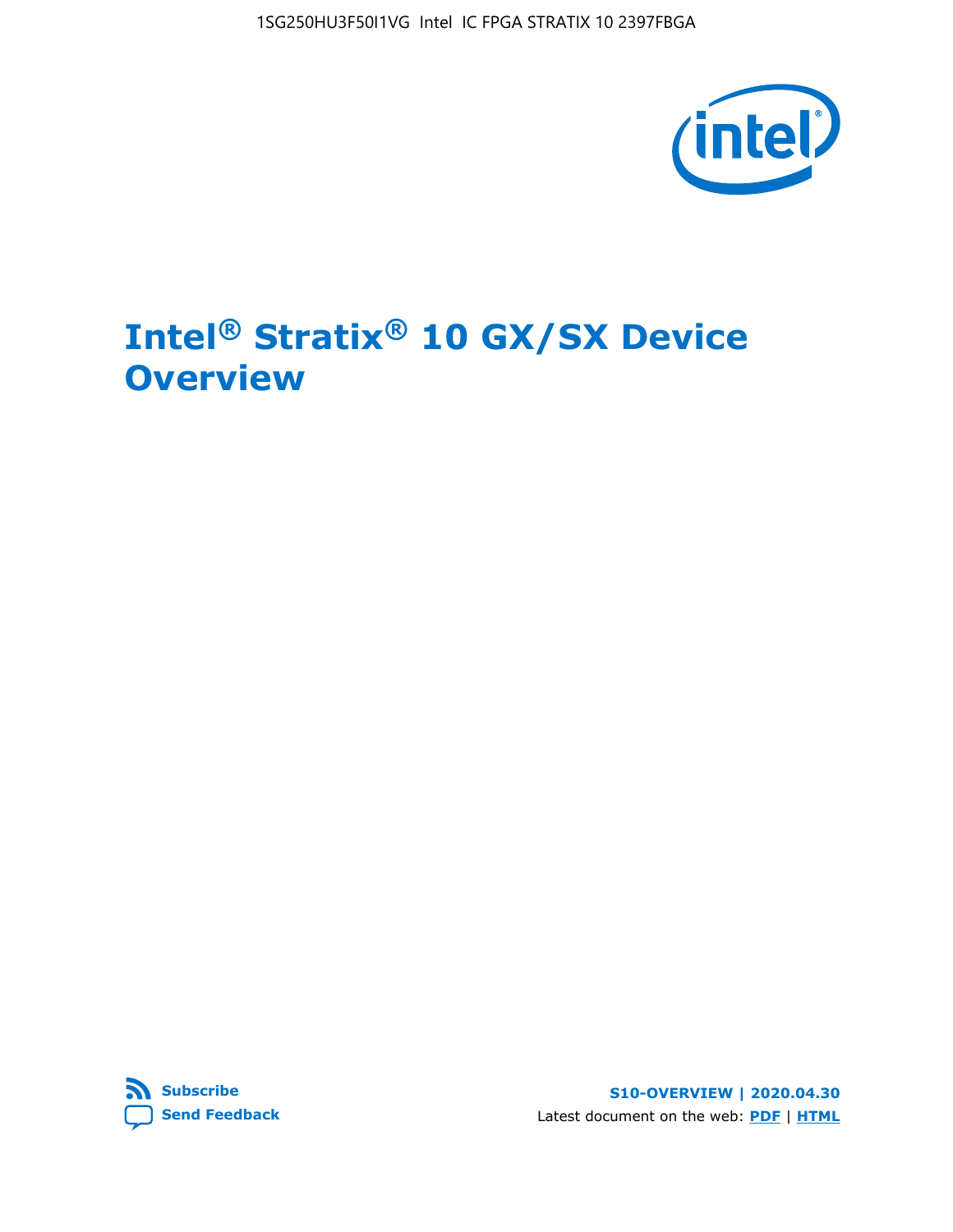

*Contents*

# **Contents**

| 1.26. Document Revision History for the Intel Stratix 10 GX/SX Device Overview36 |  |
|----------------------------------------------------------------------------------|--|

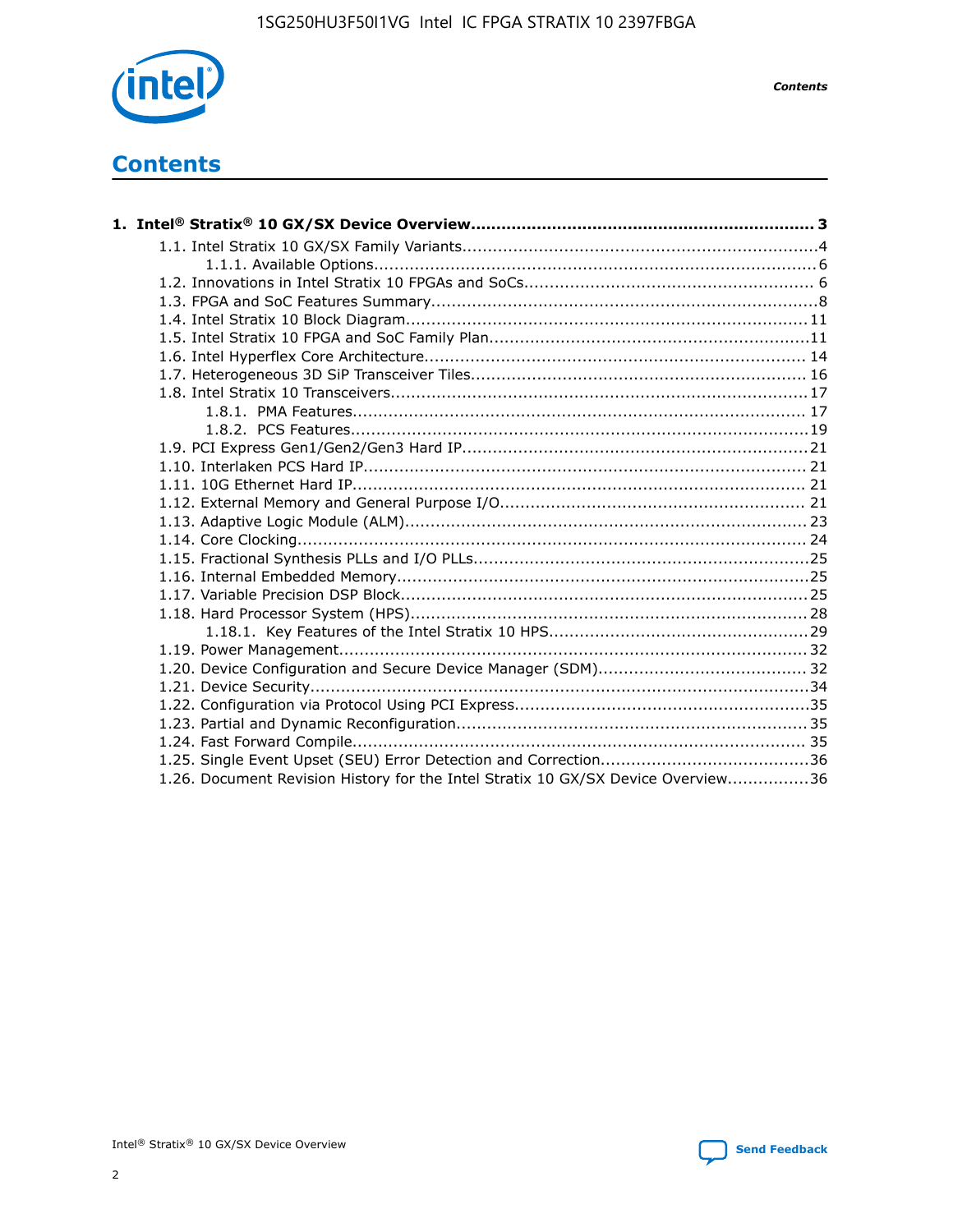**S10-OVERVIEW | 2020.04.30**

**[Send Feedback](mailto:FPGAtechdocfeedback@intel.com?subject=Feedback%20on%20Intel%20Stratix%2010%20GX/SX%20Device%20Overview%20(S10-OVERVIEW%202020.04.30)&body=We%20appreciate%20your%20feedback.%20In%20your%20comments,%20also%20specify%20the%20page%20number%20or%20paragraph.%20Thank%20you.)**



# **1. Intel® Stratix® 10 GX/SX Device Overview**

Intel's 14 nm Intel® Stratix® 10 GX FPGAs and SX SoCs deliver 2X the core performance and up to 70% lower power over previous generation high-performance FPGAs.

Featuring several groundbreaking innovations, including the all new Intel Hyperflex™ core architecture, this device family enables you to meet the demand for everincreasing bandwidth and processing performance in your most advanced applications, while meeting your power budget.

With an embedded hard processor system (HPS) based on a quad-core 64 bit Arm\* Cortex\*-A53, the Intel Stratix 10 SoC devices deliver power efficient, application-class processing and allow designers to extend hardware virtualization into the FPGA fabric. Intel Stratix 10 SoC devices demonstrate Intel's commitment to high-performance SoCs and extend Intel's leadership in programmable devices featuring an Arm-based processor system.

Important innovations in Intel Stratix 10 FPGAs and SoCs include:

- All new Intel Hyperflex core architecture delivering 2X the core performance compared to previous generation high-performance FPGAs
- Intel 14 nm tri-gate (FinFET) technology
- Heterogeneous 3D System-in-Package (SiP) technology
- Core fabric with up to 10.2 million logic elements (LEs)
- Up to 96 full duplex transceiver channels on heterogeneous 3D SiP transceiver tiles
- Transceiver data rates up to 28.3 Gbps chip-to-chip/module and backplane performance
- M20K (20 Kb) internal SRAM memory blocks
- Fractional synthesis and ultra-low jitter LC tank based transmit phase locked loops (PLLs)
- Hard PCI Express<sup>®</sup> Gen3 x16 intellectual property (IP) blocks
- Hard 10GBASE-KR/40GBASE-KR4 Forward Error Correction (FEC) in every transceiver channel
- Hard memory controllers and PHY supporting DDR4 rates up to 2666 Mbps per pin
- Hard fixed-point and IEEE 754 compliant hard floating-point variable precision digital signal processing (DSP) blocks with up to 10 TFLOP compute performance with a power efficiency of 80 GFLOP per Watt
- Quad-core 64 bit Arm Cortex-A53 embedded processor running up to 1.5 GHz in SoC family variants
- Programmable clock tree synthesis for flexible, low power, low skew clock trees

Intel Corporation. All rights reserved. Agilex, Altera, Arria, Cyclone, Enpirion, Intel, the Intel logo, MAX, Nios, Quartus and Stratix words and logos are trademarks of Intel Corporation or its subsidiaries in the U.S. and/or other countries. Intel warrants performance of its FPGA and semiconductor products to current specifications in accordance with Intel's standard warranty, but reserves the right to make changes to any products and services at any time without notice. Intel assumes no responsibility or liability arising out of the application or use of any information, product, or service described herein except as expressly agreed to in writing by Intel. Intel customers are advised to obtain the latest version of device specifications before relying on any published information and before placing orders for products or services. \*Other names and brands may be claimed as the property of others.

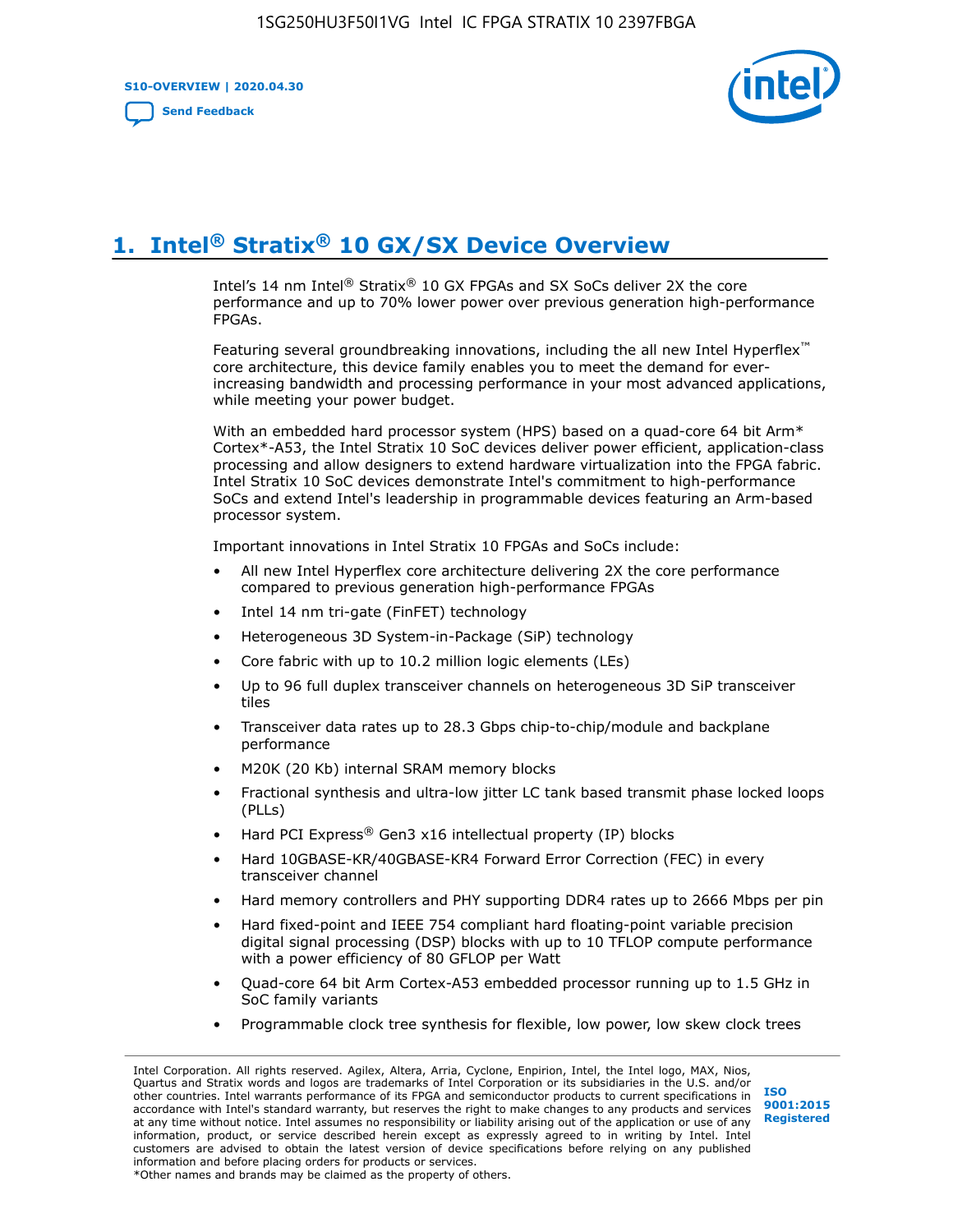

- Dedicated secure device manager (SDM) for:
	- Enhanced device configuration and security
	- AES-256, SHA-256/384 and ECDSA-256/384 encrypt/decrypt accelerators and authentication
	- Multi-factor authentication
	- Physically Unclonable Function (PUF) service and software programmable device configuration capability
- Comprehensive set of advanced power saving features delivering up to 70% lower power compared to previous generation high-performance FPGAs
- Non-destructive register state readback and writeback, to support ASIC prototyping and other applications

With these capabilities, Intel Stratix 10 FPGAs and SoCs are ideally suited for the most demanding applications in diverse markets such as:

- **Compute and Storage**—for custom servers, cloud computing and datacenter acceleration
- **Networking**—for Terabit, 400G and multi-100G bridging, aggregation, packet processing and traffic management
- **Optical Transport Networks**—for OTU4, 2xOTU4, 4xOTU4
- **Broadcast**—for high-end studio distribution, head end encoding/decoding, edge quadrature amplitude modulation (QAM)
- **Military**—for radar, electronic warfare, and secure communications
- **Medical**—for diagnostic scanners and diagnostic imaging
- **Test and Measurement**—for protocol and application testers
- **Wireless**—for next-generation 5G networks
- **ASIC Prototyping**—for designs that require the largest FPGA fabric with the highest I/O count

## **1.1. Intel Stratix 10 GX/SX Family Variants**

Intel Stratix 10 devices are available in FPGA (GX) and SoC (SX) variants.

- **Intel Stratix 10 GX** devices deliver up to 1 GHz core fabric performance and contain up to 10.2 million LEs in the fabric. They also feature up to 96 general purpose transceivers on separate transceiver tiles, and 2666 Mbps DDR4 external memory interface performance. The transceivers are capable of up to 28.3 Gbps short reach and across the backplane. These devices are optimized for FPGA applications that require the highest transceiver bandwidth and core fabric performance, with the power efficiency of Intel's 14 nm tri-gate process technology.
- **Intel Stratix 10 SX** devices have a feature set that is identical to Intel Stratix 10 GX devices, with the addition of an embedded quad-core 64 bit Arm Cortex A53 hard processor system.

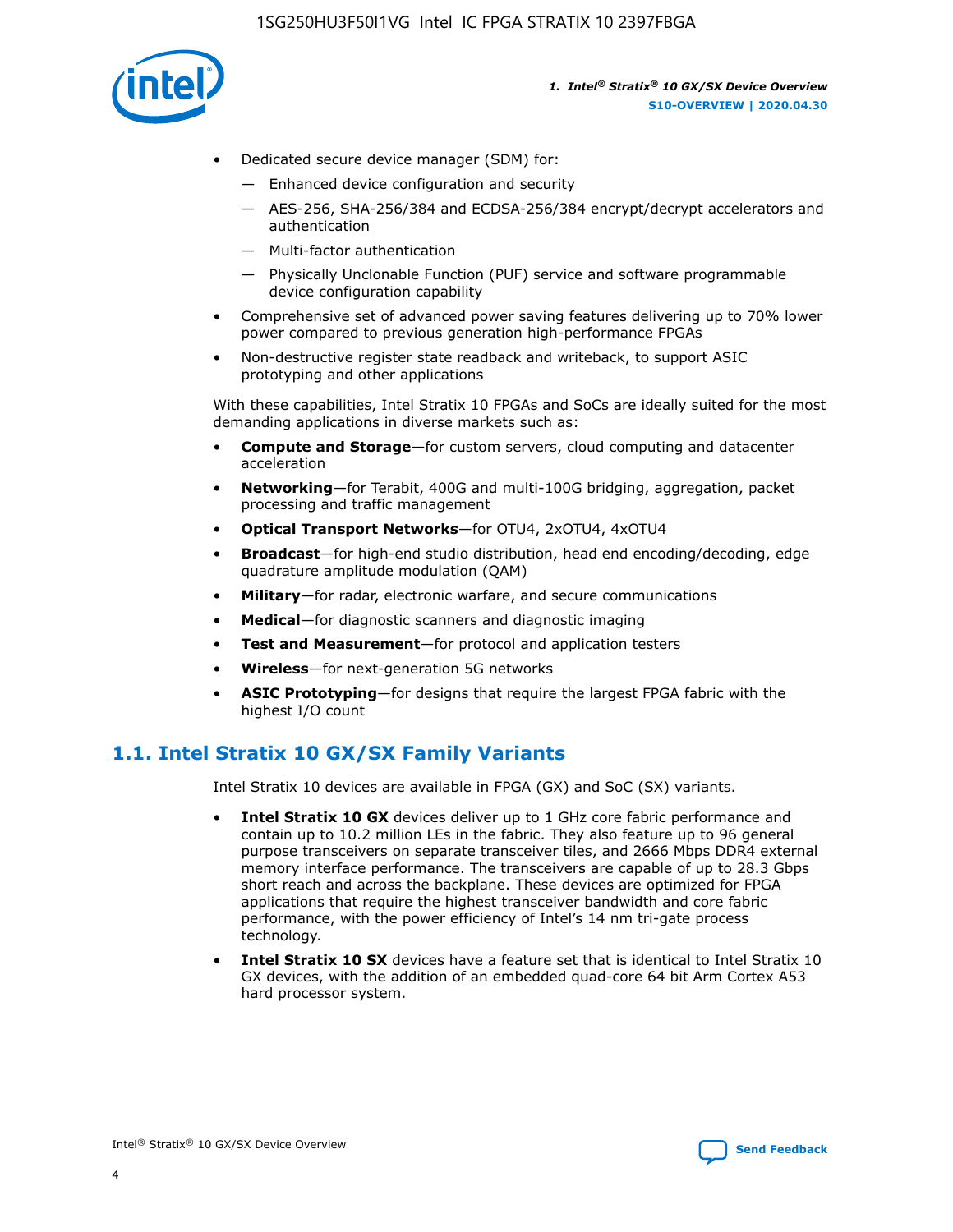

Common to all Intel Stratix 10 family variants is a high-performance fabric based on the new Intel Hyperflex core architecture that includes additional Hyper-Registers throughout the interconnect routing and at the inputs of all functional blocks. The core fabric also contains an enhanced logic array utilizing Intel's adaptive logic module (ALM) and a rich set of high performance building blocks including:

- M20K (20 Kb) embedded memory blocks
- Variable precision DSP blocks with hard IEEE 754 compliant floating-point units
- Fractional synthesis and integer PLLs
- Hard memory controllers and PHY for external memory interfaces
- General purpose IO cells

To clock these building blocks, Intel Stratix 10 devices use programmable clock tree synthesis, which uses dedicated clock tree routing to synthesize only those branches of the clock trees required for the application. All devices support in-system, finegrained partial reconfiguration of the logic array, allowing logic to be added and subtracted from the system while it is operating.

All family variants also contain high speed serial transceivers, containing both the physical medium attachment (PMA) and the physical coding sublayer (PCS), which can be used to implement a variety of industry standard and proprietary protocols. In addition to the hard PCS, Intel Stratix 10 devices contain multiple instantiations of PCI Express hard IP that supports Gen1/Gen2/Gen3 rates in x1/x2/x4/x8/x16 lane configurations, and hard 10GBASE-KR/40GBASE-KR4 FEC for every transceiver. The hard PCS, FEC, and PCI Express IP free up valuable core logic resources, save power, and increase your productivity.

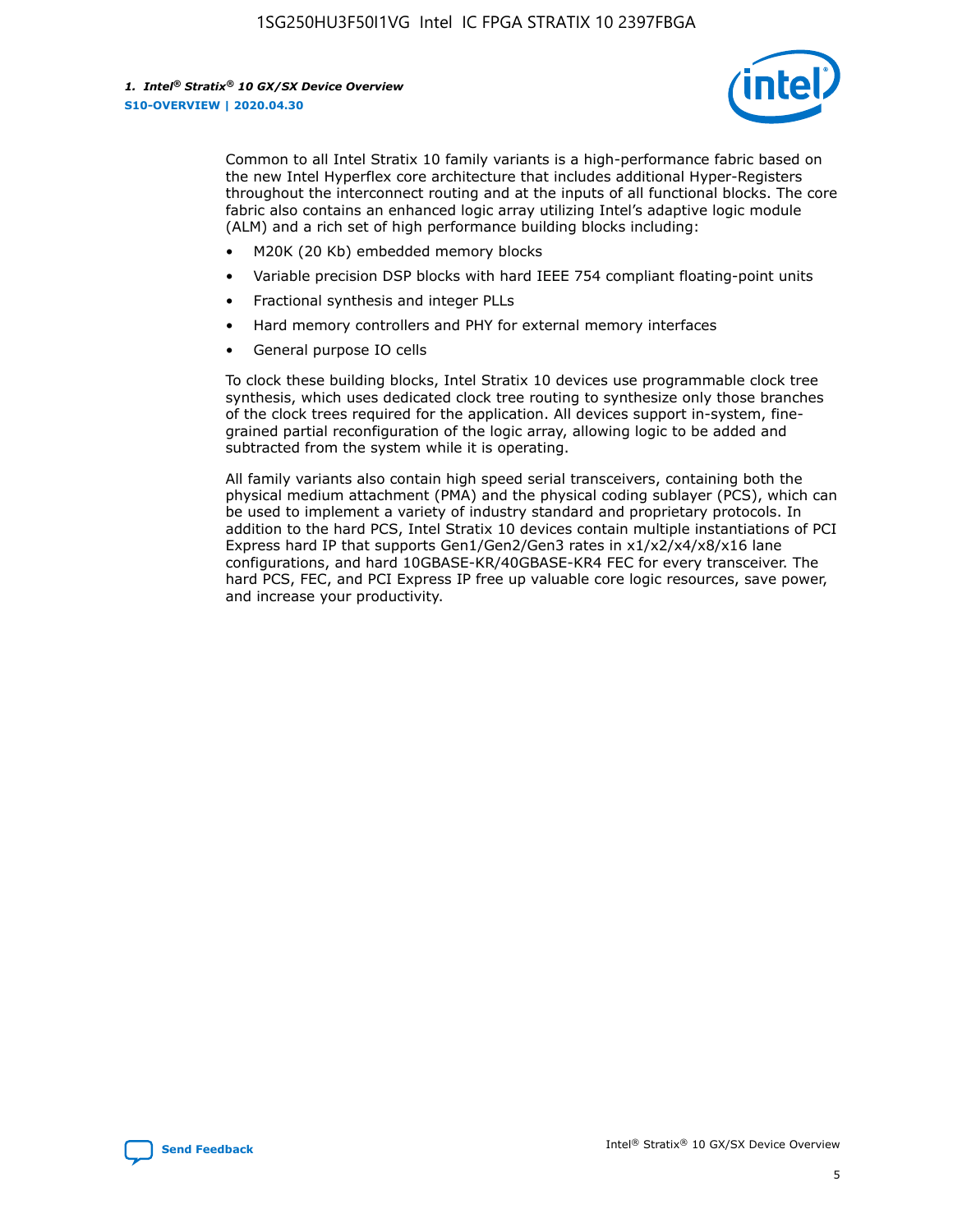

## **1.1.1. Available Options**

#### **Figure 1. Sample Ordering Code and Available Options for Intel Stratix 10 Devices**



## **Related Information**

[My Intel Support](https://www.intel.com/content/www/us/en/programmable/my-intel/mal-home.html)

## **1.2. Innovations in Intel Stratix 10 FPGAs and SoCs**

Intel Stratix 10 FPGAs and SoCs deliver many significant improvements over the previous generation high-performance Stratix V FPGAs.

#### **Table 1. Key Features of Intel Stratix 10 Devices Compared to Stratix V Devices**

| <b>Feature</b>            | <b>Stratix V FPGAs</b>                                           | <b>Intel Stratix 10 FPGAs and SoCs</b>                                        |  |  |  |
|---------------------------|------------------------------------------------------------------|-------------------------------------------------------------------------------|--|--|--|
| <b>Process technology</b> | 28 nm TSMC (planar<br>transistor)                                | 14 nm Intel tri-gate (FinFET)                                                 |  |  |  |
| Hard processor core       | None                                                             | Quad-core 64 bit Arm Cortex-A53<br>(SoC only)                                 |  |  |  |
| Core architecture         | Conventional core architecture<br>with conventional interconnect | Intel Hyperflex core architecture with<br>Hyper-Registers in the interconnect |  |  |  |
| continued                 |                                                                  |                                                                               |  |  |  |

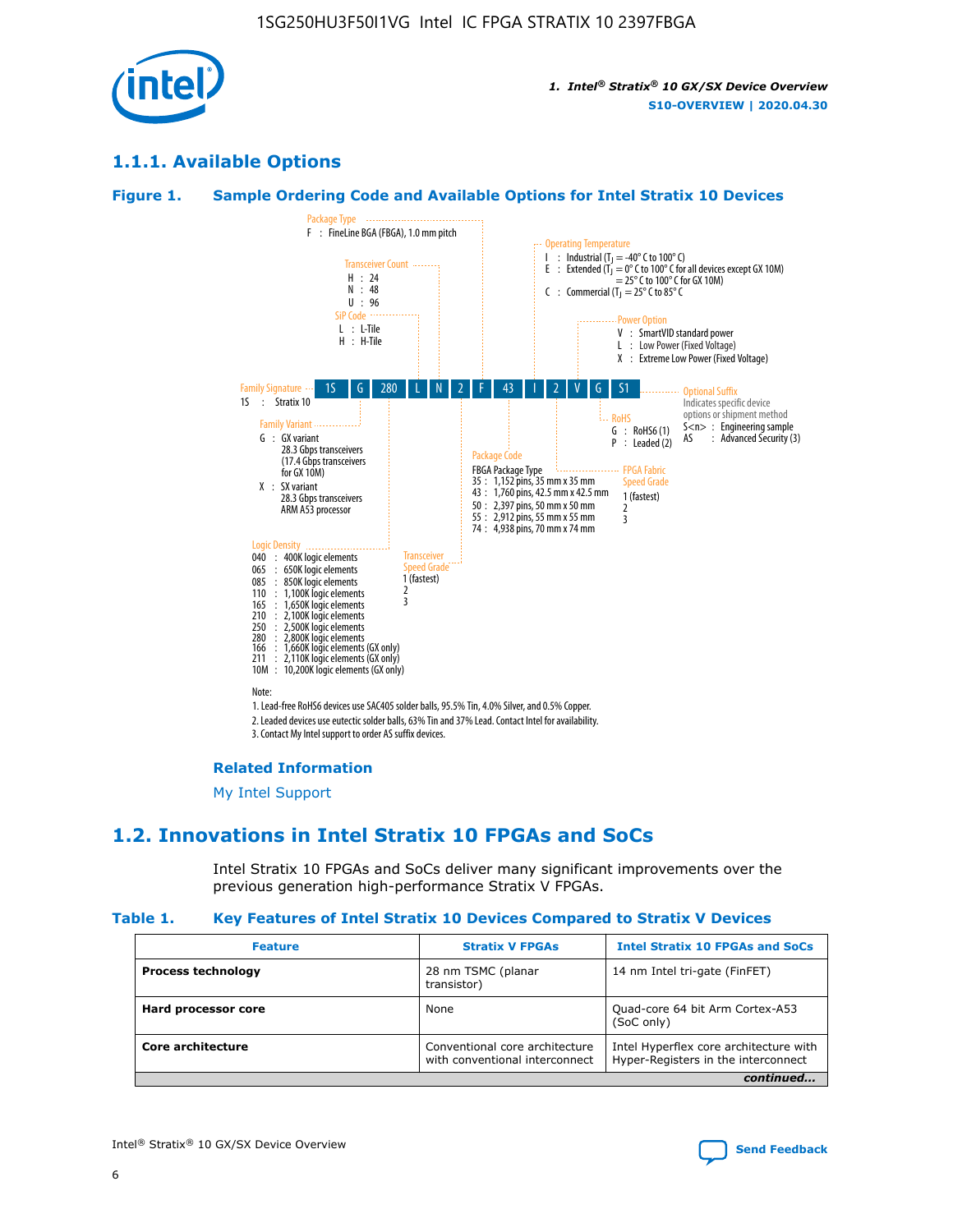

| <b>Feature</b>                                   | <b>Stratix V FPGAs</b>                                                              | <b>Intel Stratix 10 FPGAs and SoCs</b>                                                                                                       |
|--------------------------------------------------|-------------------------------------------------------------------------------------|----------------------------------------------------------------------------------------------------------------------------------------------|
| Core performance                                 | 500 MHz                                                                             | 1 GHz                                                                                                                                        |
| <b>Power dissipation</b>                         | 1x                                                                                  | As low as $0.3x$                                                                                                                             |
| Logic density                                    | <b>952 KLE</b>                                                                      | 10,200 KLE                                                                                                                                   |
| <b>Embedded memory (M20K)</b>                    | 52 Mbits                                                                            | 253 Mbits                                                                                                                                    |
| 18x19 multipliers                                | 3,926                                                                               | 11,520                                                                                                                                       |
|                                                  | Note: Multiplier is 18x18 in<br>Stratix V devices.                                  | Note: Multiplier is 18x19 in Intel<br>Stratix 10 devices.                                                                                    |
| <b>Floating point DSP capability</b>             | Up to 1 TFLOP, requires soft<br>floating point adder and<br>multiplier              | Up to 10 TFLOP, hard IEEE 754<br>compliant single precision floating<br>point adder and multiplier                                           |
| <b>Maximum transceivers</b>                      | 66                                                                                  | 96                                                                                                                                           |
| Maximum transceiver data rate (chip-to-<br>chip) | 28.05 Gbps                                                                          | 26.6 Gbps L-Tile<br>28.3 Gbps H-Tile                                                                                                         |
| Maximum transceiver data rate (backplane)        | 12.5 Gbps                                                                           | 12.5 Gbps L-Tile<br>28.3 Gbps H-Tile                                                                                                         |
| <b>Hard memory controller</b>                    | None                                                                                | DDR4 @ 1333 MHz/2666 Mbps<br>DDR3 @ 1067 MHz/2133 Mbps                                                                                       |
| <b>Hard protocol IP</b>                          | PCIe* Gen3 x8 (up to 4<br>instances)                                                | PCIe Gen3 x16 (up to 4 instances)<br>SR-IOV (4 physical functions / 2k<br>virtual functions) on H-Tile devices<br>10GBASE-KR/40GBASE-KR4 FEC |
| <b>Core clocking and PLLs</b>                    | Global, quadrant and regional<br>clocks supported by fractional-<br>synthesis fPLLs | Programmable clock tree synthesis<br>supported by fractional synthesis<br>fPLLs and integer IO PLLs                                          |
| Register state readback and writeback            | Not available                                                                       | Non-destructive register state<br>readback and writeback for ASIC<br>prototyping and other applications                                      |

These innovations result in the following improvements:

- **Improved Core Logic Performance**: The Intel Hyperflex core architecture combined with 14 nm Intel tri-gate technology allows Intel Stratix 10 devices to achieve 2X the core performance compared to the previous generation
- **Lower Power**: Intel Stratix 10 devices use up to 70% lower power compared to the previous generation, enabled by 14 nm Intel tri-gate technology, the Intel Hyperflex core architecture, and optional power saving features built into the architecture
- **Higher Density**: Intel Stratix 10 devices offer three times the level of integration, with up to 10.2 million logic elements (LEs), over 253 Mbits of embedded memory blocks (M20K), and 11,520 18x19 multipliers
- **Embedded Processing**: Intel Stratix 10 SoCs feature a Quad-Core 64 bit Arm Cortex-A53 processor optimized for power efficiency and software compatible with previous generation Arria® and Cyclone® SoC devices
- **Improved Transceiver Performance**: With up to 96 transceiver channels implemented in heterogeneous 3D SiP transceiver tiles, Intel Stratix 10 GX and SX devices support data rates up to 28.3 Gbps chip-to-chip and 28.3 Gbps across the backplane with signal conditioning circuits capable of equalizing over 30 dB of system loss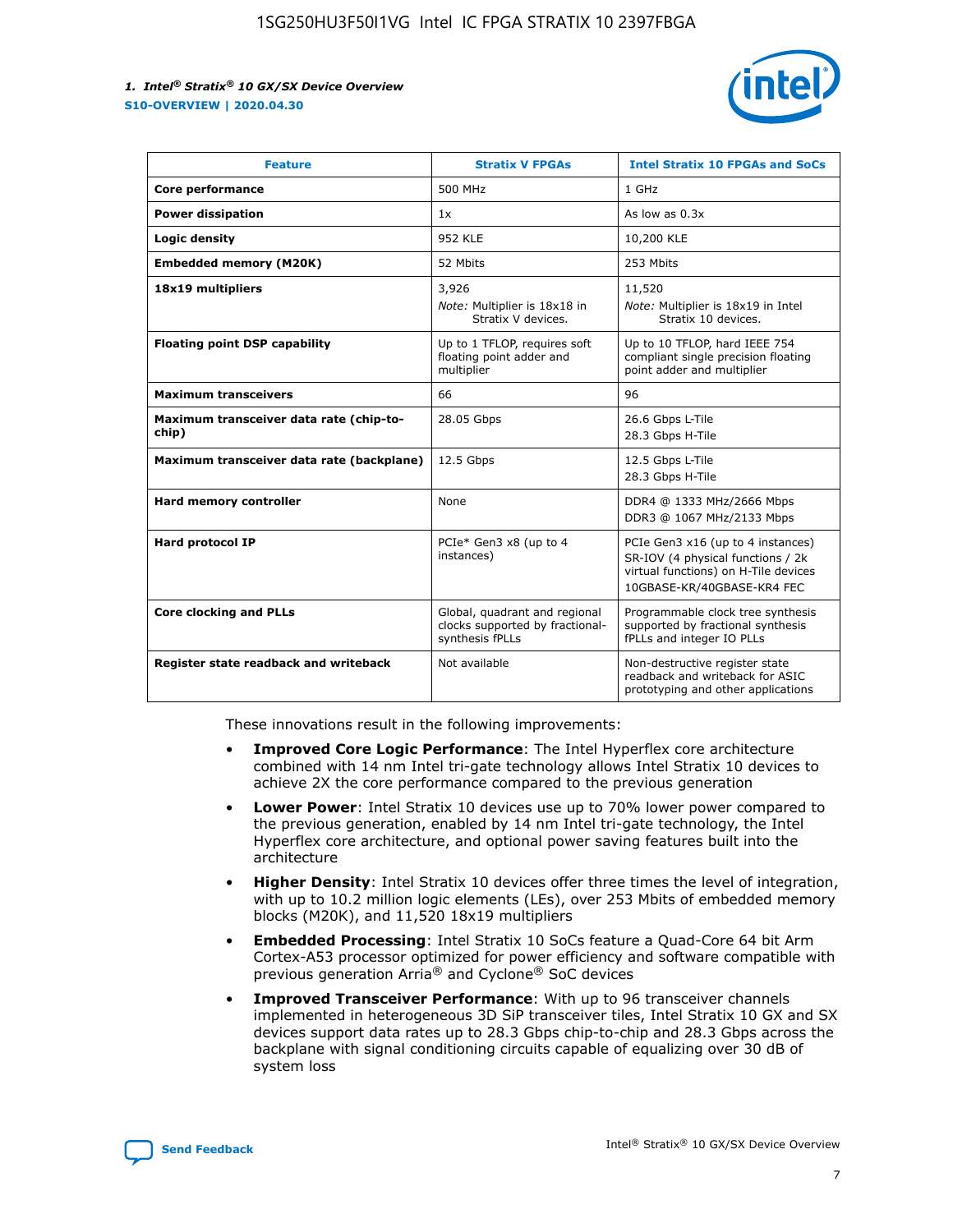

- **Improved DSP Performance**: The variable precision DSP block in Intel Stratix 10 devices features hard fixed and floating point capability, with up to 10 TFLOP IEEE754 single-precision floating point performance
- **Additional Hard IP**: Intel Stratix 10 devices include many more hard IP blocks than previous generation devices, with a hard memory controller included in each bank of 48 general purpose IOs, a hard PCIe Gen3 x16 full protocol stack in each transceiver tile, and a hard 10GBASE-KR/40GBASE-KR4 FEC in every transceiver channel
- **Enhanced Core Clocking**: Intel Stratix 10 devices feature programmable clock tree synthesis; clock trees are only synthesized where needed, increasing the flexibility and reducing the power dissipation of the clocking solution
- **Additional Core PLLs**: The core fabric in Intel Stratix 10 devices is supported by both integer IO PLLs and fractional synthesis fPLLs, resulting in a greater total number of PLLs available than the previous generation

## **1.3. FPGA and SoC Features Summary**

## **Table 2. Intel Stratix 10 FPGA and SoC Common Device Features**

| <b>Feature</b>                   | <b>Description</b>                                                                                                                                                                                                                                                                                                                                                                                                                                                                                                                                                                                                                                                             |
|----------------------------------|--------------------------------------------------------------------------------------------------------------------------------------------------------------------------------------------------------------------------------------------------------------------------------------------------------------------------------------------------------------------------------------------------------------------------------------------------------------------------------------------------------------------------------------------------------------------------------------------------------------------------------------------------------------------------------|
| Technology                       | 14 nm Intel tri-gate (FinFET) process technology<br>٠<br>SmartVID controlled core voltage, standard power devices<br>0.85-V fixed core voltage, low static power devices available                                                                                                                                                                                                                                                                                                                                                                                                                                                                                             |
| Low power serial<br>transceivers | Up to 96 total transceivers available<br>٠<br>Continuous operating range of 1 Gbps to 28.3 Gbps for Intel Stratix 10 GX/SX devices<br>Backplane support up to 28.3 Gbps for Intel Stratix 10 GX/SX devices<br>$\bullet$<br>Extended range down to 125 Mbps with oversampling<br>ATX transmit PLLs with user-configurable fractional synthesis capability<br>٠<br>XFP, SFP+, OSFP/OSFP28, CFP/CFP2/CFP4 optical module support<br>• Adaptive linear and decision feedback equalization<br>Transmit pre-emphasis and de-emphasis<br>Dynamic partial reconfiguration of individual transceiver channels<br>On-chip instrumentation (Eye Viewer non-intrusive data eye monitoring) |
| General purpose I/Os             | Up to 2,304 total GPIO available<br>$\bullet$<br>1.6 Gbps LVDS-every pair can be configured as an input or output<br>1333 MHz/2666 Mbps DDR4 external memory interface<br>1067 MHz/2133 Mbps DDR3 external memory interface<br>• 1.2 V to 3.3 $V^{(1)}$ single-ended LVCMOS/LVTTL interfacing<br>On-chip termination (OCT)                                                                                                                                                                                                                                                                                                                                                     |
| Embedded hard IP                 | • PCIe Gen1/Gen2/Gen3 complete protocol stack, x1/x2/x4/x8/x16 end point and root<br>port<br>DDR4/DDR3 hard memory controller (RLDRAM3/QDR II+/QDR IV using soft memory<br>controller)<br>Multiple hard IP instantiations in each device<br>$\bullet$<br>• Single Root I/O Virtualization (SR-IOV)                                                                                                                                                                                                                                                                                                                                                                             |
| Transceiver hard IP              | 10GBASE-KR/40GBASE-KR4 Forward Error Correction (FEC)<br>$\bullet$<br>10G Ethernet PCS<br>٠<br>PCI Express PIPE interface<br>continued                                                                                                                                                                                                                                                                                                                                                                                                                                                                                                                                         |
|                                  |                                                                                                                                                                                                                                                                                                                                                                                                                                                                                                                                                                                                                                                                                |

<sup>(1)</sup> Available in some configurations only

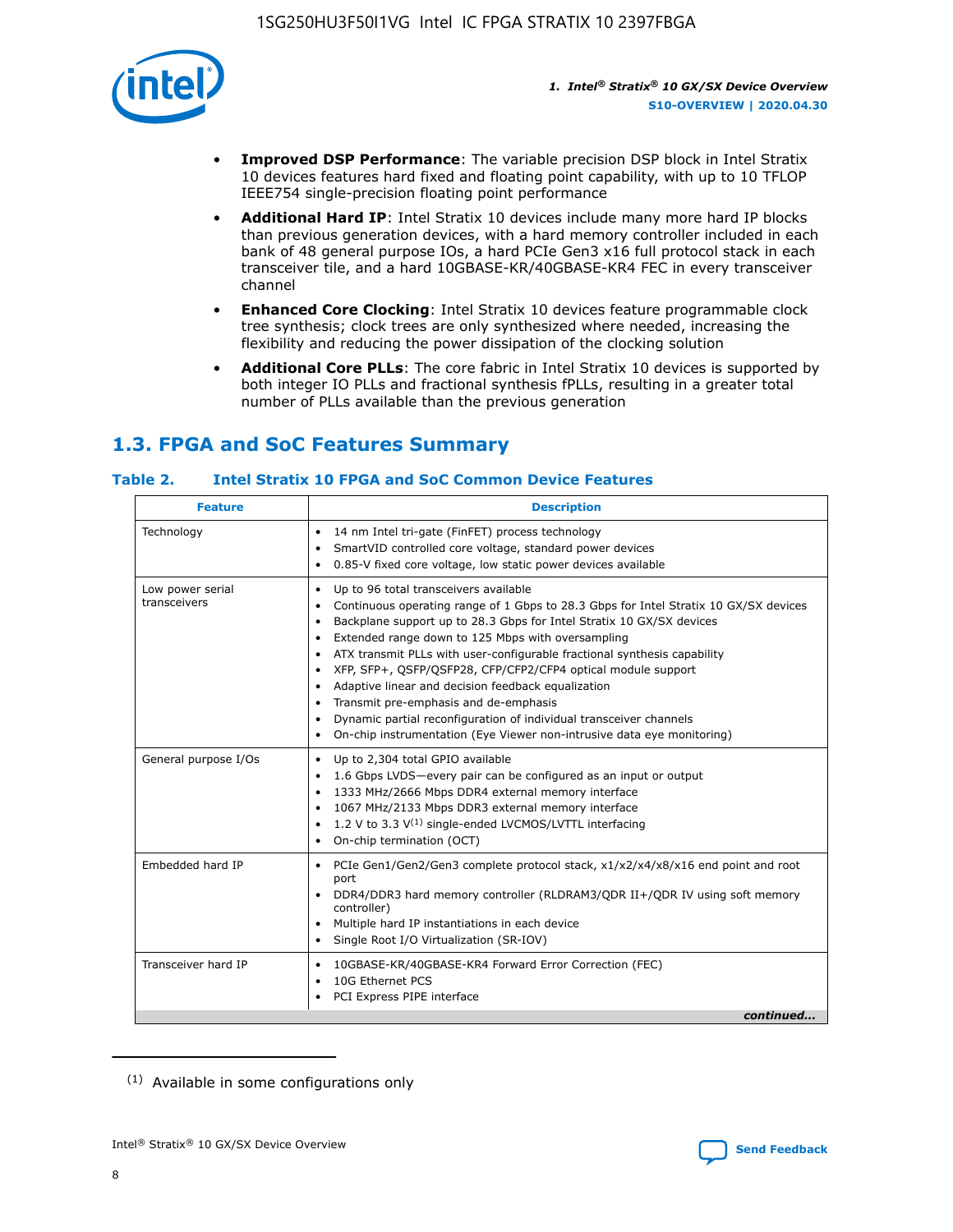

| <b>Feature</b>                   | <b>Description</b>                                                                                                                                                                                                                                                                                                                                                                                                                                                    |
|----------------------------------|-----------------------------------------------------------------------------------------------------------------------------------------------------------------------------------------------------------------------------------------------------------------------------------------------------------------------------------------------------------------------------------------------------------------------------------------------------------------------|
|                                  | Interlaken PCS<br>$\bullet$<br>Gigabit Ethernet PCS<br>$\bullet$<br>Deterministic latency support for Common Public Radio Interface (CPRI) PCS<br>$\bullet$<br>Fast lock-time support for Gigabit Passive Optical Networking (GPON) PCS<br>$\bullet$<br>8B/10B, 64B/66B, 64B/67B encoders and decoders<br>Custom mode support for proprietary protocols                                                                                                               |
| Power management                 | SmartVID controlled core voltage, standard power devices<br>$\bullet$<br>0.85-V fixed core voltage, low static power devices available<br>$\bullet$<br>Intel Quartus <sup>®</sup> Prime Pro Edition integrated power analysis<br>$\bullet$                                                                                                                                                                                                                            |
| High performance core fabric     | Intel Hyperflex core architecture with Hyper-Registers throughout the interconnect<br>routing and at the inputs of all functional blocks<br>Enhanced adaptive logic module (ALM)<br>$\bullet$<br>Improved multi-track routing architecture reduces congestion and improves compile<br>times<br>Hierarchical core clocking architecture with programmable clock tree synthesis<br>$\bullet$<br>Fine-grained partial reconfiguration                                    |
| Internal memory blocks           | M20K-20 Kb with hard ECC support<br>$\bullet$<br>MLAB-640 bit distributed LUTRAM<br>$\bullet$                                                                                                                                                                                                                                                                                                                                                                         |
| Variable precision DSP<br>blocks | IEEE 754-compliant hard single-precision floating point capability<br>$\bullet$<br>Supports signal processing with precision ranging from 18x19 up to 54x54<br>$\bullet$<br>Native 27x27 and 18x19 multiply modes<br>$\bullet$<br>64 bit accumulator and cascade for systolic FIRs<br>Internal coefficient memory banks<br>Pre-adder/subtractor improves efficiency<br>$\bullet$<br>Additional pipeline register increases performance and reduces power<br>$\bullet$ |
| Phase locked loops (PLL)         | Fractional synthesis PLLs (fPLL) support both fractional and integer modes<br>$\bullet$<br>Fractional mode with third-order delta-sigma modulation<br>Precision frequency synthesis<br>$\bullet$<br>Integer PLLs adjacent to general purpose I/Os, support external memory, and LVDS<br>$\bullet$<br>interfaces, clock delay compensation, zero delay buffering                                                                                                       |
| Core clock networks              | 1 GHz fabric clocking<br>$\bullet$<br>667 MHz external memory interface clocking, supports 2666 Mbps DDR4 interface<br>٠<br>800 MHz LVDS interface clocking, supports 1600 Mbps LVDS interface<br>$\bullet$<br>Programmable clock tree synthesis, backwards compatible with global, regional and<br>$\bullet$<br>peripheral clock networks<br>Clocks only synthesized where needed, to minimize dynamic power<br>continued                                            |

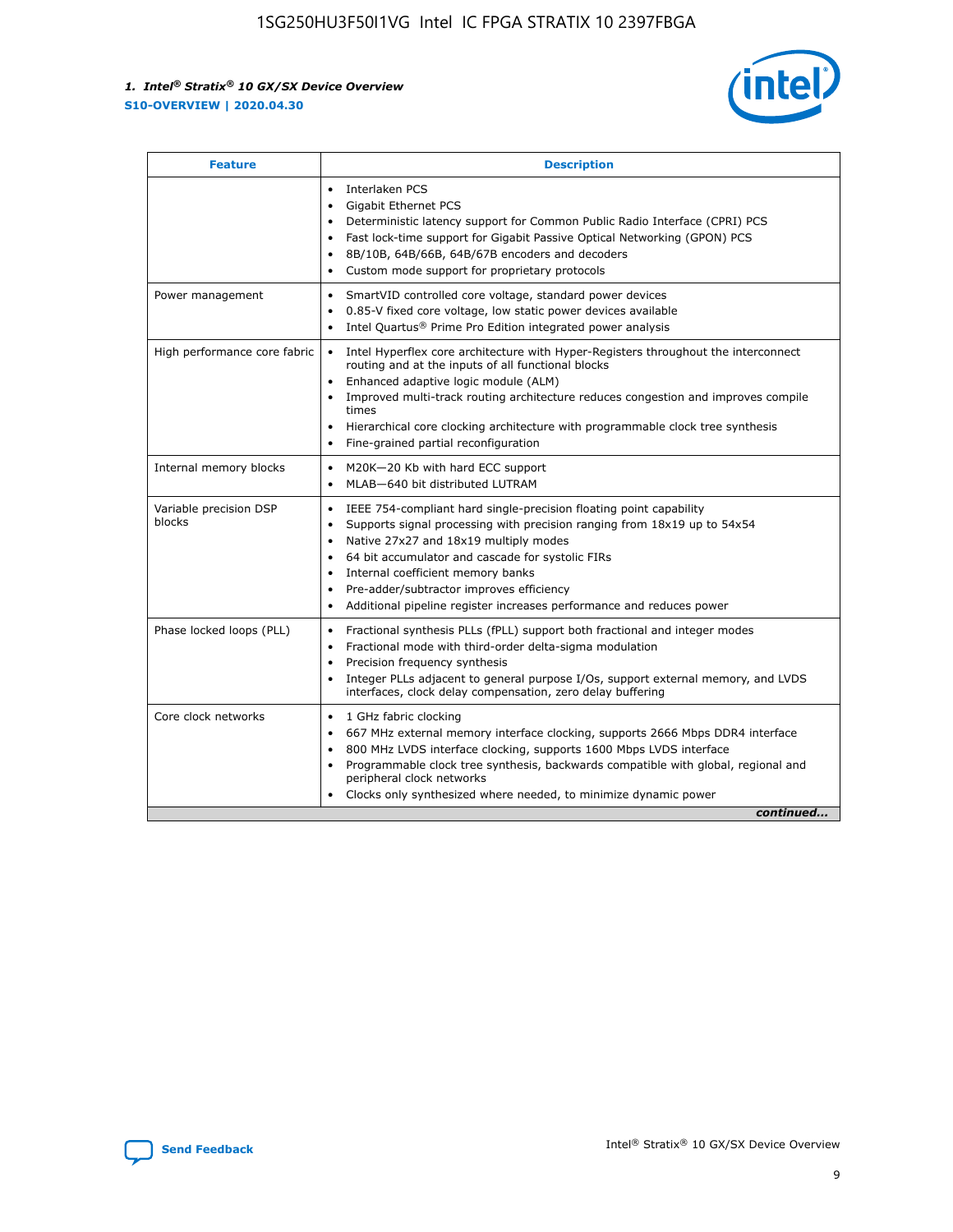

| <b>Feature</b>     | <b>Description</b>                                                                                                                                                                                                                                                                                                                                                                                                                                                                                                    |
|--------------------|-----------------------------------------------------------------------------------------------------------------------------------------------------------------------------------------------------------------------------------------------------------------------------------------------------------------------------------------------------------------------------------------------------------------------------------------------------------------------------------------------------------------------|
| Configuration      | Dedicated Secure Device Manager<br>٠<br>Software programmable device configuration<br>٠<br>Serial and parallel flash interface<br>٠<br>Configuration via protocol (CvP) using PCI Express Gen1/Gen2/Gen3<br>Fine-grained partial reconfiguration of core fabric<br>Dynamic reconfiguration of transceivers and PLLs<br>٠<br>Comprehensive set of security features including AES-256, SHA-256/384, and<br>ECDSA-256/384 accelerators, and multi-factor authentication<br>Physically Unclonable Function (PUF) service |
| Packaging          | Intel Embedded Multi-die Interconnect Bridge (EMIB) packaging technology<br>٠<br>Multiple devices with identical package footprints allows seamless migration across<br>٠<br>different device densities<br>1.0 mm ball-pitch FBGA packaging<br>٠<br>Lead and lead-free package options                                                                                                                                                                                                                                |
| Software and tools | Intel Quartus Prime Pro Edition design suite with new compiler and Hyper-Aware design<br>flow<br>Fast Forward compiler to allow Intel Hyperflex architecture performance exploration<br>٠<br>Transceiver toolkit<br>Platform designer integration tool<br>DSP Builder advanced blockset<br>OpenCL <sup>™</sup> support<br>SoC Embedded Design Suite (EDS)                                                                                                                                                             |

## **Table 3. Intel Stratix 10 SoC Specific Device Features**

| <b>Hard Processor</b><br>Multi-processor unit (MPU) core<br>Quad-core Arm Cortex-A53 MPCore processor with Arm<br>$\bullet$<br>CoreSight* debug and trace technology<br>System<br>Scalar floating-point unit supporting single and double<br>$\bullet$<br>precision<br>Arm Neon* media processing engine for each processor<br>$\bullet$<br><b>System Controllers</b><br>System Memory Management Unit (SMMU)<br>$\bullet$<br>Cache Coherency Unit (CCU)<br>$\bullet$<br>Layer 1 Cache<br>32 KB L1 instruction cache with parity<br>$\bullet$<br>32 KB L1 data cache with ECC<br>$\bullet$<br>Layer 2 Cache<br>1 MB Shared L2 Cache with ECC<br>$\bullet$<br>On-Chip Memory<br>256 KB On-Chip RAM<br>٠<br>Direct memory access (DMA) controller<br>8-Channel DMA<br>$\bullet$<br>Ethernet media access controller<br>Three 10/100/1000 EMAC with integrated DMA<br>$\bullet$<br>(EMAC)<br>USB On-The-Go controller (OTG)<br>2 USB OTG with integrated DMA<br>$\bullet$<br><b>UART</b> controller<br>2 UART 16550 compatible<br>$\bullet$<br>Serial Peripheral Interface (SPI)<br>4 SPI<br>$\bullet$<br>controller<br>$I2C$ controller<br>5 <sup>2</sup> C controllers<br>$\bullet$<br>SD/SDIO/MMC controller<br>1 eMMC version 4.5 with DMA and CE-ATA support<br>$\bullet$<br>SD, including eSD, version 3.0<br>$\bullet$<br>SDIO, including eSDIO, version 3.0<br>$\bullet$<br>CE-ATA - version 1.1 | <b>SoC Subsystem</b> | <b>Feature</b> | <b>Description</b> |  |  |
|-------------------------------------------------------------------------------------------------------------------------------------------------------------------------------------------------------------------------------------------------------------------------------------------------------------------------------------------------------------------------------------------------------------------------------------------------------------------------------------------------------------------------------------------------------------------------------------------------------------------------------------------------------------------------------------------------------------------------------------------------------------------------------------------------------------------------------------------------------------------------------------------------------------------------------------------------------------------------------------------------------------------------------------------------------------------------------------------------------------------------------------------------------------------------------------------------------------------------------------------------------------------------------------------------------------------------------------------------------------------------------------------------------|----------------------|----------------|--------------------|--|--|
|                                                                                                                                                                                                                                                                                                                                                                                                                                                                                                                                                                                                                                                                                                                                                                                                                                                                                                                                                                                                                                                                                                                                                                                                                                                                                                                                                                                                       |                      |                |                    |  |  |
|                                                                                                                                                                                                                                                                                                                                                                                                                                                                                                                                                                                                                                                                                                                                                                                                                                                                                                                                                                                                                                                                                                                                                                                                                                                                                                                                                                                                       |                      |                |                    |  |  |
|                                                                                                                                                                                                                                                                                                                                                                                                                                                                                                                                                                                                                                                                                                                                                                                                                                                                                                                                                                                                                                                                                                                                                                                                                                                                                                                                                                                                       |                      |                |                    |  |  |
|                                                                                                                                                                                                                                                                                                                                                                                                                                                                                                                                                                                                                                                                                                                                                                                                                                                                                                                                                                                                                                                                                                                                                                                                                                                                                                                                                                                                       |                      |                |                    |  |  |
|                                                                                                                                                                                                                                                                                                                                                                                                                                                                                                                                                                                                                                                                                                                                                                                                                                                                                                                                                                                                                                                                                                                                                                                                                                                                                                                                                                                                       |                      |                |                    |  |  |
|                                                                                                                                                                                                                                                                                                                                                                                                                                                                                                                                                                                                                                                                                                                                                                                                                                                                                                                                                                                                                                                                                                                                                                                                                                                                                                                                                                                                       |                      |                |                    |  |  |
|                                                                                                                                                                                                                                                                                                                                                                                                                                                                                                                                                                                                                                                                                                                                                                                                                                                                                                                                                                                                                                                                                                                                                                                                                                                                                                                                                                                                       |                      |                |                    |  |  |
|                                                                                                                                                                                                                                                                                                                                                                                                                                                                                                                                                                                                                                                                                                                                                                                                                                                                                                                                                                                                                                                                                                                                                                                                                                                                                                                                                                                                       |                      |                |                    |  |  |
|                                                                                                                                                                                                                                                                                                                                                                                                                                                                                                                                                                                                                                                                                                                                                                                                                                                                                                                                                                                                                                                                                                                                                                                                                                                                                                                                                                                                       |                      |                |                    |  |  |
|                                                                                                                                                                                                                                                                                                                                                                                                                                                                                                                                                                                                                                                                                                                                                                                                                                                                                                                                                                                                                                                                                                                                                                                                                                                                                                                                                                                                       |                      |                |                    |  |  |
|                                                                                                                                                                                                                                                                                                                                                                                                                                                                                                                                                                                                                                                                                                                                                                                                                                                                                                                                                                                                                                                                                                                                                                                                                                                                                                                                                                                                       |                      |                |                    |  |  |
| continued                                                                                                                                                                                                                                                                                                                                                                                                                                                                                                                                                                                                                                                                                                                                                                                                                                                                                                                                                                                                                                                                                                                                                                                                                                                                                                                                                                                             |                      |                |                    |  |  |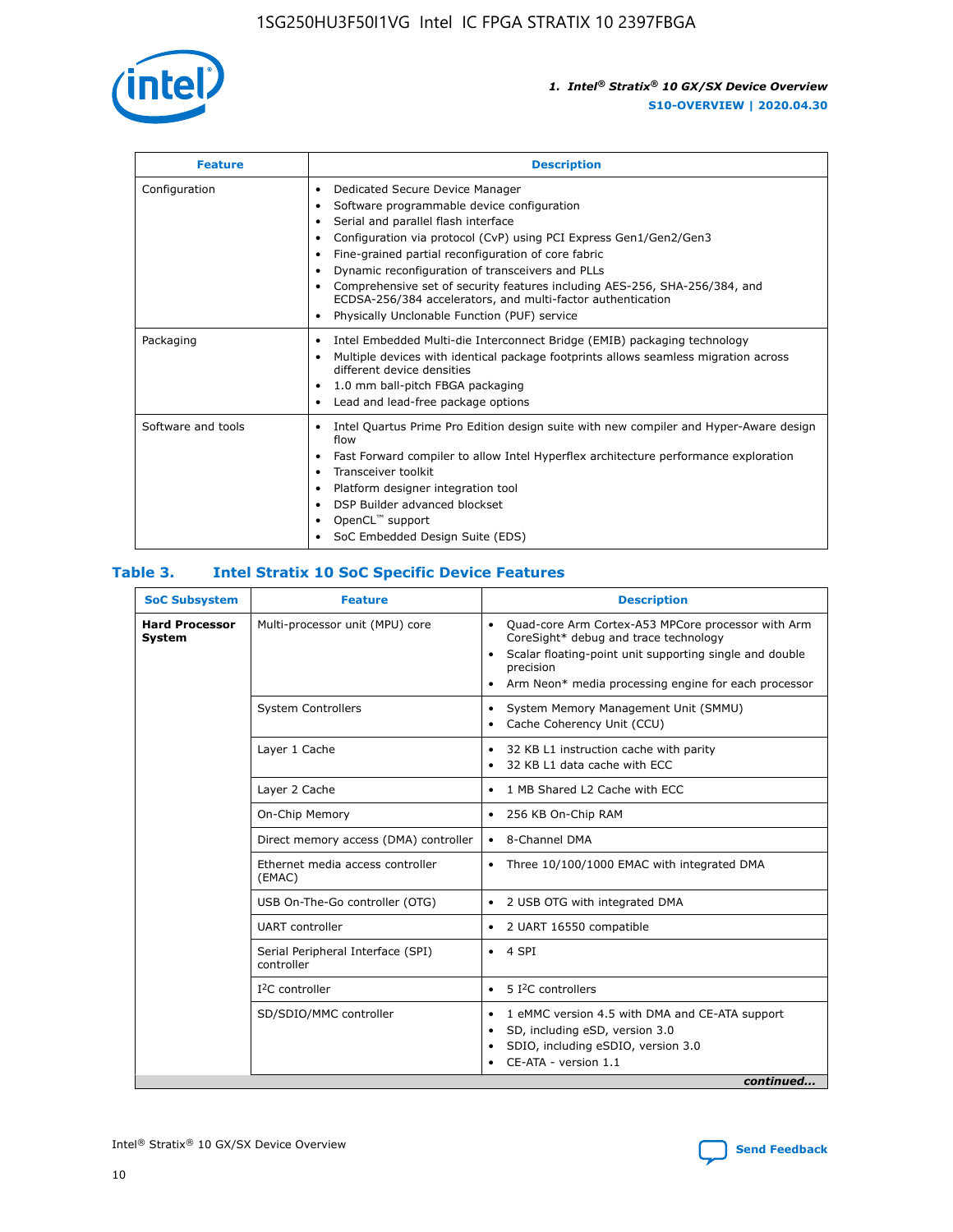

| <b>SoC Subsystem</b><br><b>Feature</b> |                            | <b>Description</b>                                                                                    |  |  |
|----------------------------------------|----------------------------|-------------------------------------------------------------------------------------------------------|--|--|
|                                        | NAND flash controller      | 1 ONFI 1.0, 8- and 16-bit support<br>$\bullet$                                                        |  |  |
|                                        | General-purpose I/O (GPIO) | Maximum of 48 software programmable GPIO<br>$\bullet$                                                 |  |  |
|                                        | Timers                     | 4 general-purpose timers<br>4 watchdog timers<br>٠                                                    |  |  |
| <b>Secure Device</b><br>Manager        | Security                   | Secure boot<br>$\bullet$<br>Advanced Encryption Standard (AES) and authentication<br>٠<br>(SHA/ECDSA) |  |  |
| External<br>Memory<br><b>Interface</b> | External Memory Interface  | Hard Memory Controller with DDR4 and DDR3<br>$\bullet$                                                |  |  |

## **1.4. Intel Stratix 10 Block Diagram**

## **Figure 2. Intel Stratix 10 FPGA and SoC Architecture Block Diagram**



HPS: Quad ARM Cortex-A53 Hard Processor System SDM: Secure Device Manager

## **1.5. Intel Stratix 10 FPGA and SoC Family Plan**

<sup>(2)</sup> The number of 27x27 multipliers is one-half the number of 18x19 multipliers.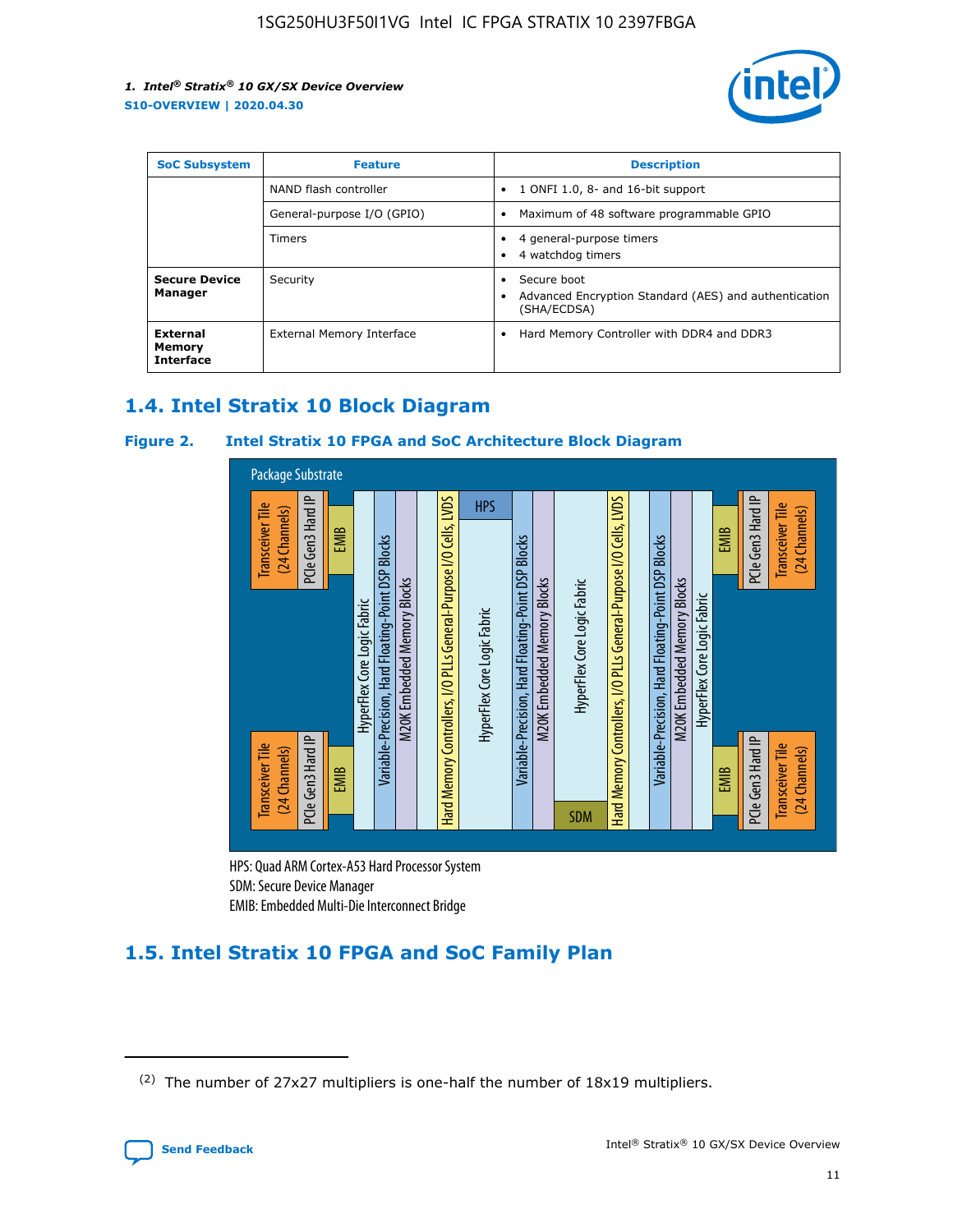

## **Table 4. Intel Stratix 10 GX/SX FPGA and SoC Family Plan—FPGA Core (part 1)**

| <b>Intel Stratix 10</b><br><b>GX/SX Device</b><br><b>Name</b> | <b>Logic Elements</b><br>(KLE) | <b>M20K Blocks</b> | <b>M20K Mbits</b> | <b>MLAB Counts</b> | <b>MLAB Mbits</b> | 18x19 Multi-<br>pliers <sup>(2)</sup> |
|---------------------------------------------------------------|--------------------------------|--------------------|-------------------|--------------------|-------------------|---------------------------------------|
| GX 400/<br>SX 400                                             | 378                            | 1,537              | 30                | 3,276              | $\overline{2}$    | 1,296                                 |
| GX 650/<br>SX 650                                             | 612                            | 2,489              | 49                | 5,364              | 3                 | 2,304                                 |
| GX 850/<br>SX 850                                             | 841                            | 3,477              | 68                | 7,124              | $\overline{4}$    | 4,032                                 |
| GX 1100/<br>SX 1100                                           | 1,325                          | 5,461              | 107               | 11,556             | $\overline{7}$    | 5,184                                 |
| GX 1650/<br>SX 1650                                           | 1,624                          | 5,851              | 114               | 13,764             | 8                 | 6,290                                 |
| GX 2100/<br>SX 2100                                           | 2,005                          | 6,501              | 127               | 17,316             | 11                | 7,488                                 |
| GX 2500/<br>SX 2500                                           | 2,422                          | 9,963              | 195               | 20,529             | 13                | 10,022                                |
| GX 2800/<br>SX 2800                                           | 2,753                          | 11,721             | 229               | 23,796             | 15                | 11,520                                |
| GX 1660                                                       | 1,679                          | 6,162              | 120               | 14,230             | 9                 | 6,652                                 |
| GX 2110                                                       | 2,073                          | 6,847              | 134               | 17,856             | 11                | 7,920                                 |
| <b>GX 10M</b>                                                 | 10,200                         | 12,950             | 253               | 87,984             | 55                | 6,912                                 |

#### **Table 5. Intel Stratix 10 GX/SX FPGA and SoC Family Plan—Interconnects, PLLs and Hard IP (part 2)**

| <b>Intel Stratix 10</b>            | <b>Interconnects</b> |                     | <b>PLLs</b>  |          | <b>Hard IP</b>                       |  |
|------------------------------------|----------------------|---------------------|--------------|----------|--------------------------------------|--|
| <b>GX/SX Device</b><br><b>Name</b> | <b>Maximum GPIOs</b> | <b>Maximum XCVR</b> | <b>fPLLs</b> | I/O PLLs | <b>PCIe Hard IP</b><br><b>Blocks</b> |  |
| GX 400/<br>SX 400                  | 374                  | 24                  | 8            | 8        | $\mathbf{1}$                         |  |
| GX 650/<br>SX 650                  | 392                  | 24                  | 8            | 8        | $\mathbf{1}$                         |  |
| GX 850/<br>SX 850                  | 688                  | 48                  | 16           | 16       | 2                                    |  |
| GX 1100/<br>SX 1100                | 688                  | 48                  | 16           | 16       | 2                                    |  |
| GX 1650/<br>SX 1650                | 704                  | 96                  | 32           | 24       | $\overline{4}$                       |  |
| GX 2100/<br>SX 2100                | 704                  | 96                  | 32           | 24       | $\overline{4}$                       |  |
| GX 2500/<br>SX 2500                | 1,160                | 96                  | 32           | 24       | $\overline{4}$                       |  |
| GX 2800/<br>SX 2800                | 1,160                | 96                  | 32           | 24       | $\overline{4}$                       |  |
| continued                          |                      |                     |              |          |                                      |  |

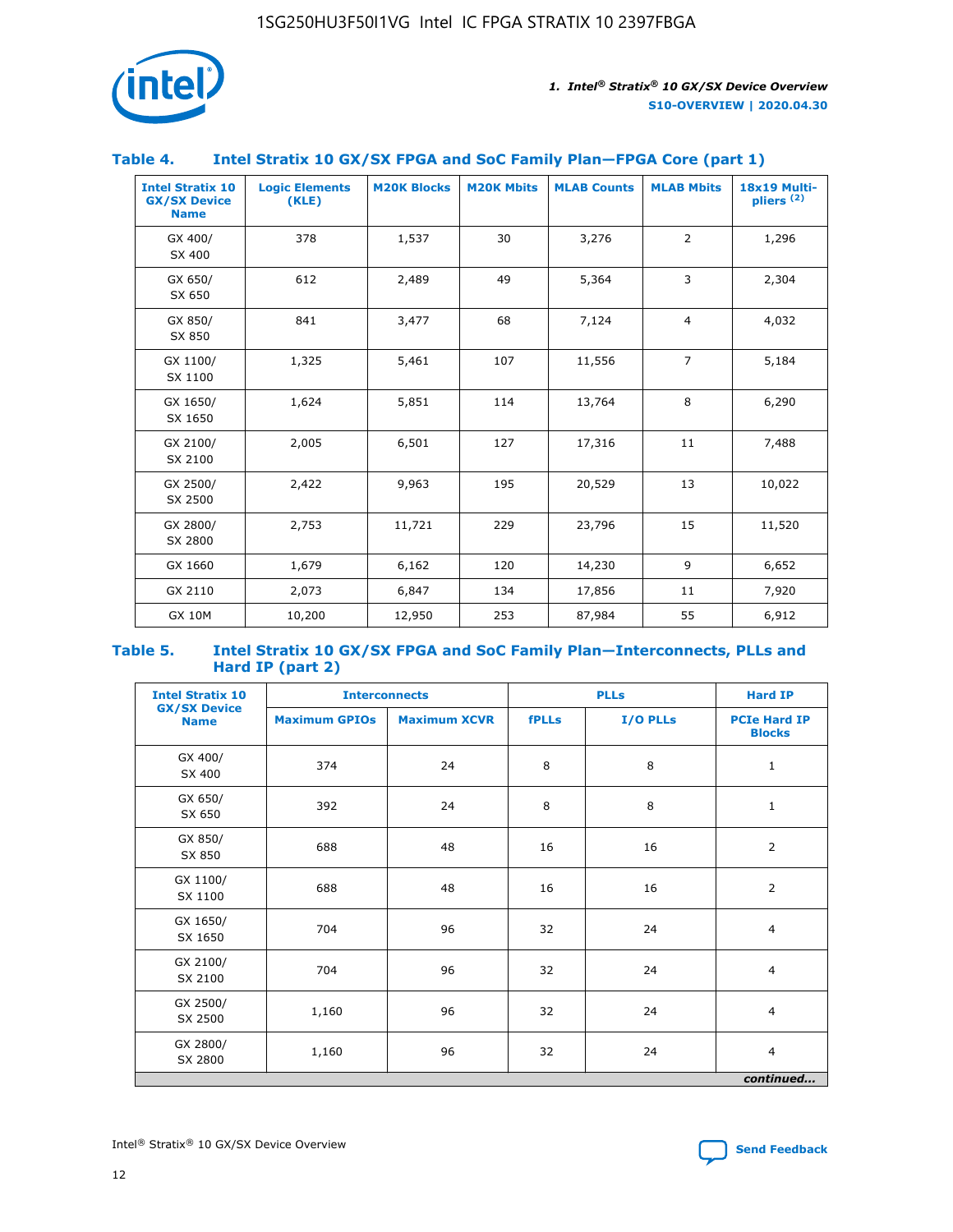

| <b>Intel Stratix 10</b>            |                      | <b>Interconnects</b> |              | <b>PLLs</b>     | <b>Hard IP</b>                       |
|------------------------------------|----------------------|----------------------|--------------|-----------------|--------------------------------------|
| <b>GX/SX Device</b><br><b>Name</b> | <b>Maximum GPIOs</b> | <b>Maximum XCVR</b>  | <b>fPLLs</b> | <b>I/O PLLs</b> | <b>PCIe Hard IP</b><br><b>Blocks</b> |
| GX 1660                            | 688                  | 48                   | 16           | 16              |                                      |
| GX 2110                            | 688                  | 48                   | 16           | 16              |                                      |
| <b>GX 10M</b>                      | 2,304                | 48                   | 24           | 48              | 4                                    |

## **Table 6. Intel Stratix 10 GX/SX FPGA and SoC Family Package Plan**

Cell legend: General Purpose I/Os, High-Voltage I/Os, LVDS Pairs, Transceivers (3) (4) (5) (6) (7) (8)

| <b>Intel Stratix 10</b><br><b>GX/SX Device</b><br><b>Name</b> | F1152<br><b>HF35</b><br>$(35x35)$ mm <sup>2</sup> ) | <b>F1760</b><br><b>NF43</b><br>(42.5x42.5<br>$mm2$ ) | F2397<br><b>UF50</b><br>$(50x50 \text{ mm}^2)$ | F2912<br><b>HF55</b><br>$(55x55 \text{ mm}^2)$ | F4938<br><b>NF74</b><br>$(70x74)$ mm <sup>2</sup> |
|---------------------------------------------------------------|-----------------------------------------------------|------------------------------------------------------|------------------------------------------------|------------------------------------------------|---------------------------------------------------|
| GX 400/<br>SX 400                                             | 374, 56, 120, 24 <sup>(9)</sup>                     | $\overline{\phantom{a}}$                             | $\overline{\phantom{a}}$                       |                                                |                                                   |
| GX 650/<br>SX 650                                             | 392, 8, 192, 24                                     | ٠                                                    | $\qquad \qquad \blacksquare$                   |                                                |                                                   |
| GX 850/<br>SX 850                                             | $\overline{\phantom{a}}$                            | 688, 16, 336, 48                                     | $\overline{\phantom{a}}$                       |                                                |                                                   |
| GX 1100/<br>SX 1100                                           | ۰                                                   | 688, 16, 336, 48                                     |                                                |                                                |                                                   |
| GX 1650/<br>SX 1650                                           |                                                     | 688, 16, 336, 48                                     | 704, 32, 336, 96                               | $\overline{\phantom{0}}$                       | $\overline{\phantom{0}}$                          |
| GX 2100/<br>SX 2100                                           |                                                     | 688, 16, 336, 48                                     | 704, 32, 336, 96                               | $\overline{\phantom{a}}$                       | ٠                                                 |
| GX 2500/<br>SX 2500                                           |                                                     | 688, 16, 336, 48                                     | 704, 32, 336, 96                               | 1160, 8, 576, 24                               |                                                   |
| GX 2800/                                                      | -                                                   | 688, 16, 336, 48                                     | 704, 32, 336, 96                               | 1160, 8, 576, 24                               | continued                                         |

- (3) All packages are ball grid arrays with 1.0 mm pitch.
- (4) High-Voltage I/O pins are used for 3 V and 2.5 V interfacing.
- $(5)$  Each LVDS pair can be configured as either a differential input or a differential output.
- (6) High-Voltage I/O pins and LVDS pairs are included in the General Purpose I/O count. Transceivers are counted separately.
- $(7)$  Each package column offers pin migration (common circuit board footprint) for all devices in the column.
- $(8)$  Intel Stratix 10 GX devices are pin migratable with Intel Stratix 10 SX devices in the same package.
- $(9)$  The Intel Stratix 10 SX/GX 400 device has a level shifter, and this imposes some restrictions on the number of LVDS pairs and I/O banks available (see "Intel Stratix 10 SX/GX 400 Device Level Shifter Details").

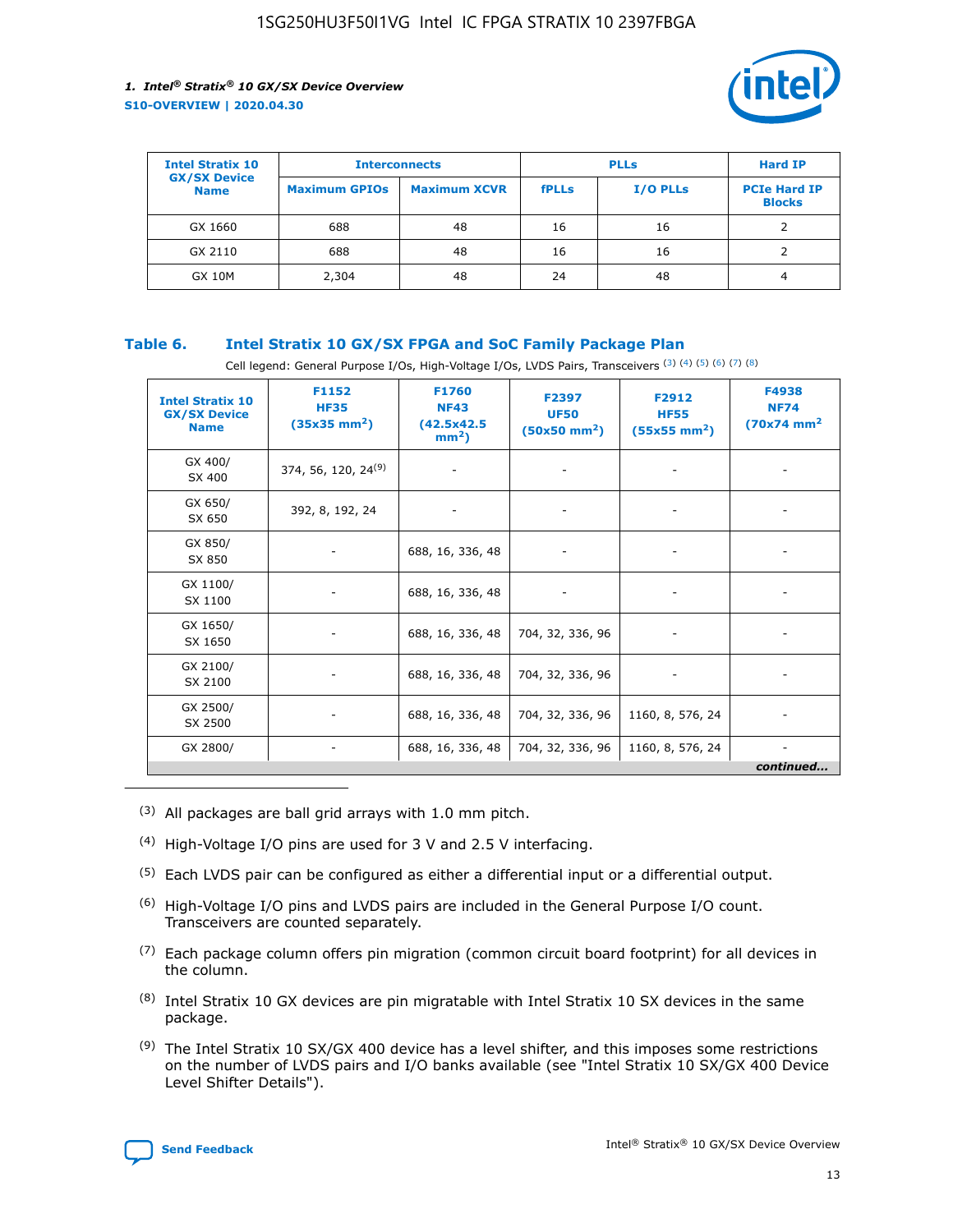

| <b>Intel Stratix 10</b><br><b>GX/SX Device</b><br><b>Name</b> | F1152<br><b>HF35</b><br>$(35x35)$ mm <sup>2</sup> ) | F1760<br><b>NF43</b><br>(42.5x42.5<br>$mm2$ ) | F2397<br><b>UF50</b><br>$(50x50 \text{ mm}^2)$ | F2912<br><b>HF55</b><br>$(55x55$ mm <sup>2</sup> ) | F4938<br><b>NF74</b><br>$(70x74)$ mm <sup>2</sup> |
|---------------------------------------------------------------|-----------------------------------------------------|-----------------------------------------------|------------------------------------------------|----------------------------------------------------|---------------------------------------------------|
| SX 2800                                                       |                                                     |                                               |                                                |                                                    |                                                   |
| GX 1660                                                       | -                                                   | 688, 16, 336, 48                              | $\overline{\phantom{a}}$                       |                                                    |                                                   |
| GX 2110                                                       |                                                     | 688, 16, 336, 48                              | $\overline{\phantom{a}}$                       |                                                    |                                                   |
| <b>GX 10M</b>                                                 | ۰                                                   |                                               |                                                |                                                    | 2304, 32, 1152,<br>48                             |





## **1.6. Intel Hyperflex Core Architecture**

Intel Stratix 10 FPGAs and SoCs are based on a core fabric featuring the new Intel Hyperflex core architecture. The Intel Hyperflex core architecture delivers 2X the clock frequency performance and up to 70% lower power compared to previous generation high-end FPGAs. Along with this performance breakthrough, the Intel Hyperflex core architecture delivers a number of advantages including:

- **Higher Throughput**—Capitalizes on 2X core clock frequency performance to obtain throughput breakthroughs
- **Improved Power Efficiency**—Uses reduced IP size, enabled by Intel Hyperflex, to consolidate designs which previously spanned multiple devices into a single device, thereby reducing power by up to 70% versus previous generation devices
- **Greater Design Functionality**—Uses faster clock frequency to reduce bus widths and reduce IP size, freeing up additional FPGA resources to add greater functionality
- **Increased Designer Productivity**—Boosts performance with less routing congestion and fewer design iterations using Hyper-Aware design tools, obtaining greater timing margin for more rapid timing closure

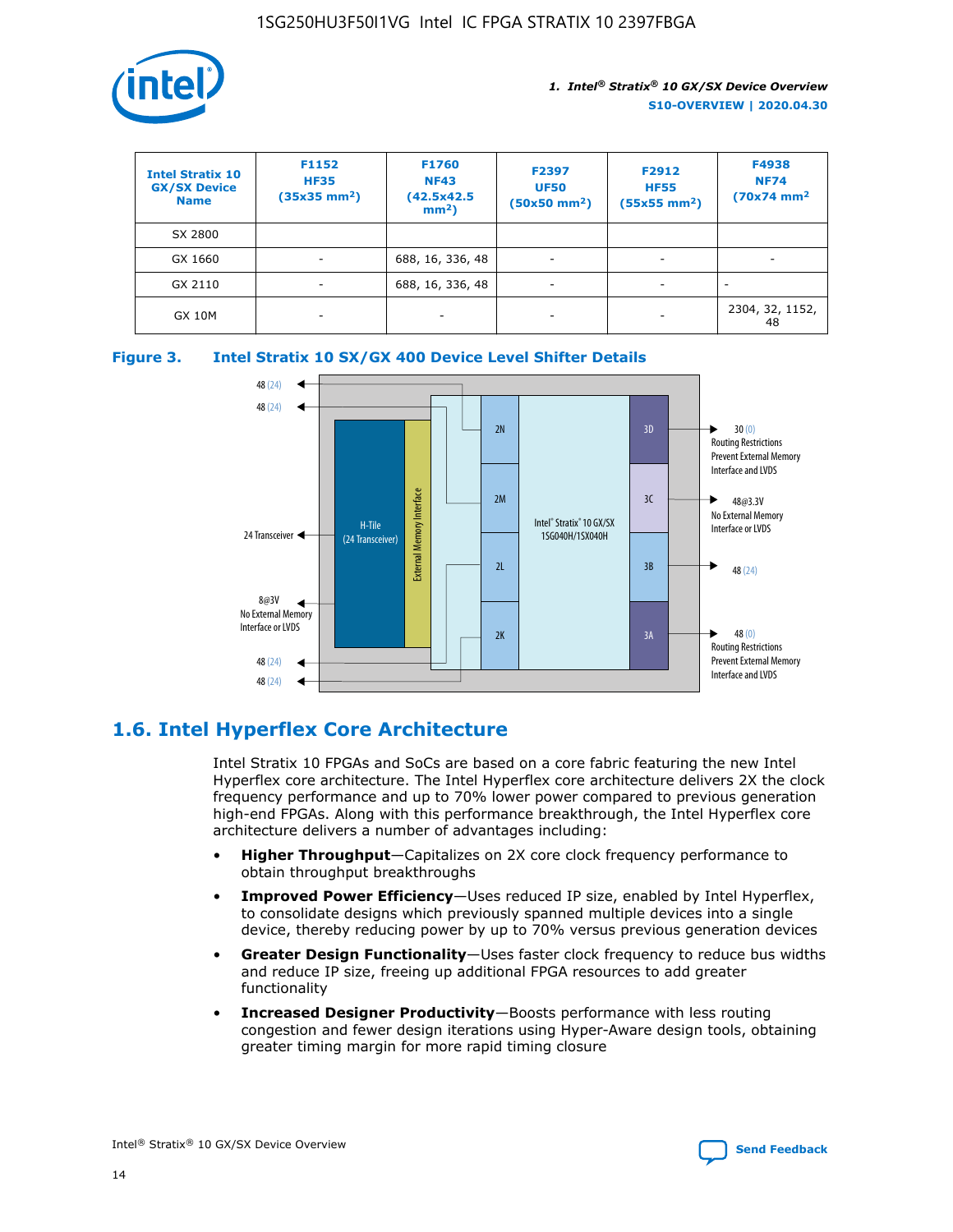

In addition to the traditional user registers found in the Adaptive Logic Modules (ALM), the Intel Hyperflex core architecture introduces additional bypassable registers everywhere throughout the fabric of the FPGA. These additional registers, called Hyper-Registers are available on every interconnect routing segment and at the inputs of all functional blocks.

#### **Figure 4. Bypassable Hyper-Register**



The Hyper-Registers enable the following key design techniques to achieve the 2X core performance increases:

- Fine grain Hyper-Retiming to eliminate critical paths
- Zero latency Hyper-Pipelining to eliminate routing delays
- Flexible Hyper-Optimization for best-in-class performance

By implementing these techniques in your design, the Hyper-Aware design tools automatically make use of the Hyper-Registers to achieve maximum core clock frequency.



## **Figure 5. Intel Hyperflex Core Architecture**

New Hyper-Registers throughout the core fabric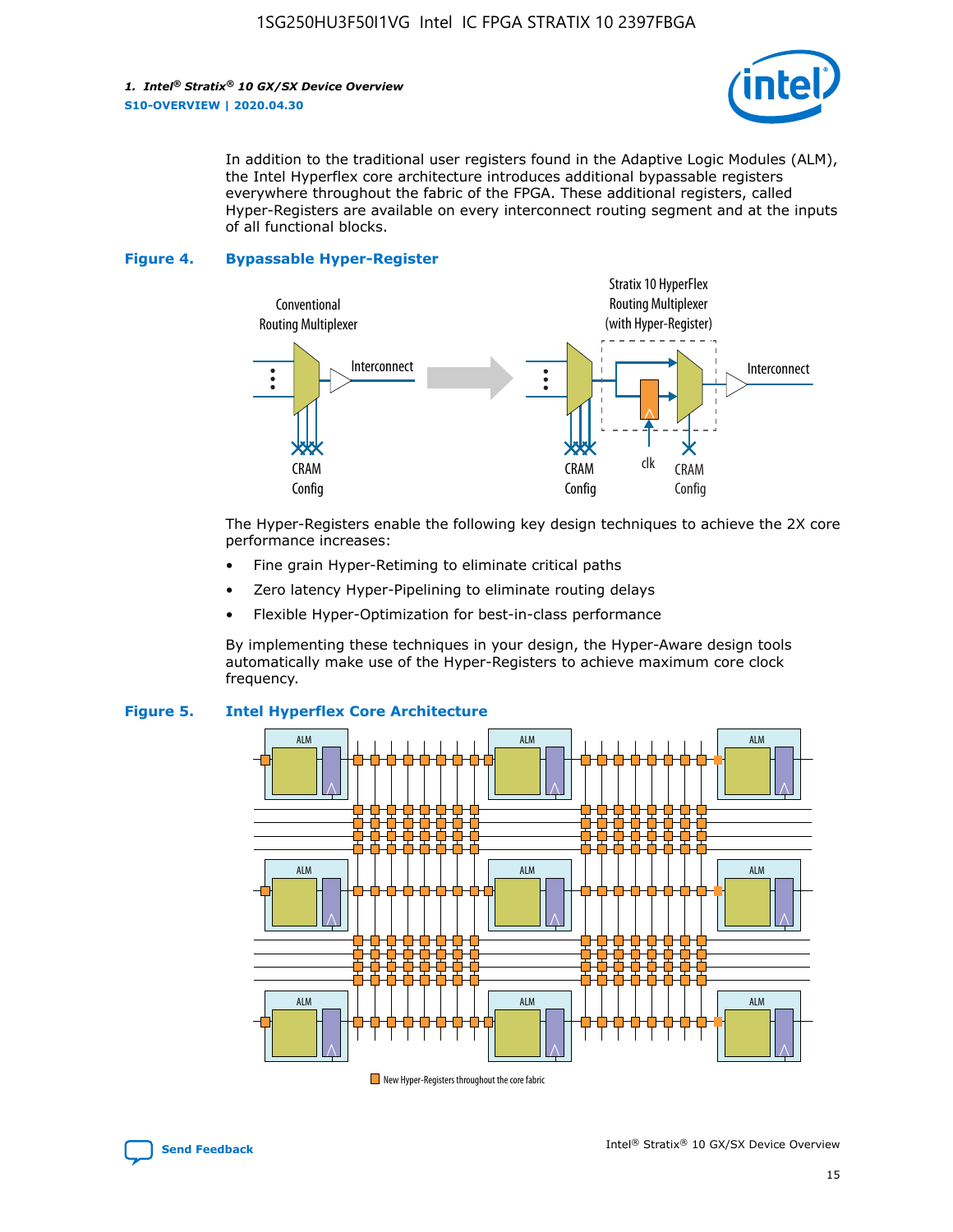

## **1.7. Heterogeneous 3D SiP Transceiver Tiles**

Intel Stratix 10 FPGAs and SoCs feature power efficient, high bandwidth, low latency transceivers. The transceivers are implemented on heterogeneous 3D System-in-Package (SiP) transceiver tiles, each containing 24 full-duplex transceiver channels. In addition to providing a high-performance transceiver solution to meet current connectivity needs, this allows for future flexibility and scalability as data rates, modulation schemes, and protocol IPs evolve.

## **Figure 6. Monolithic Core Fabric and Heterogeneous 3D SiP Transceiver Tiles**



## **Figure 7. Dual Core Fabric and Heterogeneous 3D SiP Transceiver Tiles (for the Intel Stratix 10 GX 10M Variant Only)**



Each transceiver tile contains:

- 24 full-duplex transceiver channels (PMA and PCS) $(10)$
- Reference clock distribution network
- Transmit PLLs
- High-speed clocking and bonding networks
- One instance of PCI Express hard IP

 $(10)$  12 full-duplex transceiver channels for the Intel Stratix 10 GX 10M variant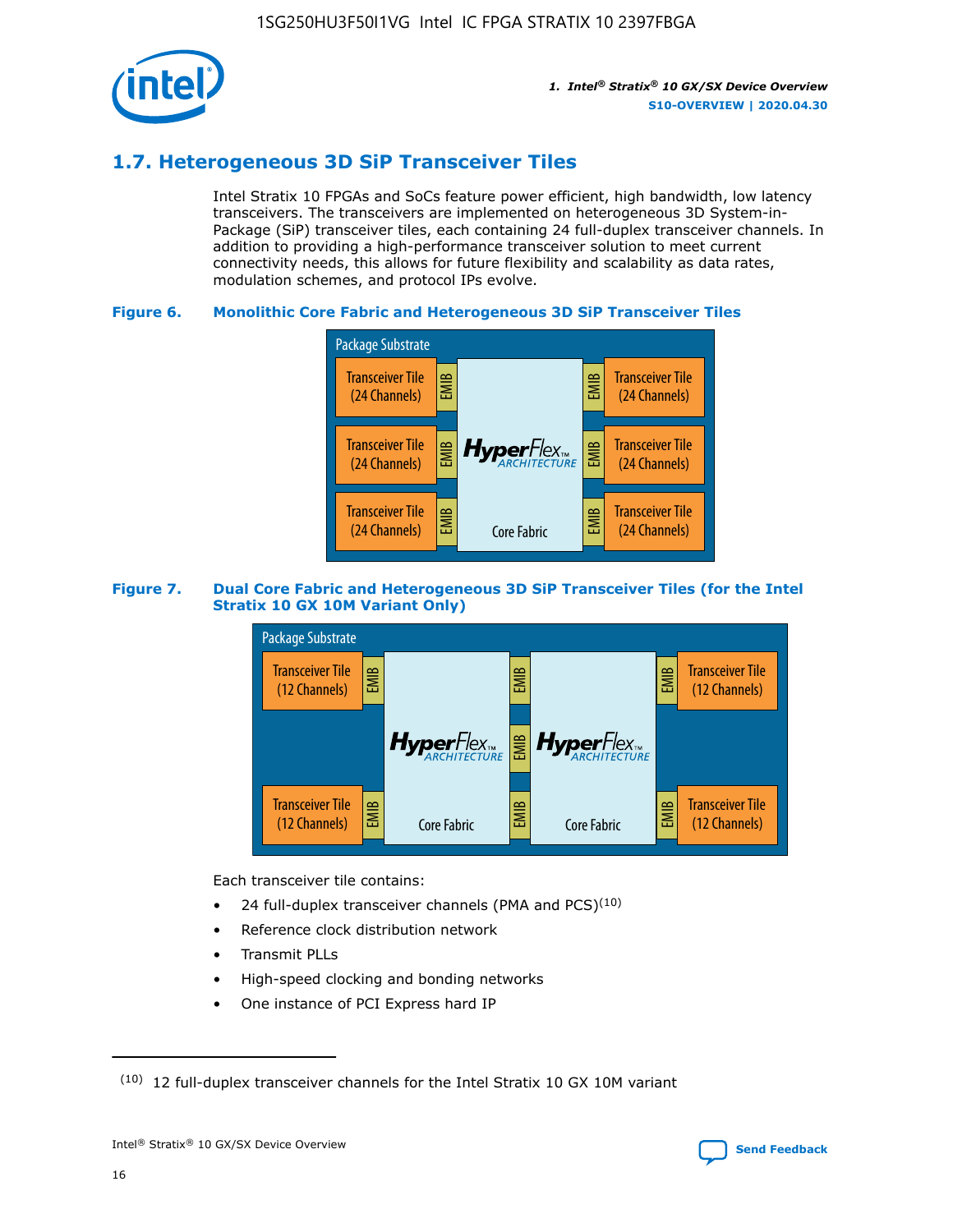



## **Figure 8. Heterogeneous 3D SiP Transceiver Tile Architecture**

## **1.8. Intel Stratix 10 Transceivers**

Intel Stratix 10 devices offer up to 96 total full-duplex transceiver channels. These channels provide continuous data rates from 1 Gbps to 28.3 Gbps for chip-to-chip, chip-to-module, and backplane applications. In each device,two thirds of the transceivers can be configured up to the maximum data rate of 28.3 Gbps to drive 100G interfaces and C form-factor pluggable CFP2/CFP4 optical modules. For longerreach backplane driving applications, advanced adaptive equalization circuits are used to equalize over 30 dB of system loss.

All transceiver channels feature a dedicated Physical Medium Attachment (PMA) and a hardened Physical Coding Sublayer (PCS).

- The PMA provides primary interfacing capabilities to physical channels.
- The PCS typically handles encoding/decoding, word alignment, and other preprocessing functions before transferring data to the FPGA core fabric.

Within each transceiver tile, the transceivers are arranged in four banks of six PMA-PCS groups. A wide variety of bonded and non-bonded data rate configurations are possible within each bank, and within each tile, using a highly configurable clock distribution network.

## **1.8.1. PMA Features**

PMA channels are comprised of transmitter (TX), receiver (RX), and high speed clocking resources.

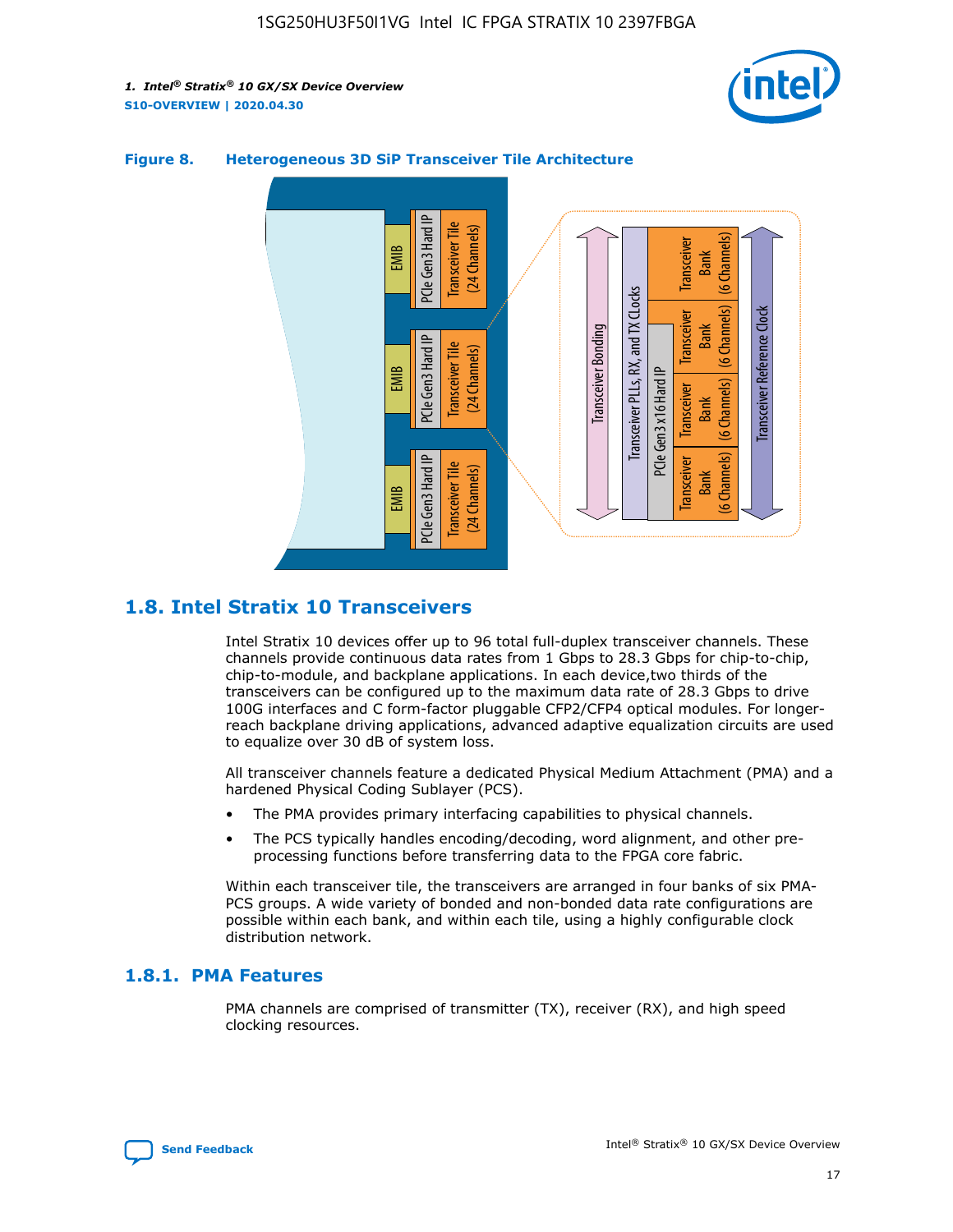

Intel Stratix 10 device features provide exceptional signal integrity at data rates up to 28.3 Gbps. Clocking options include ultra-low jitter LC tank-based (ATX) PLLs with optional fractional synthesis capability, channel PLLs operating as clock multiplier units (CMUs), and fractional synthesis PLLs (fPLLs).

- **ATX PLL**—can be configured in integer mode, or optionally, in a new fractional synthesis mode. Each ATX PLL spans the full frequency range of the supported data rate range providing a stable, flexible clock source with the lowest jitter.
- **CMU PLL**—when not being used as a transceiver, select PMA channels can be configured as channel PLLs operating as CMUs to provide an additional master clock source within the transceiver bank.
- **fPLL**—In addition, dedicated fPLLs are available with precision frequency synthesis capabilities. fPLLs can be used to synthesize multiple clock frequencies from a single reference clock source and replace multiple reference oscillators for multiprotocol and multi-rate applications.

On the receiver side, each PMA has an independent channel PLL that allows analog tracking for clock-data recovery. Each PMA also has advanced equalization circuits that compensate for transmission losses across a wide frequency spectrum.

- **Variable Gain Amplifier (VGA)**—to optimize the receiver's dynamic range
- **Continuous Time Linear Equalizer (CTLE)**—to compensate for channel losses with lowest power dissipation
- **Decision Feedback Equalizer (DFE)**—to provide additional equalization capability on backplanes even in the presence of crosstalk and reflections
- **On-Die Instrumentation (ODI)**—to provide on-chip eye monitoring capabilities (Eye Viewer). This capability helps to optimize link equalization parameters during board bring-up and supports in-system link diagnostics and equalization margin testing

## **Figure 9. Intel Stratix 10 Receiver Block Features**



All link equalization parameters feature automatic adaptation using the new Advanced Digital Adaptive Parametric Tuning (ADAPT) circuit. This circuit is used to dynamically set DFE tap weights, adjust CTLE parameters, and optimize VGA gain and threshold voltage. Finally, optimal and consistent signal integrity is ensured by using the new



Intel<sup>®</sup> Stratix<sup>®</sup> 10 GX/SX Device Overview **[Send Feedback](mailto:FPGAtechdocfeedback@intel.com?subject=Feedback%20on%20Intel%20Stratix%2010%20GX/SX%20Device%20Overview%20(S10-OVERVIEW%202020.04.30)&body=We%20appreciate%20your%20feedback.%20In%20your%20comments,%20also%20specify%20the%20page%20number%20or%20paragraph.%20Thank%20you.)** Send Feedback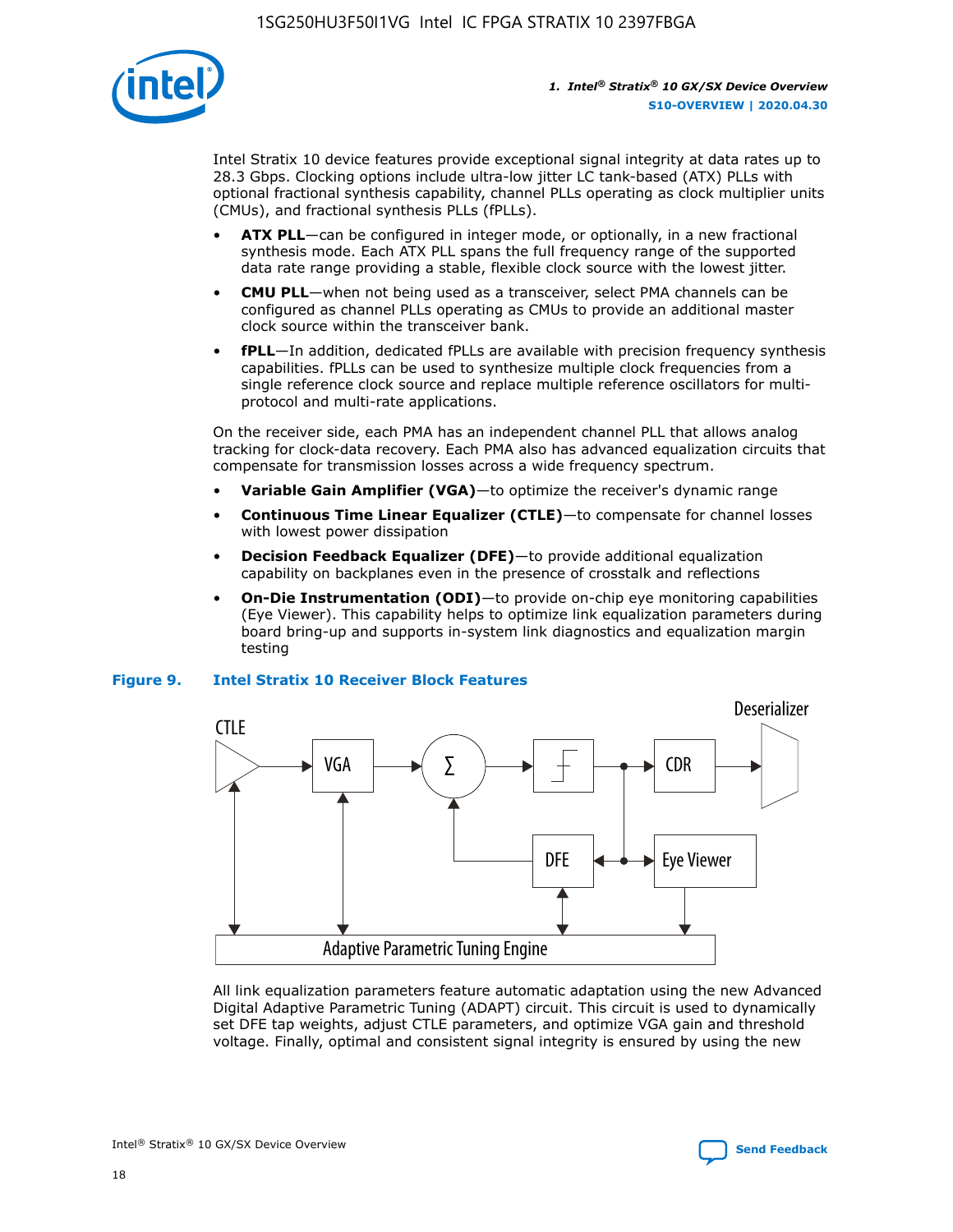

hardened Precision Signal Integrity Calibration Engine (PreSICE) to automatically calibrate all transceiver circuit blocks on power-up. This gives the most link margin and ensures robust, reliable, and error-free operation.

#### **Table 7. Transceiver PMA Features**

| <b>Feature</b>                                                       | <b>Capability</b>                                                                                                                                                                                         |
|----------------------------------------------------------------------|-----------------------------------------------------------------------------------------------------------------------------------------------------------------------------------------------------------|
| Chip-to-Chip Data Rates                                              | 1 Gbps (11) to 28.3 Gbps (Intel Stratix 10 GX/SX devices)                                                                                                                                                 |
| <b>Backplane Support</b>                                             | Drive backplanes at data rates up to 28.3 Gbps, including 10GBASE-KR compliance                                                                                                                           |
| Optical Module Support                                               | SFP+/SFP, XFP, CXP, QSFP/QSFP28, QSFPDD, CFP/CFP2/CFP4                                                                                                                                                    |
| Cable Driving Support                                                | SFP+ Direct Attach, PCI Express over cable, eSATA                                                                                                                                                         |
| <b>Transmit Pre-Emphasis</b>                                         | 5-tap transmit pre-emphasis and de-emphasis to compensate for system channel loss                                                                                                                         |
| Continuous Time Linear<br>Equalizer (CTLE)                           | Dual mode, high-gain, and high-data rate, linear receive equalization to compensate for<br>system channel loss                                                                                            |
| Decision Feedback Equalizer<br>(DFE)                                 | 15 fixed tap DFE to equalize backplane channel loss in the presence of crosstalk and noisy<br>environments                                                                                                |
| Advanced Digital Adaptive<br>Parametric Tuning (ADAPT)               | Fully digital adaptation engine to automatically adjust all link equalization parameters-<br>including CTLE, DFE, and VGA blocks—that provide optimal link margin without intervention<br>from user logic |
| Precision Signal Integrity<br>Calibration Engine (PreSICE)           | Hardened calibration controller to quickly calibrate all transceiver control parameters on<br>power-up, which provides the optimal signal integrity and jitter performance                                |
| <b>ATX Transmit PLLs</b>                                             | Low jitter ATX (inductor-capacitor) transmit PLLs with continuous tuning range to cover a<br>wide range of standard and proprietary protocols, with optional fractional frequency<br>synthesis capability |
| <b>Fractional PLLs</b>                                               | On-chip fractional frequency synthesizers to replace on-board crystal oscillators and reduce<br>system cost                                                                                               |
| Digitally Assisted Analog<br>CDR.                                    | Superior jitter tolerance with fast lock time                                                                                                                                                             |
| On-Die Instrumentation-<br>Eye Viewer and Jitter Margin<br>Tool      | Simplify board bring-up, debug, and diagnostics with non-intrusive, high-resolution eye<br>monitoring (Eye Viewer). Also inject jitter from transmitter to test link margin in system.                    |
| Dynamic Reconfiguration                                              | Allows for independent control of each transceiver channel Avalon memory-mapped<br>interface for the most transceiver flexibility.                                                                        |
| Multiple PCS-PMA and PCS-<br>Core to FPGA fabric interface<br>widths | 8, 10, 16, 20, 32, 40, or 64 bit interface widths for flexibility of deserialization width,<br>encoding, and reduced latency                                                                              |

## **1.8.2. PCS Features**

Intel Stratix 10 PMA channels interface with core logic through configurable and bypassable PCS interface layers.

The PCS contains multiple gearbox implementations to decouple the PMA and PCS interface widths. This feature provides the flexibility to implement a wide range of applications with 8, 10, 16, 20, 32, 40, or 64 bit interface width between each transceiver and the core logic.

 $(11)$  Stratix 10 transceivers can support data rates below 1 Gbps with over sampling.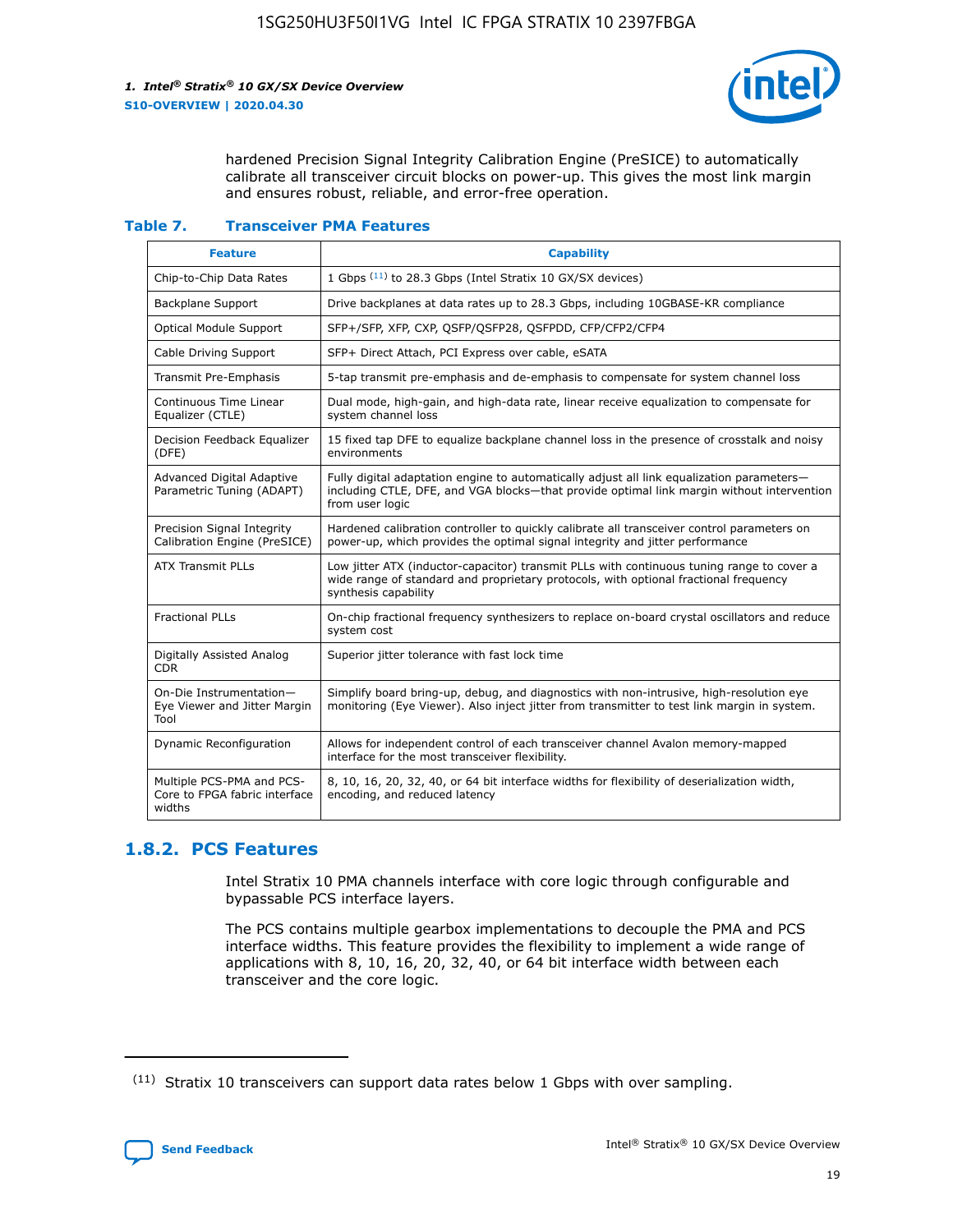

The PCS also contains hard IP to support a variety of standard and proprietary protocols across a wide range of data rates and encoding schemes. The Standard PCS mode provides support for 8B/10B encoded applications up to 12.5 Gbps. The Enhanced PCS mode supports 64B/66B and 64B/67B encoded applications up to 17.4 Gbps. The enhanced PCS mode also includes an integrated 10GBASE-KR/40GBASE-KR4 Forward Error Correction (FEC) circuit. For highly customized implementations, a PCS Direct mode provides an interface up to 64 bits wide to allow for custom encoding and support for data rates up to 28.3 Gbps.

For more information about the PCS-Core interface or the double rate transfer mode, refer to the *Intel Stratix 10 L- and H-Tile Transceiver PHY User Guide*, and the *Intel Stratix 10 E-Tile Transceiver PHY User Guide*.

| <b>PCS Protocol</b><br><b>Support</b>           | <b>Data Rate (Gbps)</b> | <b>Transmitter Data Path</b>                                                                                                                                              | <b>Receiver Data Path</b>                                                                                                                                                                                      |
|-------------------------------------------------|-------------------------|---------------------------------------------------------------------------------------------------------------------------------------------------------------------------|----------------------------------------------------------------------------------------------------------------------------------------------------------------------------------------------------------------|
| Standard PCS                                    | 1 to 12.5               | Phase compensation FIFO, byte<br>serializer, 8B/10B encoder, bit-slipper,<br>channel bonding                                                                              | Rate match FIFO, word-aligner, 8B/10B<br>decoder, byte deserializer, byte<br>ordering                                                                                                                          |
| PCI Express<br>Gen1/Gen2 x1,<br>x2, x4, x8, x16 | $2.5$ and $5.0$         | Same as Standard PCS plus PIPE 2.0<br>interface to core                                                                                                                   | Same as Standard PCS plus PIPE 2.0<br>interface to core                                                                                                                                                        |
| PCI Express Gen3<br>x1, x2, x4, x8,<br>x16      | 8.0                     | Phase compensation FIFO, byte<br>serializer, encoder, scrambler, bit-<br>slipper, gear box, channel bonding, and<br>PIPE 3.0 interface to core, auto speed<br>negotiation | Rate match FIFO (0-600 ppm mode),<br>word-aligner, decoder, descrambler,<br>phase compensation FIFO, block sync,<br>byte deserializer, byte ordering, PIPE<br>3.0 interface to core, auto speed<br>negotiation |
| CPRI                                            | 0.6144 to 9.8           | Same as Standard PCS plus<br>deterministic latency serialization                                                                                                          | Same as Standard PCS plus<br>deterministic latency deserialization                                                                                                                                             |
| <b>Enhanced PCS</b>                             | 2.5 to 17.4             | FIFO, channel bonding, bit-slipper, and<br>gear box                                                                                                                       | FIFO, block sync, bit-slipper, and gear<br>box                                                                                                                                                                 |
| 10GBASE-R                                       | 10.3125                 | FIFO, 64B/66B encoder, scrambler,<br>FEC, and gear box                                                                                                                    | FIFO, 64B/66B decoder, descrambler,<br>block sync, FEC, and gear box                                                                                                                                           |
| Interlaken                                      | 4.9 to 17.4             | FIFO, channel bonding, frame<br>generator, CRC-32 generator,<br>scrambler, disparity generator, bit-<br>slipper, and gear box                                             | FIFO, CRC-32 checker, frame sync,<br>descrambler, disparity checker, block<br>sync, and gear box                                                                                                               |
| SFI-S/SFI-5.2                                   | 11.3                    | FIFO, channel bonding, bit-slipper, and<br>gear box                                                                                                                       | FIFO, bit-slipper, and gear box                                                                                                                                                                                |
| <b>IEEE 1588</b>                                | 1.25 to 10.3125         | FIFO (fixed latency), 64B/66B encoder,<br>scrambler, and gear box                                                                                                         | FIFO (fixed latency), 64B/66B decoder,<br>descrambler, block sync, and gear box                                                                                                                                |
| SDI                                             | up to 12.5              | FIFO and gear box                                                                                                                                                         | FIFO, bit-slipper, and gear box                                                                                                                                                                                |
| GigE                                            | 1.25                    | Same as Standard PCS plus GigE state<br>machine                                                                                                                           | Same as Standard PCS plus GigE state<br>machine                                                                                                                                                                |
| <b>PCS Direct</b>                               | up to 28.3              | Custom                                                                                                                                                                    | Custom                                                                                                                                                                                                         |

## **Table 8. Transceiver PCS Features**

#### **Related Information**

[Intel Stratix 10 L- and H-Tile Transceiver PHY User Guide](https://www.altera.com/documentation/wry1479165198810.html)

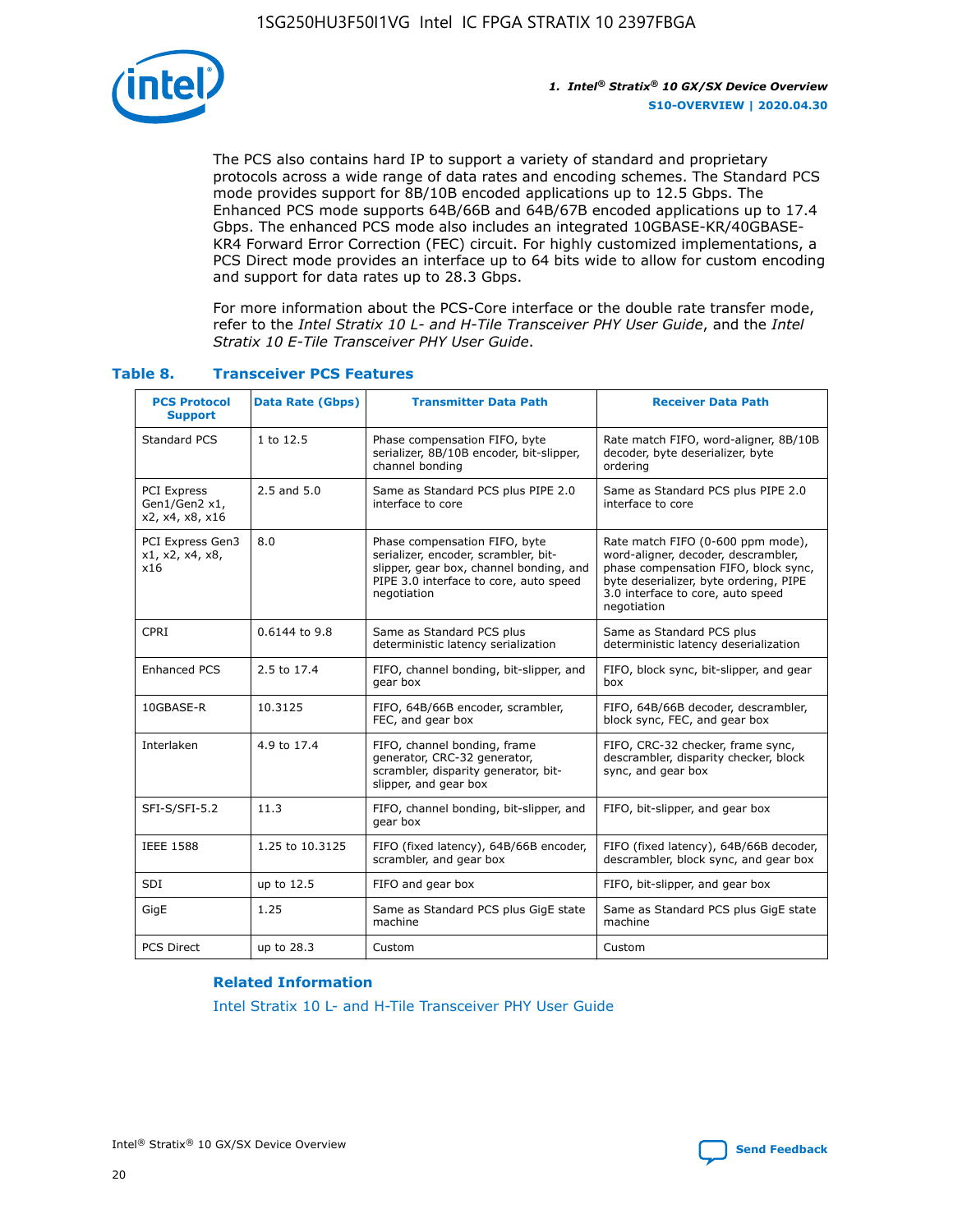

## **1.9. PCI Express Gen1/Gen2/Gen3 Hard IP**

Intel Stratix 10 devices contain embedded PCI Express hard IP designed for performance, ease-of-use, increased functionality, and designer productivity.

The PCI Express hard IP consists of the PHY, Data Link, and Transaction layers. It also supports PCI Express Gen1/Gen2/Gen3 end point and root port, in x1/x2/x4/x8/x16 lane configurations. The PCI Express hard IP is capable of operating independently from the core logic (autonomous mode). This feature allows the PCI Express link to power up and complete link training in less than 100 ms, while the rest of the device is still in the process of being configured. The hard IP also provides added functionality, which makes it easier to support emerging features such as Single Root I/O Virtualization (SR-IOV) and optional protocol extensions.

The PCI Express hard IP has improved end-to-end data path protection using Error Checking and Correction (ECC). In addition, the hard IP supports configuration of the device via protocol (CvP) across the PCI Express bus at Gen1/Gen2/Gen3 rates.

## **1.10. Interlaken PCS Hard IP**

Intel Stratix 10 devices have integrated Interlaken PCS hard IP supporting rates up to 17.4 Gbps per lane.

The Interlaken PCS hard IP is based on the proven functionality of the PCS developed for Intel's previous generation FPGAs, which has demonstrated interoperability with Interlaken ASSP vendors and third-party IP suppliers. The Interlaken PCS hard IP is present in every transceiver channel in Intel Stratix 10 devices.

## **1.11. 10G Ethernet Hard IP**

Intel Stratix 10 devices include IEEE 802.3 10-Gbps Ethernet (10GbE) compliant 10GBASE-R PCS and PMA hard IP. The scalable 10GbE hard IP supports multiple independent 10GbE ports while using a single PLL for all the 10GBASE-R PCS instantiations, which saves on core logic resources and clock networks.

The integrated serial transceivers simplify multi-port 10GbE systems compared to 10 GbE Attachment Unit Interface (XAUI) interfaces that require an external XAUI-to-10G PHY. Furthermore, the integrated transceivers incorporate signal conditioning circuits, which enable direct connection to standard 10G XFP and SFP+ pluggable optical modules. The transceivers also support backplane Ethernet applications and include a hard 10GBASE-KR/40GBASE-KR4 Forward Error Correction (FEC) circuit that can be used for both 10G and 40G applications. The integrated 10G Ethernet hard IP and 10G transceivers save external PHY cost, board space and system power. The 10G Ethernet PCS hard IP and 10GBASE-KR FEC are present in every transceiver channel.

## **1.12. External Memory and General Purpose I/O**

Intel Stratix 10 devices offer substantial external memory bandwidth, with up to ten 72 bit wide DDR4 memory interfaces running at up to 2666 Mbps. For external memory interface and LVDS restrictions, see [AN 906: Intel Stratix 10 GX 400, SX 400,](https://www.intel.com/content/www/us/en/programmable/documentation/sjf1574667190623.html#bft1574667627484) [and TX 400 Routing and Designing Floorplan Guidelines.](https://www.intel.com/content/www/us/en/programmable/documentation/sjf1574667190623.html#bft1574667627484)

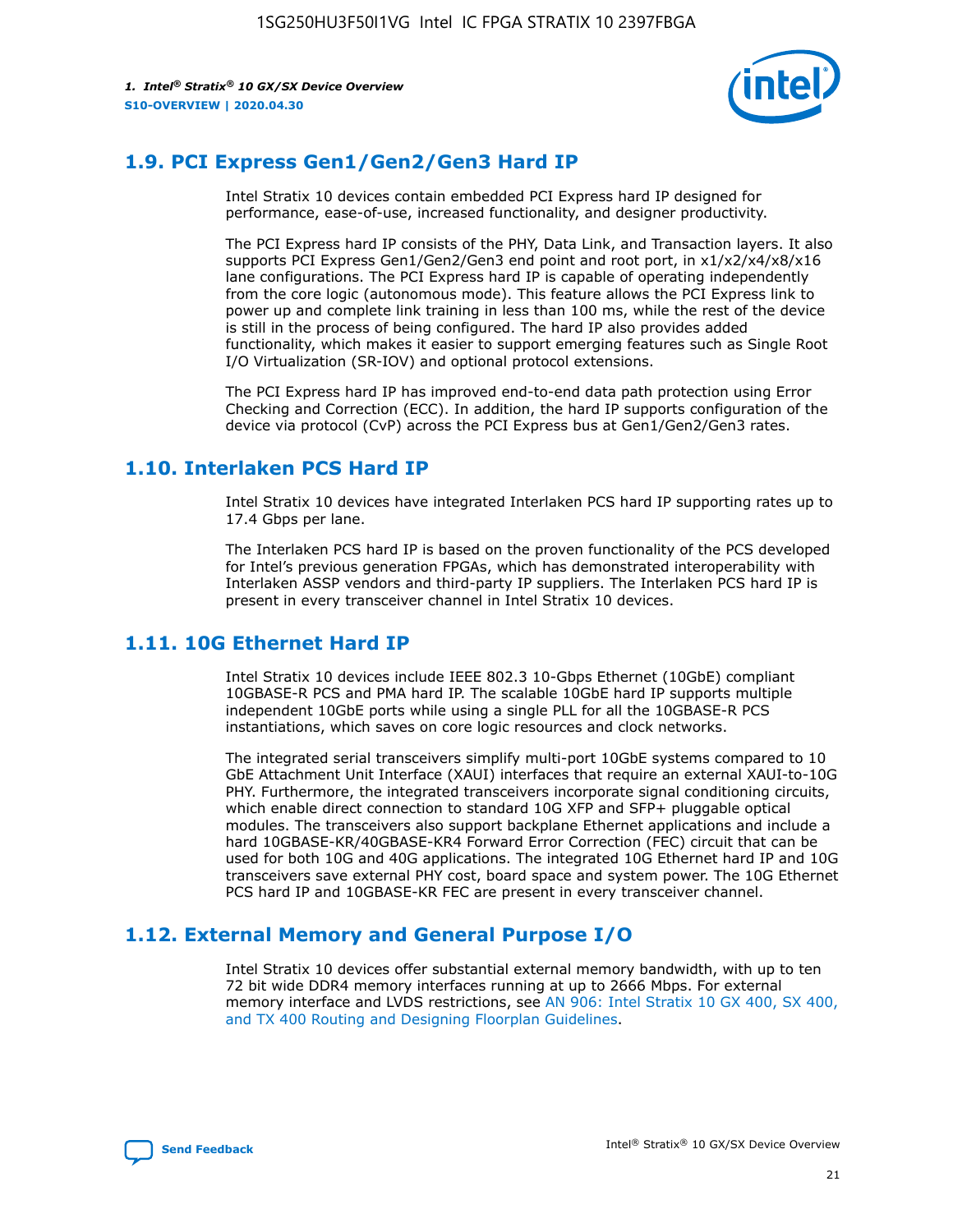

This bandwidth is provided along with the ease of design, lower power, and resource efficiencies of hardened high-performance memory controllers. The external memory interfaces can be configured up to a maximum width of 144 bits when using either hard or soft memory controllers.

## **Figure 10. Hard Memory Controller**



Each I/O bank contains 48 general purpose I/Os and a high-efficiency hard memory controller capable of supporting many different memory types, each with different performance capabilities. The hard memory controller is also capable of being bypassed and replaced by a soft controller implemented in user logic. The I/Os each have a hardened double data rate (DDR) read/write path (PHY) capable of performing key memory interface functionality such as:

- Read/write leveling
- FIFO buffering to lower latency and improve margin
- Timing calibration
- On-chip termination

The timing calibration is aided by the inclusion of hard microcontrollers based on Intel's Nios® II technology, specifically tailored to control the calibration of multiple memory interfaces. This calibration allows the Intel Stratix 10 device to compensate for any changes in process, voltage, or temperature either within the Intel Stratix 10 device itself, or within the external memory device. The advanced calibration algorithms ensure maximum bandwidth and robust timing margin across all operating conditions.

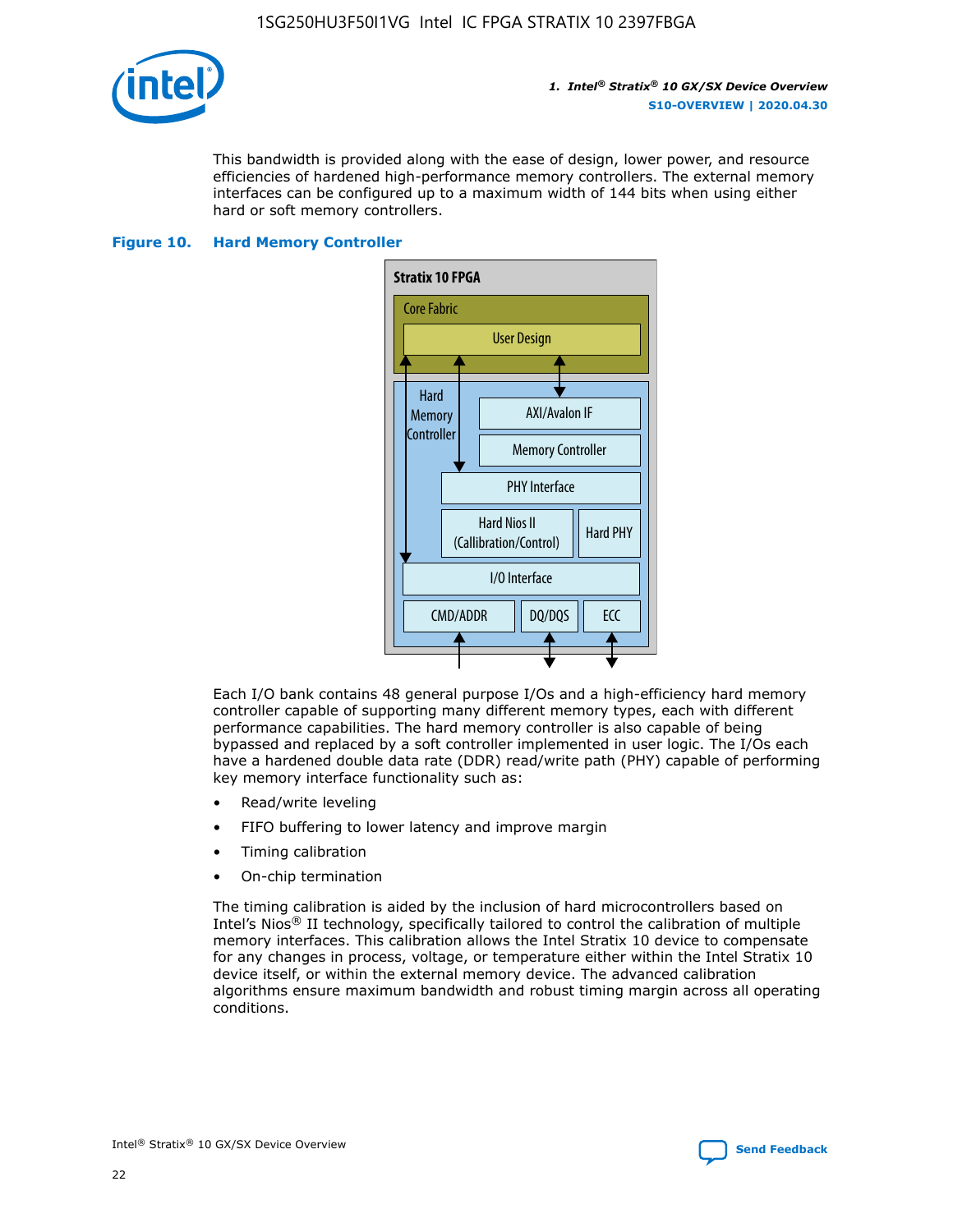

#### **Table 9. External Memory Interface Performance**

The listed speeds are for the 1-rank case.

| <b>Interface</b> | <b>Controller Type</b> | <b>Performance</b><br>(maximum rate possible) |
|------------------|------------------------|-----------------------------------------------|
| DDR4             | Hard                   | 2666 Mbps                                     |
| DDR <sub>3</sub> | Hard                   | 2133 Mbps                                     |
| QDRII+           | Soft                   | 1,100 Mtps                                    |
| QDRII+ Xtreme    | Soft                   | 1,266 Mtps                                    |
| <b>ODRIV</b>     | Soft                   | 2,133 Mtps                                    |
| RLDRAM III       | Soft                   | 2400 Mbps                                     |
| <b>RLDRAM II</b> | Soft                   | 533 Mbps                                      |

In addition to parallel memory interfaces, Intel Stratix 10 devices support serial memory technologies such as the Hybrid Memory Cube (HMC). The HMC is supported by the Intel Stratix 10 high-speed serial transceivers, which connect up to four HMC links, with each link running at data rates of 15 Gbps (HMC short reach specification).

Intel Stratix 10 devices also feature general purpose I/Os capable of supporting a wide range of single-ended and differential I/O interfaces. LVDS rates up to 1.6 Gbps are supported, with each pair of pins having both a differential driver and a differential input buffer. This enables configurable direction for each LVDS pair.

## **1.13. Adaptive Logic Module (ALM)**

Intel Stratix 10 devices use a similar adaptive logic module (ALM) as the previous generation Intel Arria 10 and Stratix V FPGAs, allowing for efficient implementation of logic functions and easy conversion of IP between the devices.

The ALM block diagram shown in the following figure has eight inputs with a fracturable look-up table (LUT), two dedicated embedded adders, and four dedicated registers.

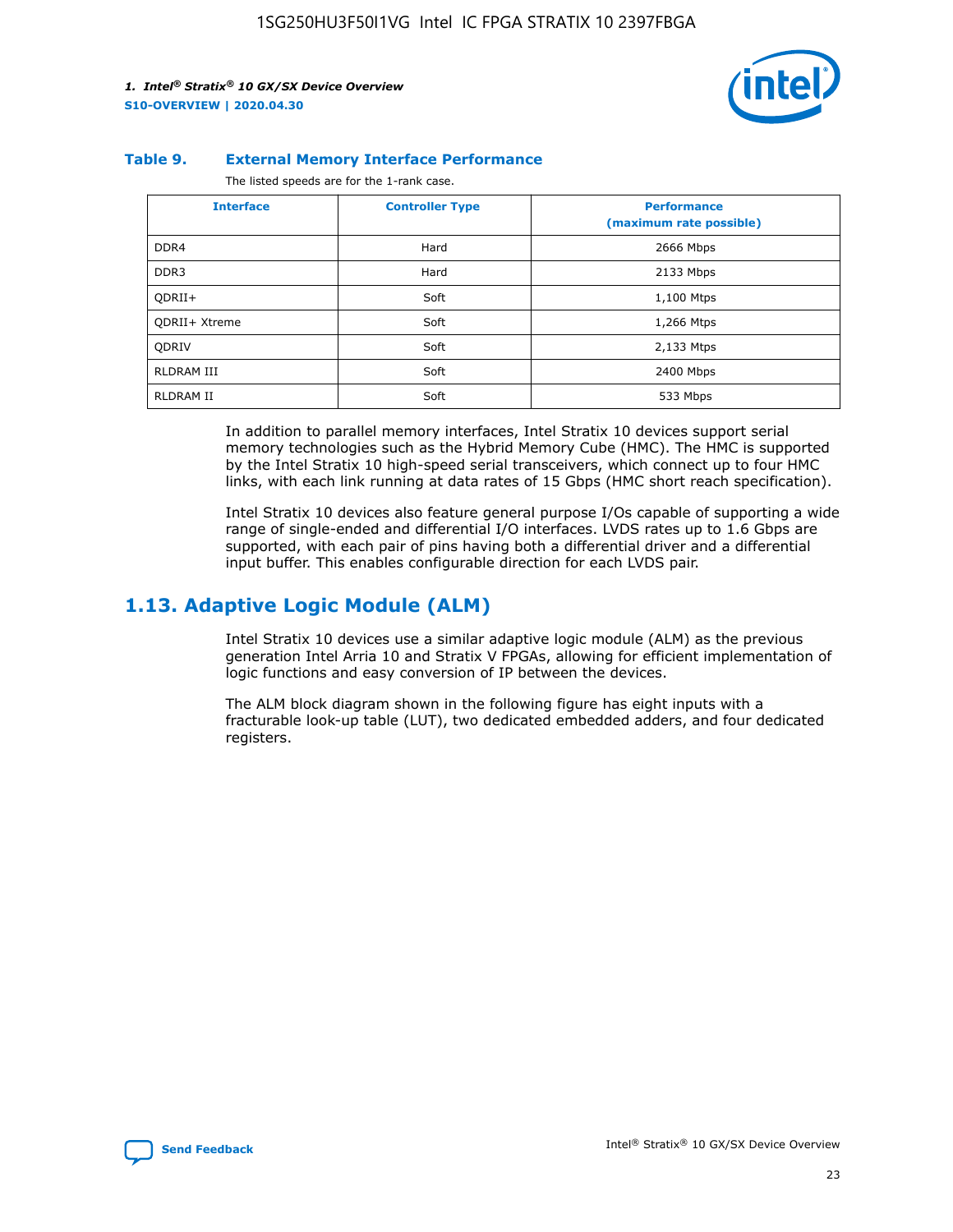

## **Figure 11. Intel Stratix 10 FPGA and SoC ALM Block Diagram**



Key features and capabilities of the ALM include:

- High register count with 4 registers per 8-input fracturable LUT, operating in conjunction with the new Intel Hyperflex architecture, enables Intel Stratix 10 devices to maximize core performance at very high core logic utilization
- Implements select 7-input logic functions, all 6-input logic functions, and two independent functions consisting of smaller LUT sizes (such as two independent 4 input LUTs) to optimize core logic utilization

The Intel Quartus Prime software takes advantage of the ALM logic structure to deliver the highest performance, optimal logic utilization, and lowest compile times. The Intel Quartus Prime software simplifies design reuse as it automatically maps legacy designs into the Intel Stratix 10 ALM architecture.

## **1.14. Core Clocking**

Core clocking in Intel Stratix 10 devices makes use of programmable clock tree synthesis.

This technique uses dedicated clock tree routing and switching circuits, and allows the Intel Quartus Prime software to create the exact clock trees required for your design. Clock tree synthesis minimizes clock tree insertion delay, reduces dynamic power dissipation in the clock tree and allows greater clocking flexibility in the core while still maintaining backwards compatibility with legacy global and regional clocking schemes.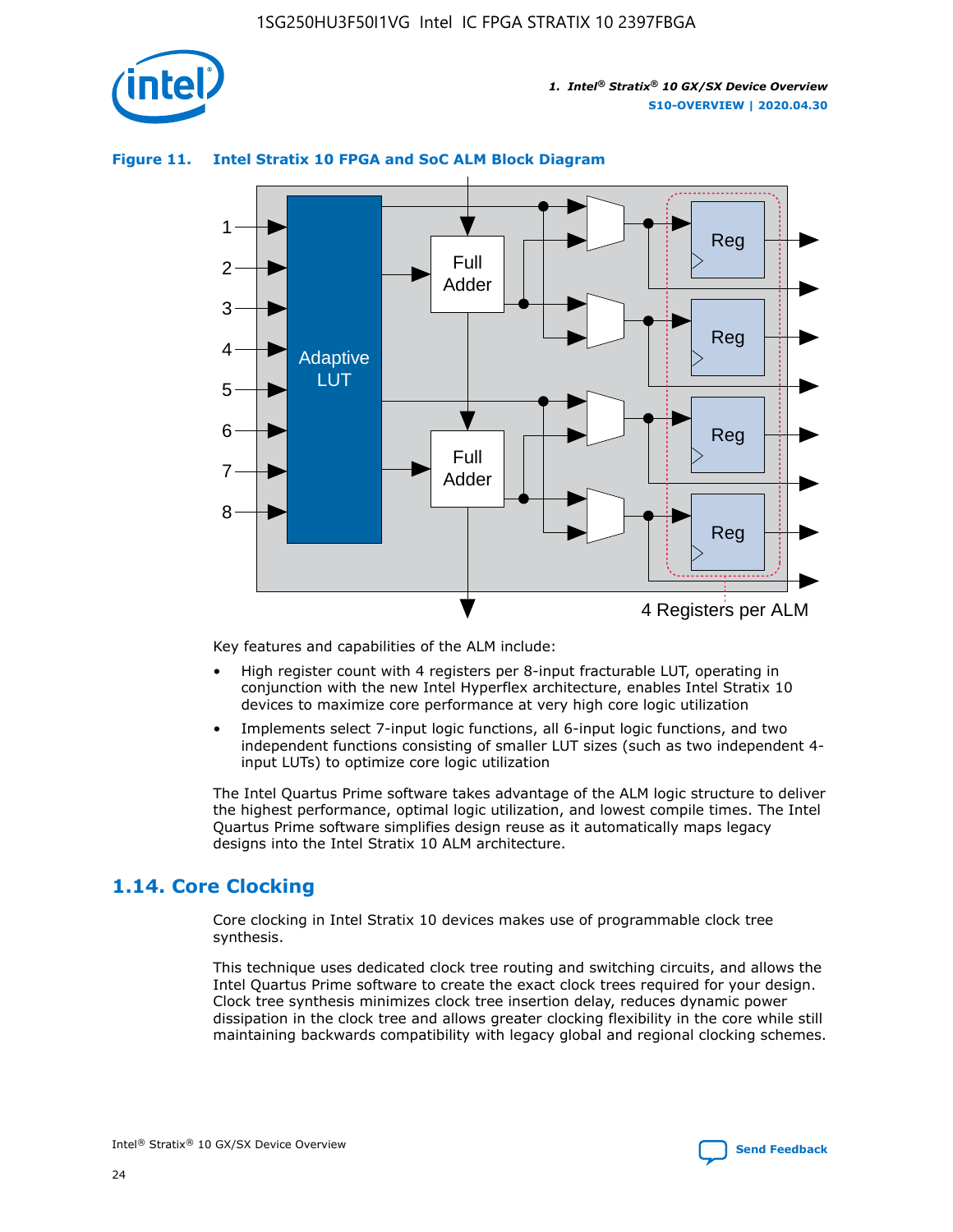

The core clock network in Intel Stratix 10 devices supports the new Intel Hyperflex core architecture at clock rates up to 1 GHz. It also supports the hard memory controllers up to 2666 Mbps with a quarter rate transfer to the core. The core clock network is supported by dedicated clock input pins, fractional clock synthesis PLLs, and integer I/O PLLs.

## **1.15. Fractional Synthesis PLLs and I/O PLLs**

Intel Stratix 10 devices have up to 32 fractional synthesis PLLs (fPLL) available for use with transceivers or in the core fabric.

The fPLLs are located in the 3D SiP transceiver L-tiles and H-tiles, eight per tile, adjacent to the transceiver channels. The fPLLs can be used to reduce both the number of oscillators required on the board and the number of clock pins required, by synthesizing multiple clock frequencies from a single reference clock source. In addition to synthesizing reference clock frequencies for the transceiver transmit PLLs, the fPLLs can also be used directly for transmit clocking. Each fPLL can be independently configured for conventional integer mode, or enhanced fractional synthesis mode with third-order delta-sigma modulation.

In addition to the fPLLs, Intel Stratix 10 devices contain up to 24 integer I/O PLLs (IOPLLs) available for general purpose use in the core fabric and for simplifying the design of external memory interfaces and high-speed LVDS interfaces. The IOPLLs are located in each bank of 48 general purpose I/O, 1 per I/O bank, adjacent to the hard memory controllers and LVDS SerDes in each I/O bank. This makes it easier to close timing because the IOPLLs are tightly coupled with the I/Os that need to use them. The IOPLLs can be used for general purpose applications in the core such as clock network delay compensation and zero-delay clock buffering.

## **1.16. Internal Embedded Memory**

Intel Stratix 10 devices contain two types of embedded memory blocks: M20K (20 Kb) and MLAB (640 bit).

The M20K and MLAB blocks are familiar block sizes carried over from previous Intel device families. The MLAB blocks are ideal for wide and shallow memories, while the M20K blocks are intended to support larger memory configurations and include hard ECC. Both M20K and MLAB embedded memory blocks can be configured as a singleport or dual-port RAM, FIFO, ROM, or shift register. These memory blocks are highly flexible and support a number of memory configurations as shown in Table 10 on page 25.

#### **Table 10. Internal Embedded Memory Block Configurations**

| MLAB (640 bits)                                                | <b>M20K (20 Kb)</b>                                                                    |
|----------------------------------------------------------------|----------------------------------------------------------------------------------------|
| $64 \times 10$ (supported through emulation)<br>$32 \times 20$ | $2K \times 10$ (or $x8$ )<br>$1K \times 20$ (or $x16$ )<br>$512 \times 40$ (or $x32$ ) |

## **1.17. Variable Precision DSP Block**

The Intel Stratix 10 DSP blocks are based upon the Variable Precision DSP Architecture used in Intel's previous generation devices. They feature hard fixed point and IEEE 754 compliant floating point capability.

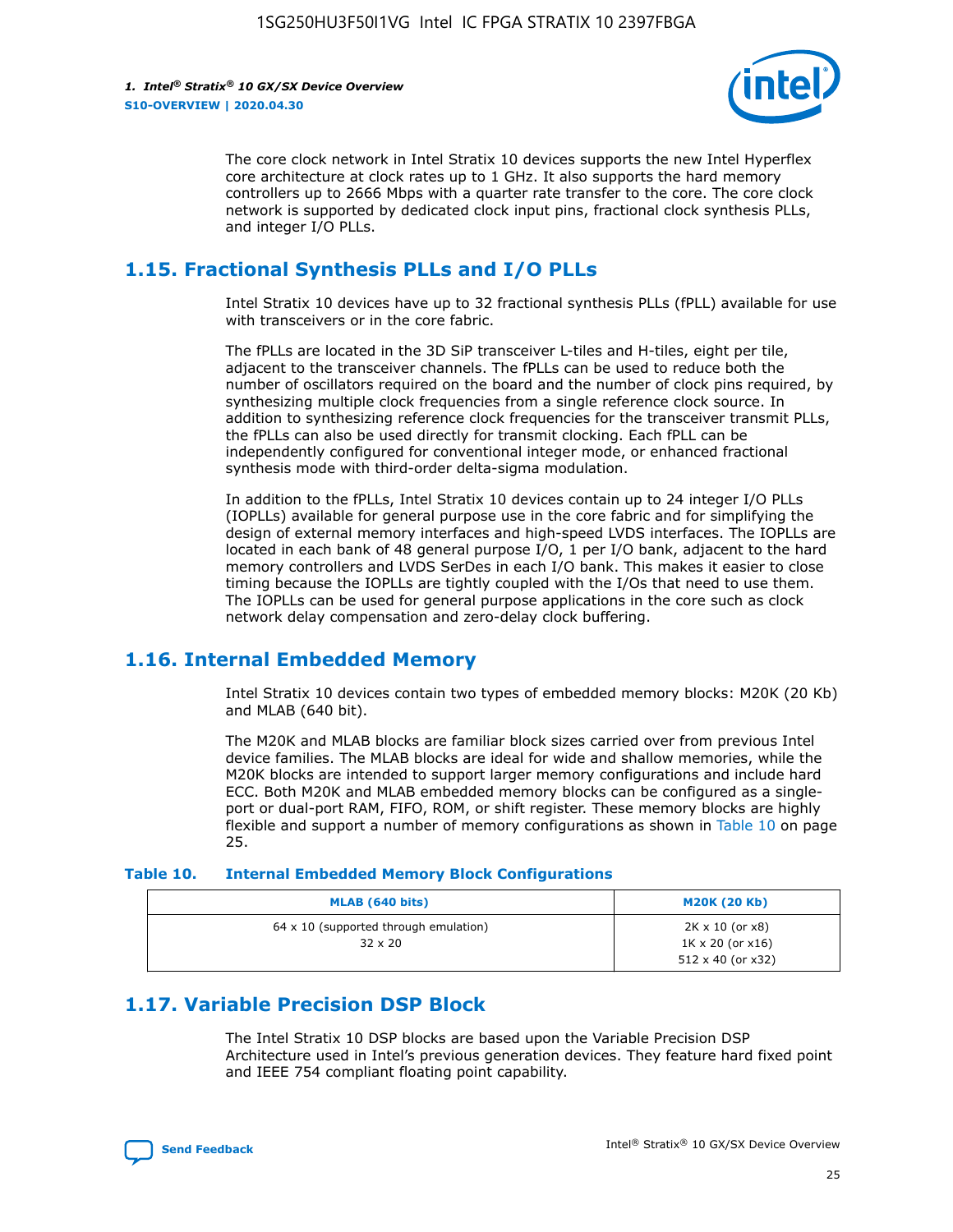

The DSP blocks can be configured to support signal processing with precision ranging from 18x19 up to 54x54. A pipeline register has been added to increase the maximum operating frequency of the DSP block and reduce power consumption.





#### **Figure 13. DSP Block: High Precision Fixed Point Mode**

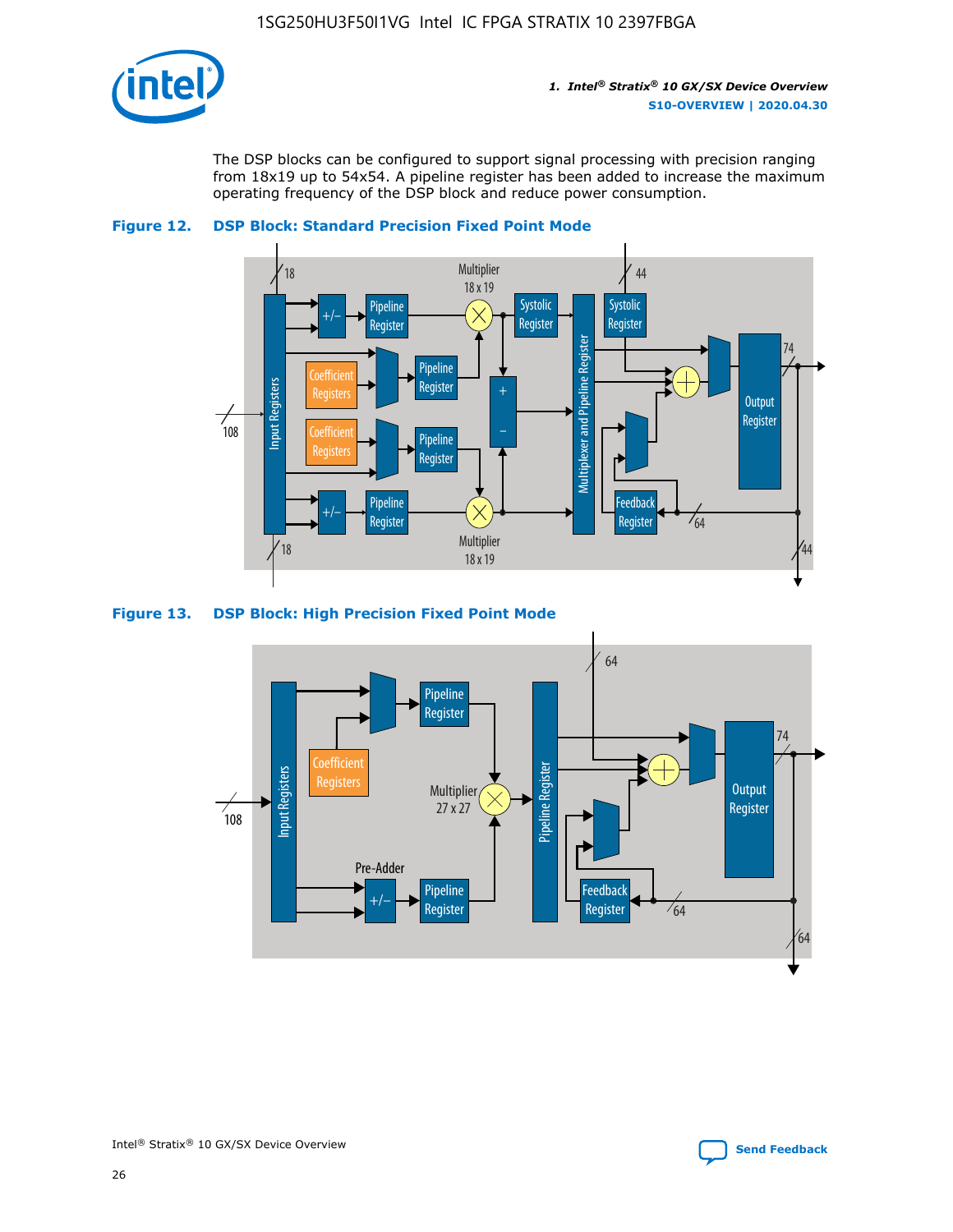



## **Figure 14. DSP Block: Single Precision Floating Point Mode**

Each DSP block can be independently configured at compile time as either dual 18x19 or a single 27x27 multiply accumulate. With a dedicated 64 bit cascade bus, multiple variable precision DSP blocks can be cascaded to implement even higher precision DSP functions efficiently.

In floating point mode, each DSP block provides one single precision floating point multiplier and adder. Floating point additions, multiplications, mult-adds and multaccumulates are supported.

The following table shows how different precisions are accommodated within a DSP block, or by utilizing multiple blocks.

| <b>Multiplier Size</b>             | <b>DSP Block Resources</b>                                                               | <b>Expected Usage</b>           |
|------------------------------------|------------------------------------------------------------------------------------------|---------------------------------|
| $18x19$ bits                       | 1/2 of Variable Precision DSP Block                                                      | Medium precision fixed point    |
| 27x27 bits                         | 1 Variable Precision DSP Block                                                           | High precision fixed point      |
| $19x36$ bits                       | 1 Variable Precision DSP Block with external<br>adder                                    | Fixed point FFTs                |
| 36x36 bits                         | 2 Variable Precision DSP Blocks with external<br>adder                                   | Very high precision fixed point |
| 54x54 bits                         | 4 Variable Precision DSP Blocks with external<br>adder                                   | Double Precision floating point |
| Single Precision<br>floating point | 1 Single Precision floating point adder, 1 Single<br>Precision floating point multiplier | Floating point                  |

#### **Table 11. Variable Precision DSP Block Configurations**

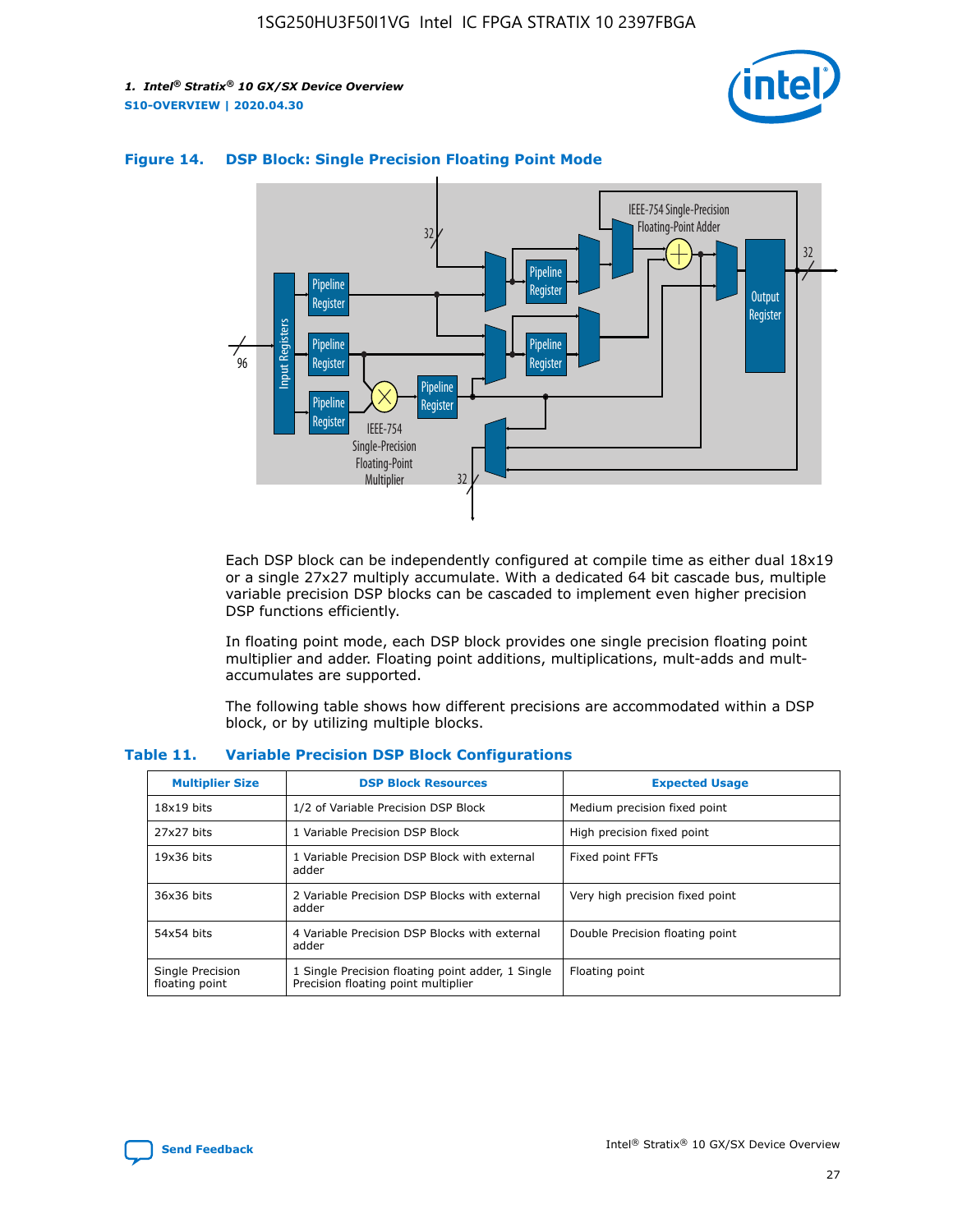

Complex multiplication is very common in DSP algorithms. One of the most popular applications of complex multipliers is the FFT algorithm. This algorithm has the characteristic of increasing precision requirements on only one side of the multiplier. The Variable Precision DSP block supports the FFT algorithm with proportional increase in DSP resources as the precision grows.

## **Table 12. Complex Multiplication With Variable Precision DSP Block**

| <b>Complex Multiplier</b><br><b>Size</b> | <b>DSP Block Resources</b>      | <b>FFT Usage</b>       |
|------------------------------------------|---------------------------------|------------------------|
| $18x19$ bits                             | 2 Variable Precision DSP Blocks | Resource optimized FFT |
| 27x27 bits                               | 4 Variable Precision DSP Blocks | Highest precision FFT  |

For FFT applications with high dynamic range requirements, the Intel FFT IP Core offers an option of single precision floating point implementation with resource usage and performance similar to high precision fixed point implementations.

Other features of the DSP block include:

- Hard 18 bit and 25 bit pre-adders
- Hard floating point multipliers and adders
- 64 bit dual accumulator (for separate I, Q product accumulations)
- Cascaded output adder chains for 18 and 27 bit FIR filters
- Embedded coefficient registers for 18 and 27 bit coefficients
- Fully independent multiplier outputs
- Inferability using HDL templates supplied by the Intel Quartus Prime software for most modes

The Variable Precision DSP block is ideal to support the growing trend towards higher bit precision in high performance DSP applications. At the same time, it can efficiently support the many existing 18 bit DSP applications, such as high definition video processing and remote radio heads. With the Variable Precision DSP block architecture and hard floating point multipliers and adders, Intel Stratix 10 devices can efficiently support many different precision levels up to and including floating point implementations. This flexibility can result in increased system performance, reduced power consumption, and reduce architecture constraints on system algorithm designers.

## **1.18. Hard Processor System (HPS)**

The Intel Stratix 10 SoC Hard Processor System (HPS) is Intel's third generation HPS. Leveraging the performance of Intel 14 nm tri-gate technology, Intel Stratix 10 SoC devices more than double the performance of previous generation SoCs with an integrated quad-core 64-bit Arm Cortex-A53. The HPS also enables system-wide hardware virtualization capabilities by adding a system memory management unit. These architecture improvements ensure that Intel Stratix 10 SoCs meet the requirements of current and future embedded markets, including wireless and wireline communications, datacenter acceleration, and numerous military applications.

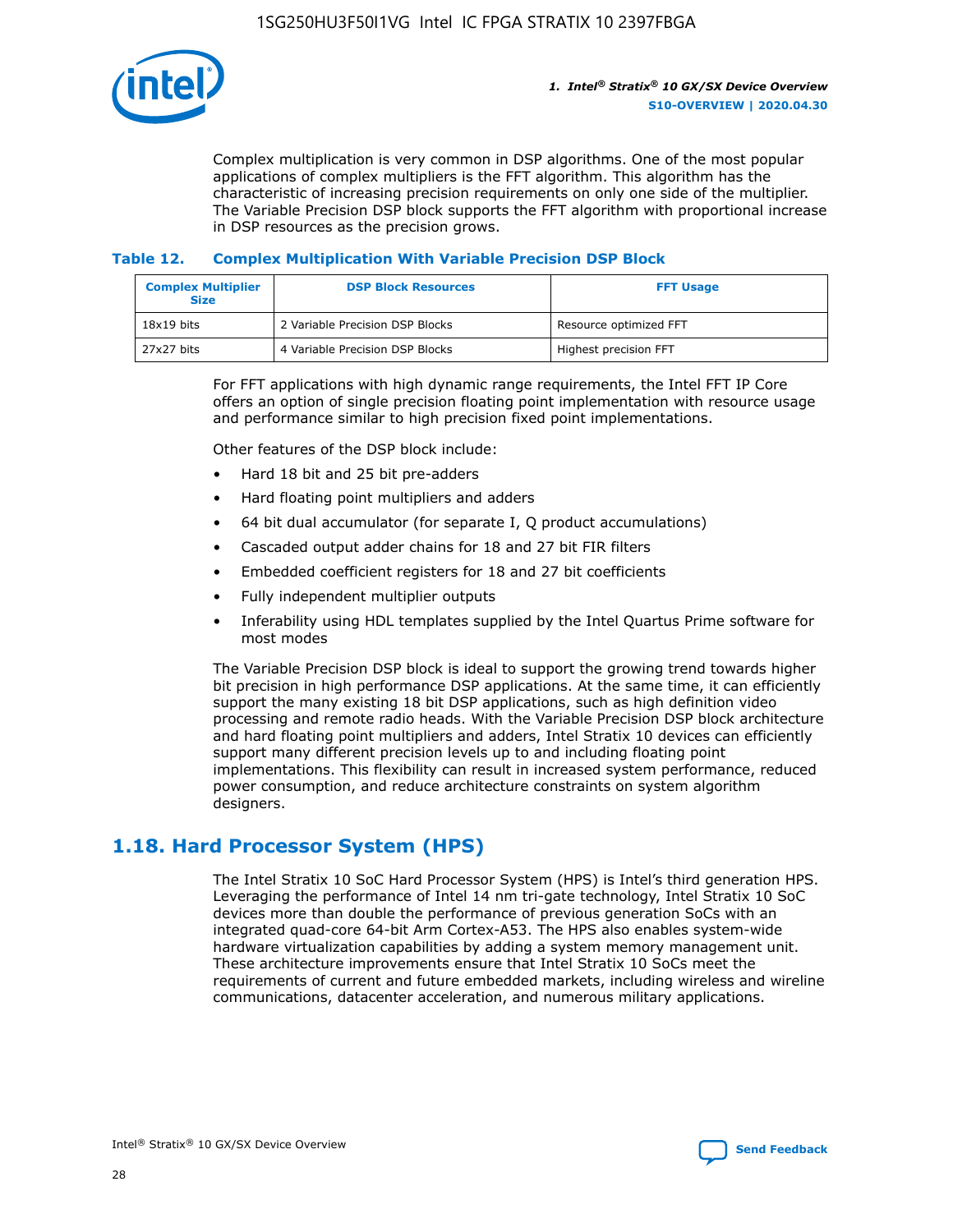

#### **Figure 15. HPS Block Diagram**

| Quad Arm Cortex-A53-Based Hard Processor System |                                             |                           |                              |                       |                                  |                                     |                                        |
|-------------------------------------------------|---------------------------------------------|---------------------------|------------------------------|-----------------------|----------------------------------|-------------------------------------|----------------------------------------|
| Arm Cortex - A53                                |                                             |                           | Arm Cortex - A53             |                       |                                  |                                     | SD/SDIO/                               |
| <b>NEON</b>                                     |                                             | <b>FPU</b>                | <b>NEON</b>                  |                       | <b>FPU</b>                       | USB OTG                             | MMC $1,2$                              |
| 32 KB I-Cache<br>with Parity                    |                                             | 32 KB D-Cache<br>with ECC | 32 KB I-Cache<br>with Parity |                       | 32 KB D - Cache<br>with ECC      | $(x2)^{1,2}$                        |                                        |
|                                                 |                                             |                           |                              |                       |                                  |                                     | <b>DMA</b>                             |
| Arm Cortex - A53                                |                                             |                           |                              |                       | <b>Arm Cortex - A53</b>          | UART (x2)                           | $(8$ Channel) $^2$                     |
| <b>NEON</b>                                     |                                             | <b>FPU</b>                | <b>NFON</b>                  |                       | <b>FPU</b>                       |                                     |                                        |
| 32 KB I-Cache<br>with Parity                    |                                             | 32 KB D-Cache<br>with ECC | 32 KB I-Cache<br>with Parity |                       | 32 KB D-Cache<br>with ECC        | I <sup>2</sup> C(x5)                | <b>HPS 10</b>                          |
|                                                 | 1 MB L2 Cache with ECC<br><b>System MMU</b> |                           | <b>Cache Coherency Unit</b>  |                       | <b>EMAC</b> $(x3)^{1,2}$         | <b>NAND</b><br>Flash <sup>1,2</sup> |                                        |
| <b>JTAG Debug</b><br>or Trace                   |                                             |                           | 256 KB<br>RAM <sup>2</sup>   | <b>Timers</b><br>(x8) |                                  |                                     | SPI(x4)                                |
| Lightweight HPS-to-<br><b>FPGA BRIDGE</b>       |                                             |                           | HPS-to-FPGA<br><b>BRIDGE</b> |                       | FPGA-to-HPS<br><b>BRIDGE</b>     | HPS-to-SDM<br>SDM-to-HPS            | <b>SDRAM</b><br>Scheduler <sup>3</sup> |
|                                                 |                                             |                           |                              |                       |                                  |                                     |                                        |
| <b>FPGA Fabric</b>                              |                                             |                           |                              | <b>SDM</b>            | <b>Hard Memory</b><br>Controller |                                     |                                        |

Notes:

1. Integrated direct memory access (DMA)

2. Integrated error correction code (ECC)

3. Multiport front-end interface to hard memory controller

## **1.18.1. Key Features of the Intel Stratix 10 HPS**

## **Table 13. Key Features of the Intel Stratix 10 GX/SX HPS**

| <b>Feature</b>                                    | <b>Description</b>                                                                                                                                                                                                                                                                                                                                     |
|---------------------------------------------------|--------------------------------------------------------------------------------------------------------------------------------------------------------------------------------------------------------------------------------------------------------------------------------------------------------------------------------------------------------|
| Quad-core Arm Cortex-A53<br>MPCore processor unit | 2.3 MIPS/MHz instruction efficiency<br>$\bullet$<br>CPU frequency up to 1.5 GHz<br>٠<br>At 1.5 GHz total performance of 13,800 MIPS<br>Army8-A architecture<br>Runs 64 bit and 32 bit Arm instructions<br>16 bit and 32 bit Thumb instructions for 30% reduction in memory footprint<br>Jazelle* RCT execution architecture with 8 bit Java byte codes |
|                                                   |                                                                                                                                                                                                                                                                                                                                                        |

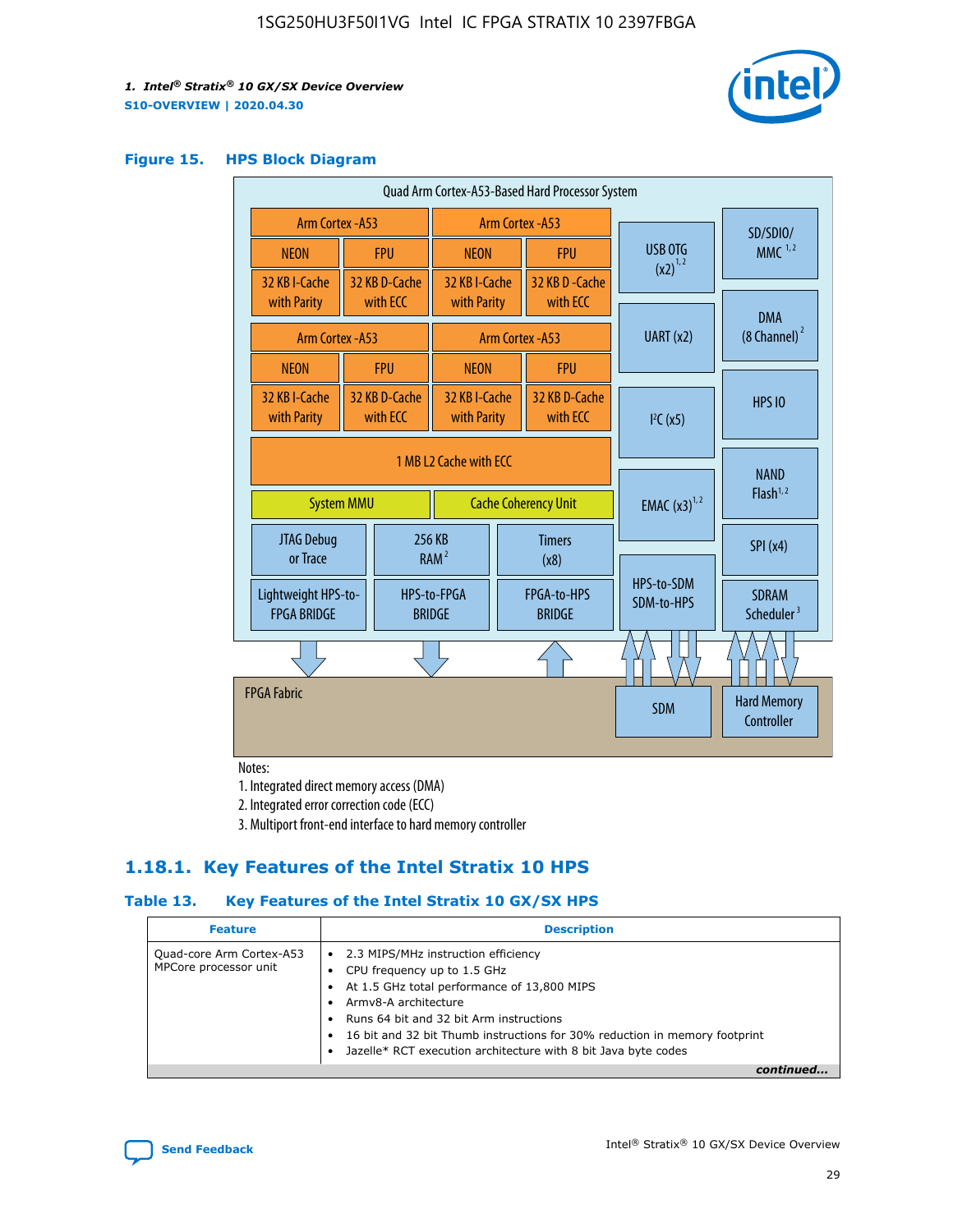

| <b>Feature</b>                                        | <b>Description</b>                                                                                                                                                                                                                                                                                                                                                                                                                                                                                                                                                                                                                                                                                                                                                                                                                                                                                                                                                                                                                                                                                                                                                                                                       |  |
|-------------------------------------------------------|--------------------------------------------------------------------------------------------------------------------------------------------------------------------------------------------------------------------------------------------------------------------------------------------------------------------------------------------------------------------------------------------------------------------------------------------------------------------------------------------------------------------------------------------------------------------------------------------------------------------------------------------------------------------------------------------------------------------------------------------------------------------------------------------------------------------------------------------------------------------------------------------------------------------------------------------------------------------------------------------------------------------------------------------------------------------------------------------------------------------------------------------------------------------------------------------------------------------------|--|
|                                                       | Superscalar, variable length, out-of-order pipeline with dynamic branch prediction<br>Improved Arm Neon* media processing engine<br>$\bullet$<br>Single- and double-precision floating-point unit<br>Arm CoreSight* debug and trace technology<br>$\bullet$                                                                                                                                                                                                                                                                                                                                                                                                                                                                                                                                                                                                                                                                                                                                                                                                                                                                                                                                                              |  |
| <b>System Memory</b><br>Management Unit               | Enables a unified memory model and extends hardware virtualization into peripherals<br>implemented in the FPGA fabric                                                                                                                                                                                                                                                                                                                                                                                                                                                                                                                                                                                                                                                                                                                                                                                                                                                                                                                                                                                                                                                                                                    |  |
| Cache Coherency unit                                  | Changes in shared data stored in cache are propagated throughout the system<br>$\bullet$<br>providing bi-directional coherency for co-processing elements.                                                                                                                                                                                                                                                                                                                                                                                                                                                                                                                                                                                                                                                                                                                                                                                                                                                                                                                                                                                                                                                               |  |
| Cache                                                 | L1 Cache<br>$\bullet$<br>- 32 KB of instruction cache w/ parity check<br>- 32 KB of L1 data cache w /ECC<br>- Parity checking<br>L <sub>2</sub> Cache<br>- 1MB shared<br>- 8-way set associative<br>- SEU Protection with parity on TAG ram and ECC on data RAM<br>- Cache lockdown support                                                                                                                                                                                                                                                                                                                                                                                                                                                                                                                                                                                                                                                                                                                                                                                                                                                                                                                              |  |
| On-Chip Memory                                        | 256 KB of scratch on-chip RAM                                                                                                                                                                                                                                                                                                                                                                                                                                                                                                                                                                                                                                                                                                                                                                                                                                                                                                                                                                                                                                                                                                                                                                                            |  |
| External SDRAM and Flash<br>Memory Interfaces for HPS | Hard memory controller with support for DDR4, DDR3<br>$\bullet$<br>$-$ 40 bit (32 bit + 8 bit ECC) with select packages supporting 72 bit (64 bit + 8 bit<br>ECC)<br>- Support for up to 2666 Mbps DDR4 and 2166 Mbps DDR3 frequencies<br>- Error correction code (ECC) support including calculation, error correction, write-<br>back correction, and error counters<br>- Software Configurable Priority Scheduling on individual SDRAM bursts<br>- Fully programmable timing parameter support for all JEDEC-specified timing<br>parameters<br>- Multiport front-end (MPFE) scheduler interface to the hard memory controller, which<br>supports the $AXI^{\circledR}$ Quality of Service (QoS) for interface to the FPGA fabric<br>NAND flash controller<br>$-$ ONFI 1.0<br>- Integrated descriptor based with DMA<br>- Programmable hardware ECC support<br>- Support for 8 and 16 bit Flash devices<br>Secure Digital SD/SDIO/MMC controller<br>$-$ eMMC 4.5<br>- Integrated descriptor based DMA<br>- CE-ATA digital commands supported<br>- 50 MHz operating frequency<br>Direct memory access (DMA) controller<br>$\bullet$<br>$-$ 8-channel<br>- Supports up to 32 peripheral handshake interface<br>continued |  |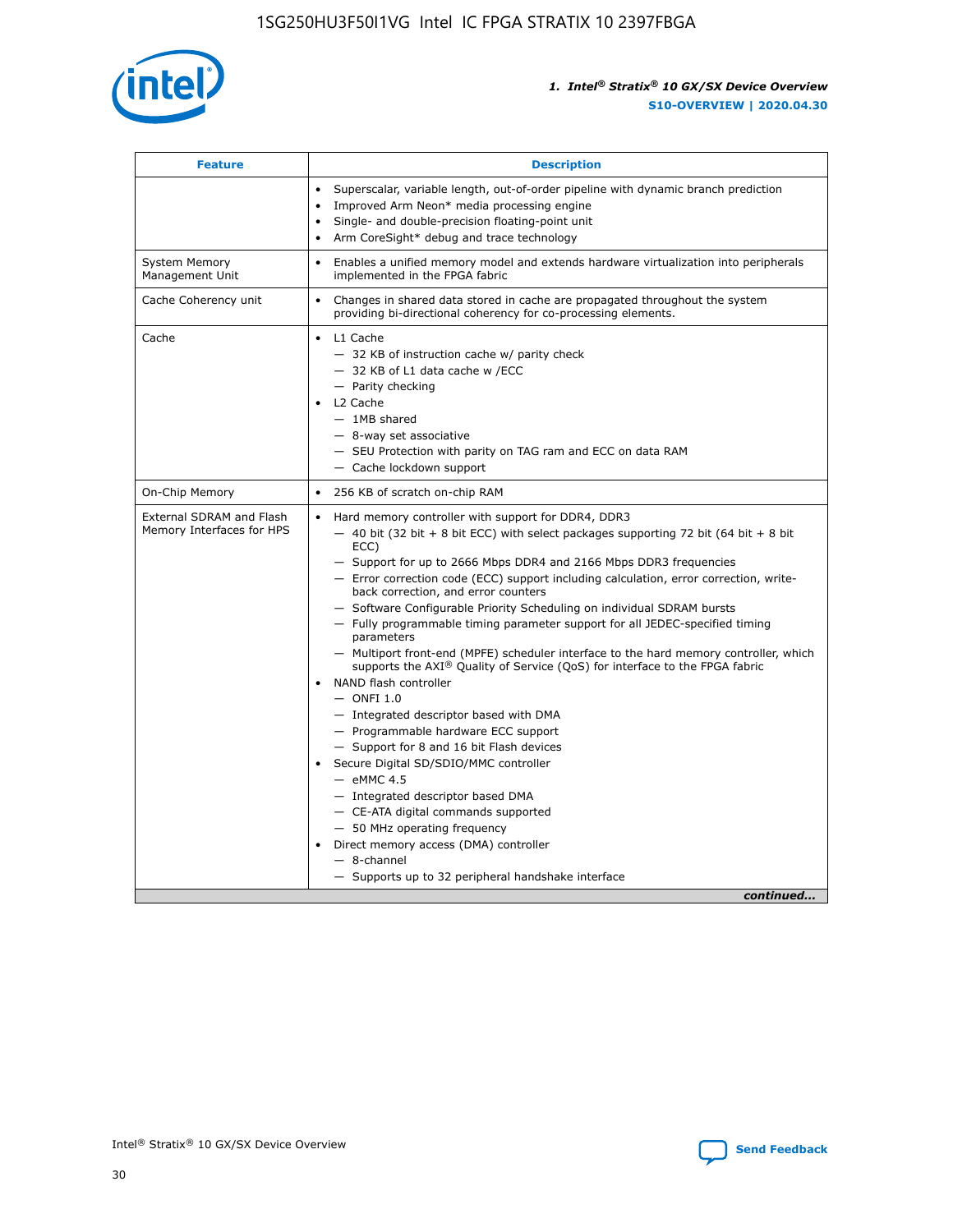

| <b>Feature</b>                         | <b>Description</b>                                                                                                                                                                                                                                                                                                                                                                                                                                                                                                                                                                                                                                                                                                                                                                                                                                                                                                                                                                                                                                                                                                                                                                                                                                                                                                                                                                                                                                                                                                  |
|----------------------------------------|---------------------------------------------------------------------------------------------------------------------------------------------------------------------------------------------------------------------------------------------------------------------------------------------------------------------------------------------------------------------------------------------------------------------------------------------------------------------------------------------------------------------------------------------------------------------------------------------------------------------------------------------------------------------------------------------------------------------------------------------------------------------------------------------------------------------------------------------------------------------------------------------------------------------------------------------------------------------------------------------------------------------------------------------------------------------------------------------------------------------------------------------------------------------------------------------------------------------------------------------------------------------------------------------------------------------------------------------------------------------------------------------------------------------------------------------------------------------------------------------------------------------|
| Communication Interface<br>Controllers | Three 10/100/1000 Ethernet media access controls (MAC) with integrated DMA<br>$\bullet$<br>- Supports RGMII and RMII external PHY Interfaces<br>- Option to support other PHY interfaces through FPGA logic<br>GMII<br>$\bullet$<br>MII<br>$\bullet$<br>• RMII (requires MII to RMII adapter)<br>• RGMII (requires GMII to RGMII adapter)<br>• SGMII (requires GMII to SGMII adapter)<br>- Supports IEEE 1588-2002 and IEEE 1588-2008 standards for precision networked<br>clock synchronization<br>- Supports IEEE 802.1Q VLAN tag detection for reception frames<br>- Supports Ethernet AVB standard<br>Two USB On-the-Go (OTG) controllers with DMA<br>- Dual-Role Device (device and host functions)<br>• High-speed (480 Mbps)<br>• Full-speed (12 Mbps)<br>• Low-speed (1.5 Mbps)<br>• Supports USB 1.1 (full-speed and low-speed)<br>- Integrated descriptor-based scatter-gather DMA<br>- Support for external ULPI PHY<br>- Up to 16 bidirectional endpoints, including control endpoint<br>$-$ Up to 16 host channels<br>- Supports generic root hub<br>- Configurable to OTG 1.3 and OTG 2.0 modes<br>Five $I^2C$ controllers (three can be used by EMAC for MIO to external PHY)<br>- Support both 100 Kbps and 400 Kbps modes<br>- Support both 7 bit and 10 bit addressing modes<br>- Support Master and Slave operating mode<br>Two UART 16550 compatible<br>- Programmable baud rate up to 115.2 Kbaud<br>• Four serial peripheral interfaces (SPI) (2 Masters, 2 Slaves)<br>- Full and Half duplex |
| Timers and I/O                         | $\bullet$ Timers<br>- 4 general-purpose timers<br>$-4$ watchdog timers<br>48 HPS direct I/O allow HPS peripherals to connect directly to I/O<br>Up to three IO48 banks may be assigned to HPS for HPS DDR access                                                                                                                                                                                                                                                                                                                                                                                                                                                                                                                                                                                                                                                                                                                                                                                                                                                                                                                                                                                                                                                                                                                                                                                                                                                                                                    |
| Interconnect to Logic Core             | • FPGA-to-HPS Bridge<br>- Allows IP bus masters in the FPGA fabric to access to HPS bus slaves<br>- Configurable 32, 64, or 128 bit AMBA AXI interface<br>HPS-to-FPGA Bridge<br>- Allows HPS bus masters to access bus slaves in FPGA fabric<br>- Configurable 32, 64, or 128 bit AMBA AXI interface allows high-bandwidth HPS<br>master transactions to FPGA fabric<br>HPS-to-SDM and SDM-to-HPS Bridges<br>- Allows the HPS to reach the SDM block and the SDM to bootstrap the HPS<br>Light Weight HPS-to-FPGA Bridge<br>- Light weight 32 bit AXI interface suitable for low-latency register accesses from HPS<br>to soft peripherals in FPGA fabric<br>FPGA-to-HPS SDRAM Bridge<br>- Up to three AMBA AXI interfaces supporting 32, 64, or 128 bit data paths                                                                                                                                                                                                                                                                                                                                                                                                                                                                                                                                                                                                                                                                                                                                                 |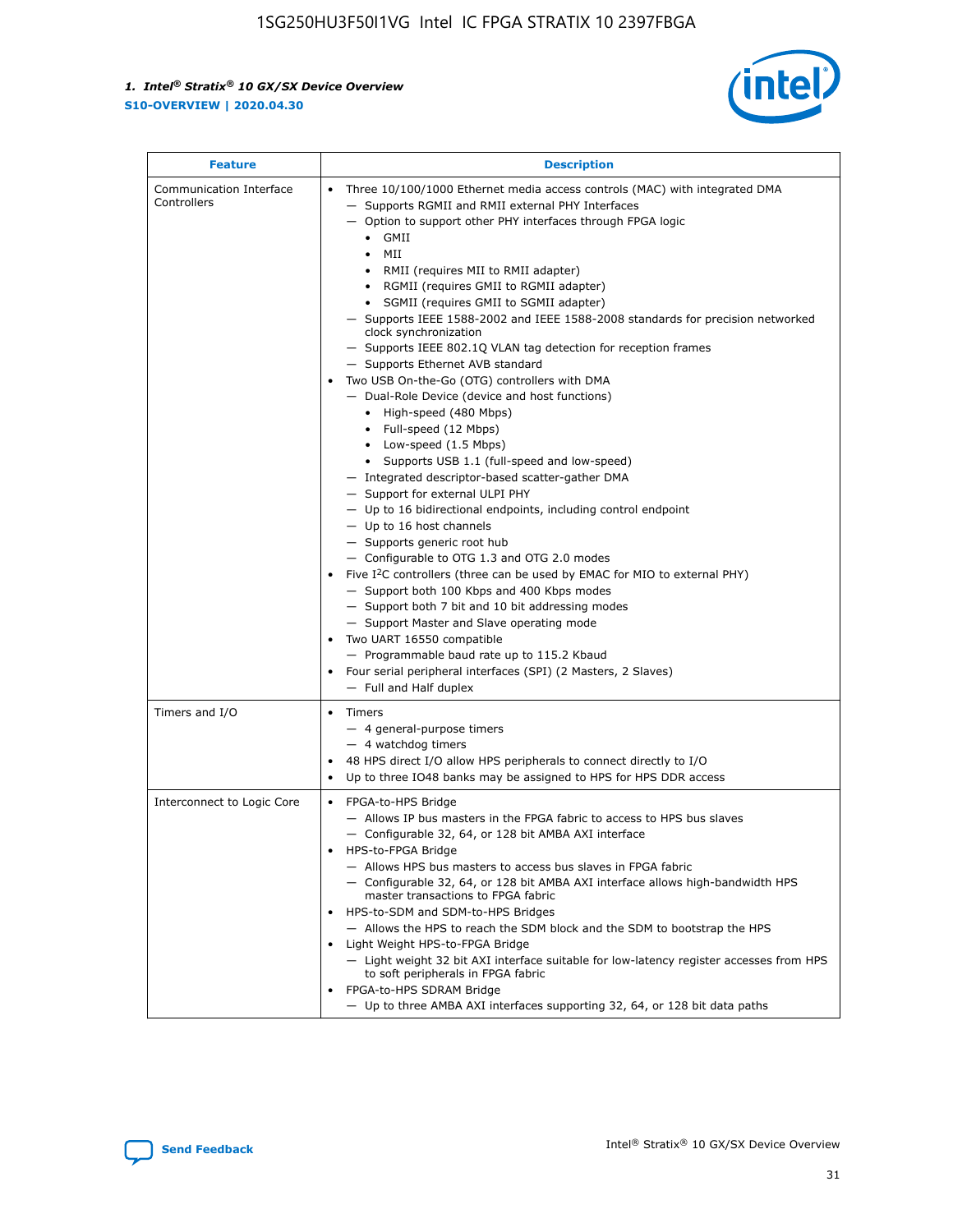

## **1.19. Power Management**

Intel Stratix 10 devices use the advanced Intel 14 nm tri-gate process technology, the all new Intel Hyperflex core architecture to enable Hyper-Folding, power gating, and several optional power reduction techniques to reduce total power consumption by as much as 70% compared to previous generation high-performance Stratix V devices.

Intel Stratix 10 standard power devices (-V) are SmartVID devices. The core voltage supplies (VCC and VCCP) for each SmartVID device must be driven by a PMBus voltage regulator dedicated to that Intel Stratix 10 device. Use of a PMBus voltage regulator for each SmartVID (-V) device is mandatory; it is not an option. A code is programmed into each SmartVID device during manufacturing that allows the PMBus voltage regulator to operate at the optimum core voltage to meet the device performance specifications.

With the new Intel Hyperflex core architecture, designs can run 2X faster than previous generation FPGAs. With 2X performance and same required throughput, architects can cut the data path width in half to save power. This optimization is called Hyper-Folding. Additionally, power gating reduces static power of unused resources in the FPGA by powering them down. The Intel Quartus Prime software automatically powers down specific unused resource blocks such as DSP and M20K blocks, at configuration time.

The optional power reduction techniques in Intel Stratix 10 devices include:

• **Available Low Static Power Devices**—Intel Stratix 10 devices are available with a fixed core voltage that provides lower static power than the SmartVID standard power devices, while maintaining device performance

Furthermore, Intel Stratix 10 devices feature Intel's low power transceivers and include a number of hard IP blocks that not only reduce logic resources but also deliver substantial power savings compared to soft implementations. In general, hard IP blocks consume up to 50% less power than the equivalent soft logic implementations.

## **1.20. Device Configuration and Secure Device Manager (SDM)**

All Intel Stratix 10 devices contain a Secure Device Manager (SDM), which is a dedicated triple-redundant processor that serves as the point of entry into the device for all JTAG and configuration commands. The SDM also bootstraps the HPS in SoC devices ensuring that the HPS can boot using the same security features that the FPGA devices have.

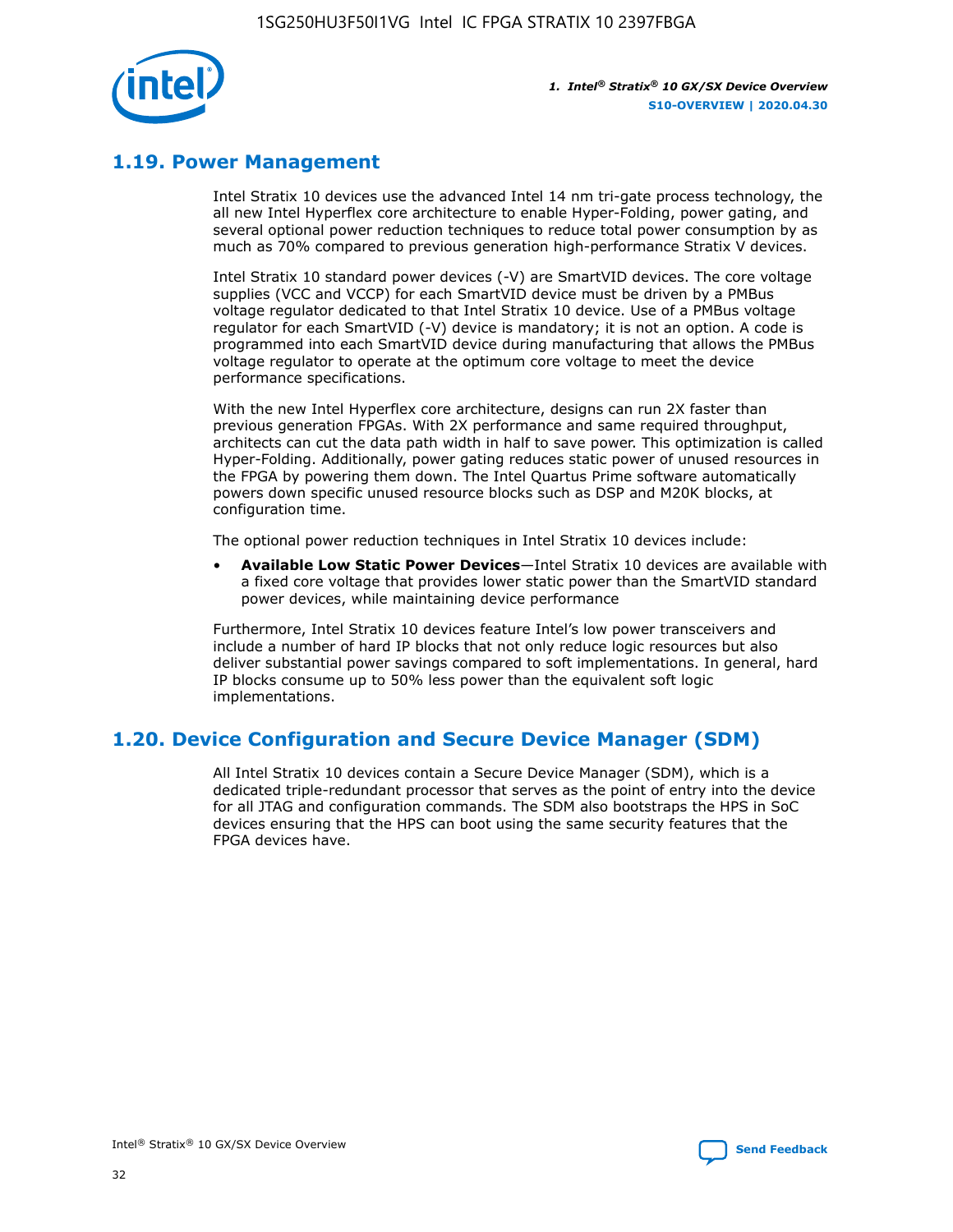





During configuration, Intel Stratix 10 devices are divided into logical sectors, each of which is managed by a local sector manager (LSM). The SDM passes configuration data to each of the LSMs across the on-chip configuration network. This allows the sectors to be configured independently, one at a time, or in parallel. This approach achieves simplified sector configuration and reconfiguration, as well as reduced overall configuration time due to the inherent parallelism. The same sector-based approach is used to respond to single-event upsets and security attacks.

While the sectors provide a logical separation for device configuration and reconfiguration, they overlay the normal rows and columns of FPGA logic and routing. This means there is no impact to the Intel Quartus Prime software place and route, and no impact to the timing of logic signals that cross the sector boundaries.

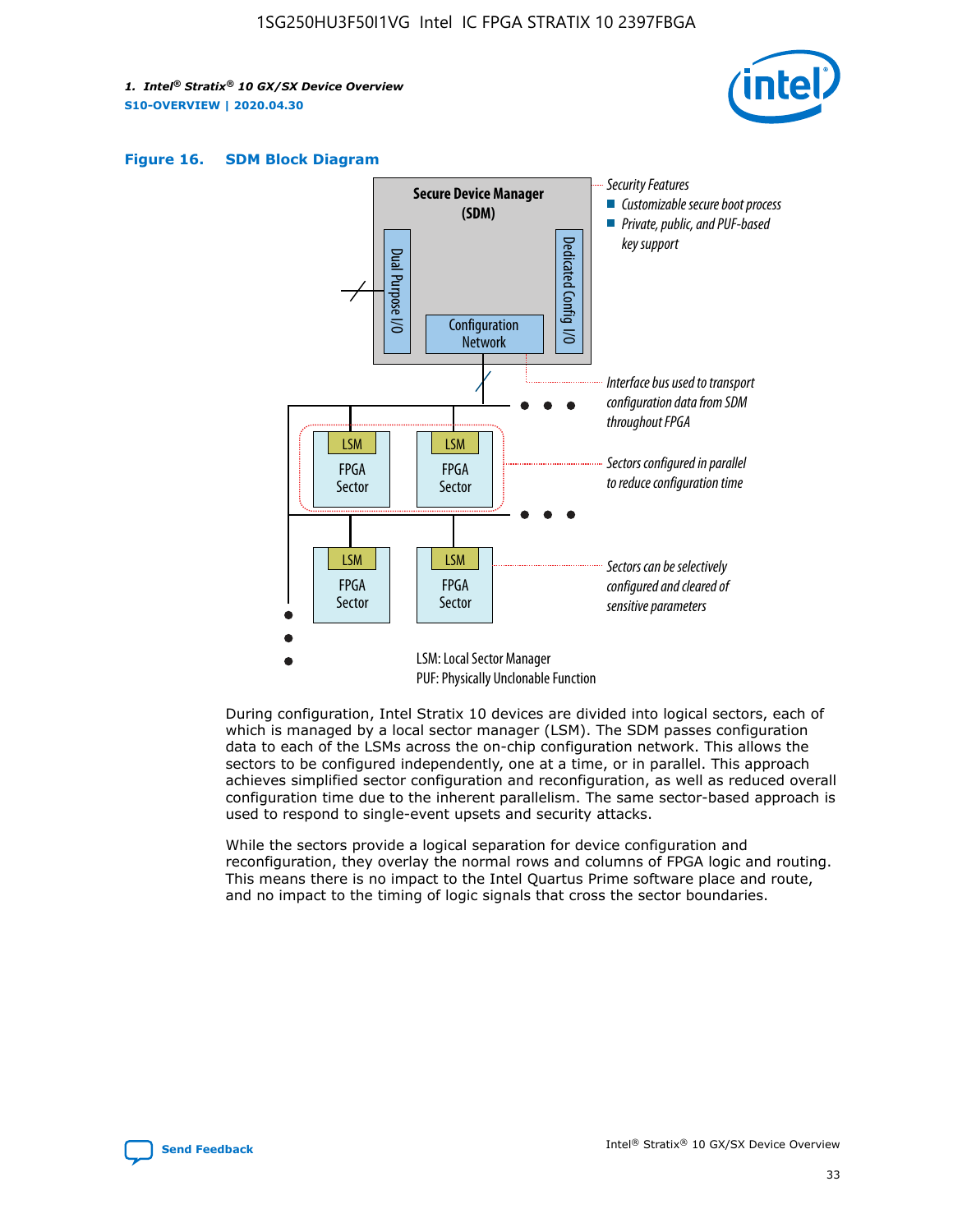

The SDM enables robust, secure, fully-authenticated device configuration. It also allows for customization of the configuration scheme, which can enhance device security. For configuration and reconfiguration, this approach offers a variety of advantages:

- Dedicated secure configuration manager
- Reduced device configuration time, because sectors are configured in parallel
- Updateable configuration process
- Reconfiguration of one or more sectors independent of all other sectors
- Zeroization of individual sectors or the complete device

The SDM also provides additional capabilities such as register state readback and writeback to support ASIC prototyping and other applications.

## **1.21. Device Security**

Building on top of the robust security features present in the previous generation devices, Intel Stratix 10 FPGAs and SoCs include a number of new and innovative security enhancements. These features are also managed by the SDM, tightly coupling device configuration and reconfiguration with encryption, authentication, key storage and anti-tamper services.

Security services provided by the SDM include:

- Bitstream encryption
- Multi-factor authentication
- Hard encryption and authentication acceleration; AES-256, SHA-256/384, ECDSA-256/384
- Volatile and non-volatile encryption key storage and management
- Boot code authentication for the HPS
- Physically Unclonable Function (PUF) service
- Updateable configuration process
- Secure device maintenance and upgrade functions
- Side channel attack protection
- Scripted response to sensor inputs and security attacks, including selective sector zeroization
- Readback, JTAG and test mode disable
- Enhanced response to single-event upsets (SEU)
- Black key provisioning
- Physical anti-tamper

See the *Intel Stratix 10 Device Security User Guide* for a complete list of all security features.

The SDM and associated security services provide a robust, multi-layered security solution for your Intel Stratix 10 design.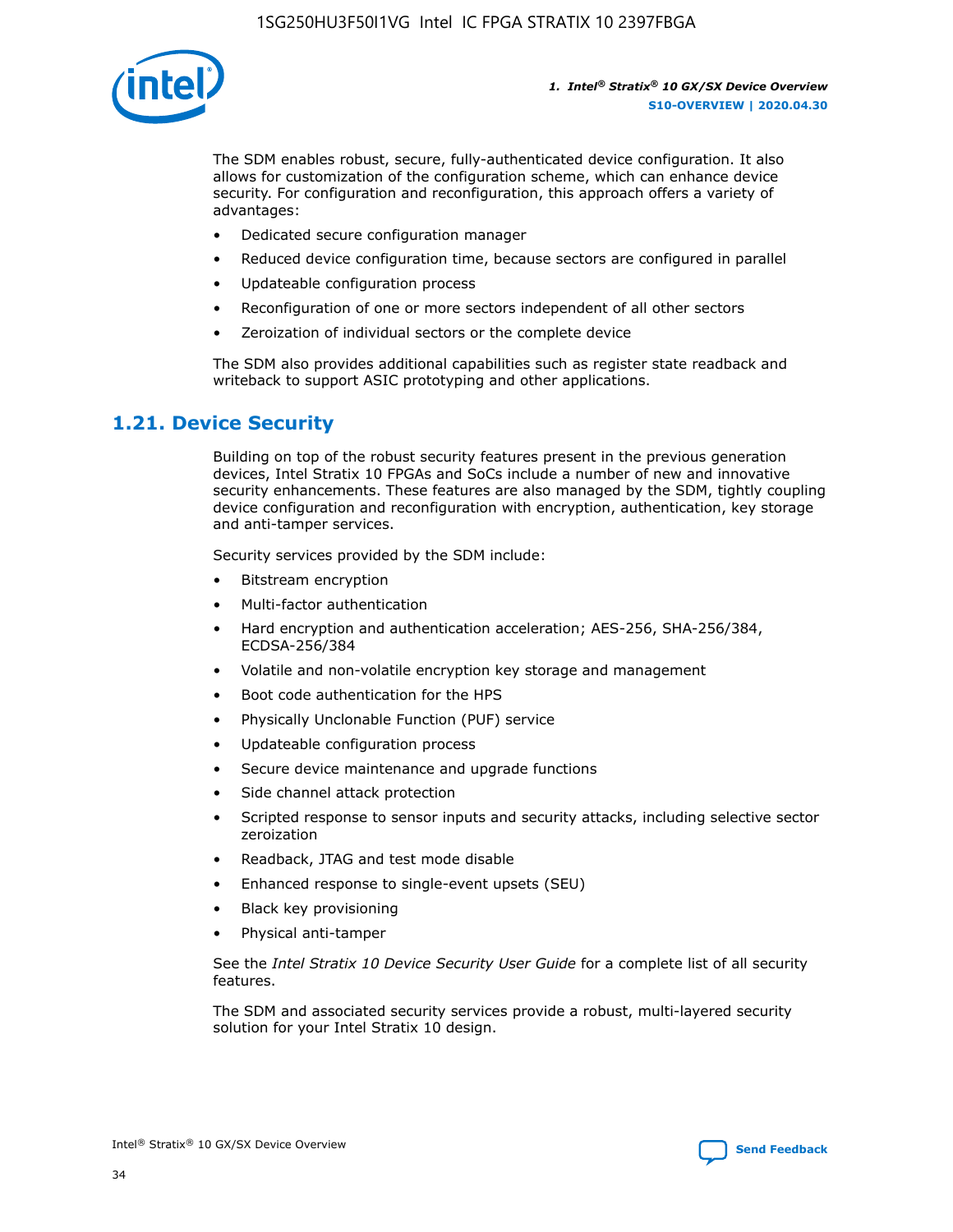

#### **Table 14. Device Security**

| <b>Intel Stratix 10 Family Variant</b> | <b>Bitstream Authentication</b> | <b>Advanced Security Features</b> <sup>(12)</sup> |  |
|----------------------------------------|---------------------------------|---------------------------------------------------|--|
| GX/SX                                  | All devices                     | -AS suffix part number required                   |  |

#### **Related Information**

- [My Intel Support](https://www.intel.com/content/www/us/en/programmable/my-intel/mal-home.html)
- [Intel Stratix 10 Device Security User Guide](https://www.intel.com/content/www/us/en/programmable/documentation/ndq1483601370898.html#wcd1483611014402)

## **1.22. Configuration via Protocol Using PCI Express**

Configuration via protocol using PCI Express allows the FPGA to be configured across the PCI Express bus, simplifying the board layout and increasing system integration. Making use of the embedded PCI Express hard IP operating in autonomous mode before the FPGA is configured, this technique allows the PCI Express bus to be powered up and active within the 100 ms time allowed by the PCI Express specification. Intel Stratix 10 devices also support partial reconfiguration across the PCI Express bus which reduces system down time by keeping the PCI Express link active while the device is being reconfigured.

## **1.23. Partial and Dynamic Reconfiguration**

Partial reconfiguration allows you to reconfigure part of the FPGA while other sections continue running. This capability is required in systems where uptime is critical, because it allows you to make updates or adjust functionality without disrupting services.

In addition to lowering power and cost, partial reconfiguration also increases the effective logic density by removing the necessity to place in the FPGA those functions that do not operate simultaneously. Instead, these functions can be stored in external memory and loaded as needed. This reduces the size of the required FPGA by allowing multiple applications on a single FPGA, saving board space and reducing power. The partial reconfiguration process is built on top of the proven incremental compile design flow in the Intel Quartus Prime design software

Dynamic reconfiguration in Intel Stratix 10 devices allows transceiver data rates, protocols and analog settings to be changed dynamically on a channel-by-channel basis while maintaining data transfer on adjacent transceiver channels. Dynamic reconfiguration is ideal for applications that require on-the-fly multiprotocol or multirate support. Both the PMA and PCS blocks within the transceiver can be reconfigured using this technique. Dynamic reconfiguration of the transceivers can be used in conjunction with partial reconfiguration of the FPGA to enable partial reconfiguration of both core and transceivers simultaneously.

## **1.24. Fast Forward Compile**

The innovative Fast Forward Compile feature in the Intel Quartus Prime software identifies performance bottlenecks in your design and provides detailed, step-by-step performance improvement recommendations that you can then implement. The Compiler reports estimates of the maximum operating frequency that can be achieved

<sup>(12)</sup> Contact My Intel Support for additional information.

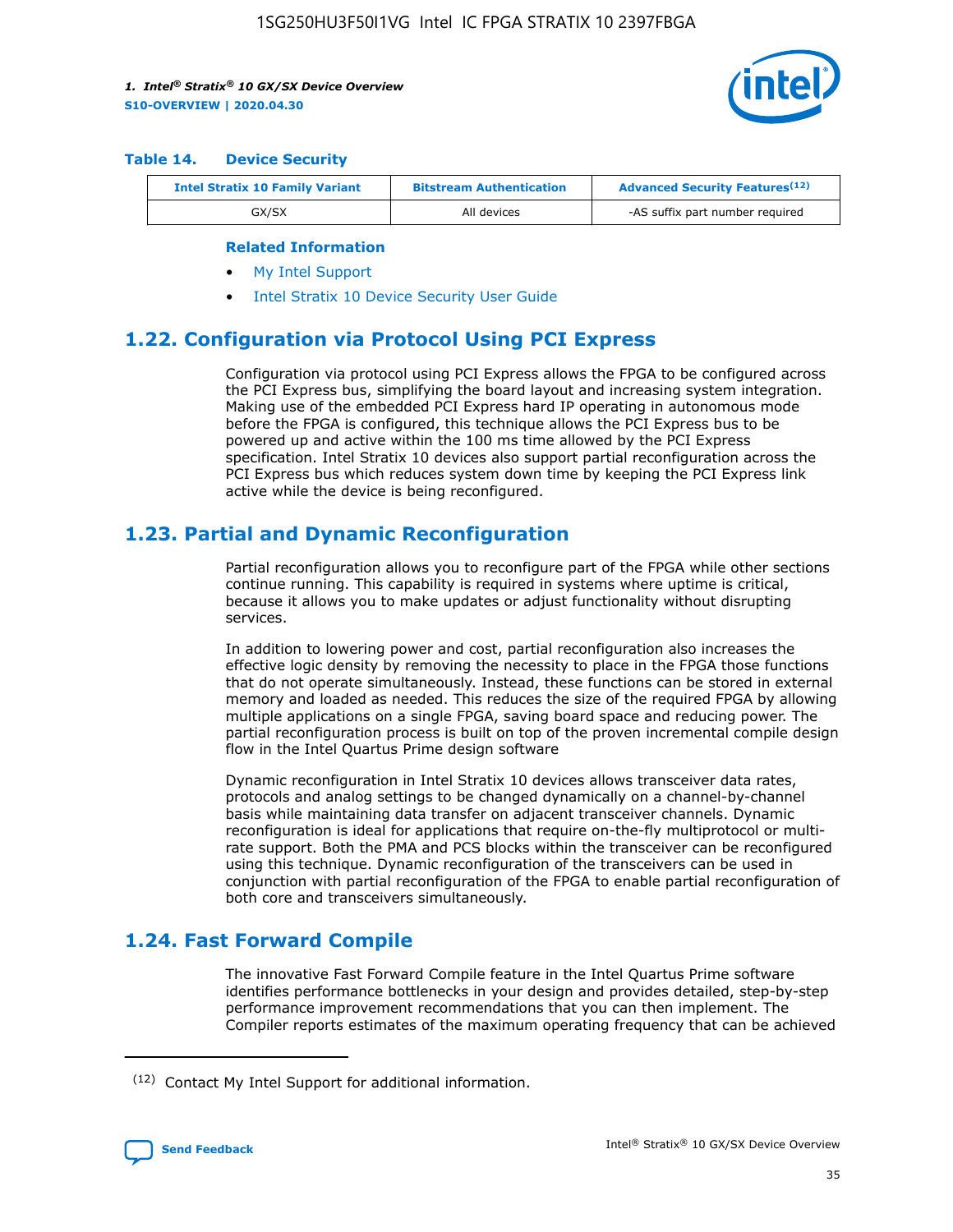

by applying the recommendations. As part of the new Hyper-Aware design flow, Fast Forward Compile maximizes the performance of your Intel Stratix 10 design and achieves rapid timing closure.

Previously, this type of optimization required multiple time-consuming design iterations, including full design re-compilation to determine the effectiveness of the changes. Fast Forward Compile enables you to make better decisions about where to focus your optimization efforts, and how to increase your design performance and throughput. This technique removes much of the guesswork of performance exploration, resulting in fewer design iterations and as much as 2X core performance gains for Intel Stratix 10 designs.

## **1.25. Single Event Upset (SEU) Error Detection and Correction**

Intel Stratix 10 FPGAs and SoCs offer robust SEU error detection and correction circuitry. The detection and correction circuitry includes protection for Configuration RAM (CRAM) programming bits and user memories. The CRAM is protected by a continuously running parity checker circuit with integrated ECC that automatically corrects one or two bit errors and detects higher order multibit errors.

The physical layout of the CRAM array is optimized to make the majority of multi-bit upsets appear as independent single-bit or double-bit errors which are automatically corrected by the integrated CRAM ECC circuitry. In addition to the CRAM protection, user memories also include integrated ECC circuitry and are layout optimized for error detection and correction.

The SEU error detection and correction hardware is supported by both soft IP and the Intel Quartus Prime software to provide a complete SEU mitigation solution. The components of the complete solution include:

- Hard error detection and correction for CRAM and user M20K memory blocks
- Optimized physical layout of memory cells to minimize probability of SEU
- Sensitivity processing soft IP that reports if CRAM upset affects a used or unused bit
- Fault injection soft IP with the Intel Quartus Prime software support that changes state of CRAM bits for testing purposes
- Hierarchy tagging in the Intel Quartus Prime software
- Triple Mode Redundancy (TMR) used for the Secure Device Manager and critical on-chip state machines

In addition to the SEU mitigation features listed above, the Intel 14 nm tri-gate process technology used for Intel Stratix 10 devices is based on FinFET transistors which have reduced SEU susceptibility versus conventional planar transistors.

## **1.26. Document Revision History for the Intel Stratix 10 GX/SX Device Overview**

| <b>Document</b><br><b>Version</b> | <b>Changes</b>             |
|-----------------------------------|----------------------------|
| 2020.04.30                        | Made the following change: |
|                                   | continued                  |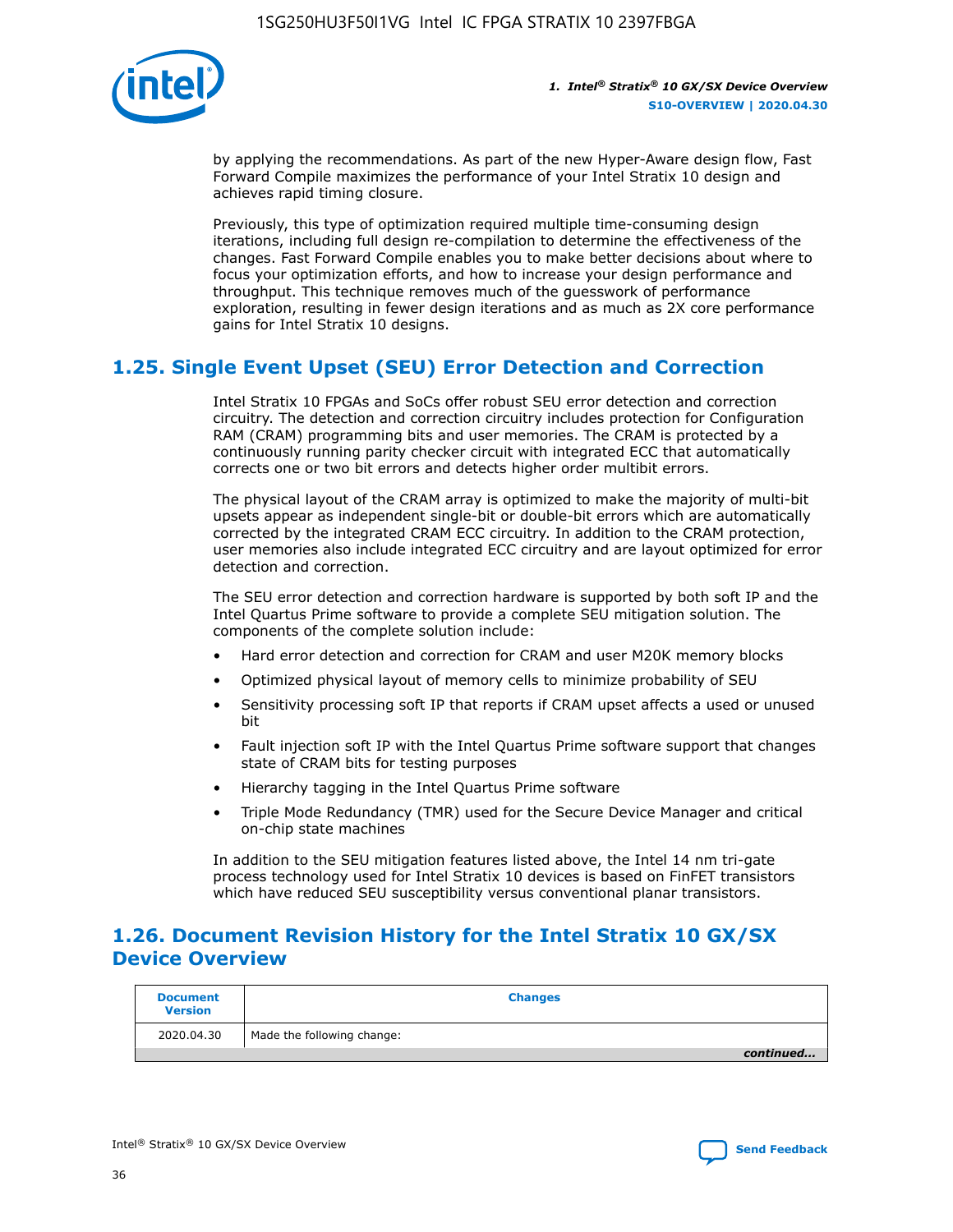

| <b>Document</b><br><b>Version</b> | <b>Changes</b>                                                                                                                                                                                                                                                                                                                                                                                                                                                                                                                                                                                                                                                                                                                                                                                                                                                                                                                                                                                              |
|-----------------------------------|-------------------------------------------------------------------------------------------------------------------------------------------------------------------------------------------------------------------------------------------------------------------------------------------------------------------------------------------------------------------------------------------------------------------------------------------------------------------------------------------------------------------------------------------------------------------------------------------------------------------------------------------------------------------------------------------------------------------------------------------------------------------------------------------------------------------------------------------------------------------------------------------------------------------------------------------------------------------------------------------------------------|
|                                   | Added the GX 10M variant.                                                                                                                                                                                                                                                                                                                                                                                                                                                                                                                                                                                                                                                                                                                                                                                                                                                                                                                                                                                   |
| 2020.03.24                        | Made the following changes:<br>Added advanced security (-AS) devices.<br>Added level shifter details for the Intel Stratix 10 SX/GX 400 device.                                                                                                                                                                                                                                                                                                                                                                                                                                                                                                                                                                                                                                                                                                                                                                                                                                                             |
| 2019.08.19                        | Made the following changes:<br>Added composition details for the leaded and lead-free contact device options.<br>$\bullet$<br>Updated the I/O PLL counts.                                                                                                                                                                                                                                                                                                                                                                                                                                                                                                                                                                                                                                                                                                                                                                                                                                                   |
| 2019.02.15                        | Made the following changes:<br>Changed the number of included logic elements globally.<br>$\bullet$<br>Removed logic density 450, logic density 550, and package code 48 from the "Sample Ordering<br>$\bullet$<br>Code and Available Options for Intel Stratix 10 Devices" figure.<br>Updated description of the higher density in the "Innovations in Intel Stratix 10 FPGAs and SoCs"<br>section.<br>Updated description of the general purpose I/Os in the "Intel Stratix 10 FPGA and SoC Common<br>$\bullet$<br>Device Features" table.<br>Removed support for LPDDR3 globally.<br>Updated the "Intel Stratix 10 FPGA and SoC Architecture Block Diagram" figure.<br>$\bullet$<br>Updated the "Intel Stratix 10 GX/SX FPGA and SoC Family Plan-FPGA Core (part 1)" table.<br>$\bullet$<br>Updated the "Intel Stratix 10 GX/SX FPGA and SoC Family Plan-Interconnects, PLLs and Hard IP<br>(part 2)" table.<br>Updated and merged the "Intel Stratix 10 GX/SX FPGA and SoC Family Package Plan" tables. |
| 2018.08.08                        | Made the following changes:<br>Changed the specs for QDRII+ and QDRII+ Xtreme and added specs for QDRIV in the "External<br>$\bullet$<br>Memory Interface Performance" table.<br>Updated description of the power options in the "Sample Ordering Code and Available Options for<br>Intel Stratix 10 Devices" figure.<br>Changed the description of the technology and power management features in the "Intel Stratix 10<br>FPGA and SoC Common Device Features" table.<br>Changed the description of SmartVID in the "Power Management" section.<br>Changed the direction arrow from the coefficient registers block in the "DSP Block: High Precision<br>$\bullet$<br>Fixed Point Mode" figure.                                                                                                                                                                                                                                                                                                          |
| 2017.10.30                        | Made the following changes:<br>Removed the embedded eSRAM feature globally.<br>$\bullet$<br>Removed the Low Power (VID) and Military operating temperature options, and package code 53<br>$\bullet$<br>from the "Sample Ordering Code and Available Options for Stratix 10 Devices" figure.<br>Changed the Maximum transceiver data rate (chip-to-chip) specification for L-Tile devices in the<br>"Key Features of Intel Stratix 10 Devices Compared to Stratix V Devices" table.                                                                                                                                                                                                                                                                                                                                                                                                                                                                                                                         |
| 2016.10.31                        | Made the following changes:<br>• Changed the number of available transceivers to 96, globally.<br>Changed the single-precision floating point performance to 10 TFLOP, globally.<br>Changed the maximum datarate to 28.3 Gbps, globally.<br>٠<br>Changed some of the features listed in the "Stratix 10 GX/SX Device Overview" section.<br>$\bullet$<br>Changed descriptions for the GX and SX devices in the "Stratix 10 Family Variants" section.<br>$\bullet$<br>Changed the "Sample Ordering Code and Available Options for Stratix 10 Devices" figure.<br>Changed the features listed in the "Key Features of Stratix 10 Devices Compared to Stratix V<br>Devices" table.<br>Changed the descriptions of the following areas of the "Stratix 10 FPGA and SoC Common Device<br>Features" table:<br>- Transceiver hard IP<br>- Internal memory blocks<br>- Core clock networks<br>- Packaging<br>Reorganized and updated all tables in the "Stratix 10 FPGA and SoC Family Plan" section.                |
|                                   | continued                                                                                                                                                                                                                                                                                                                                                                                                                                                                                                                                                                                                                                                                                                                                                                                                                                                                                                                                                                                                   |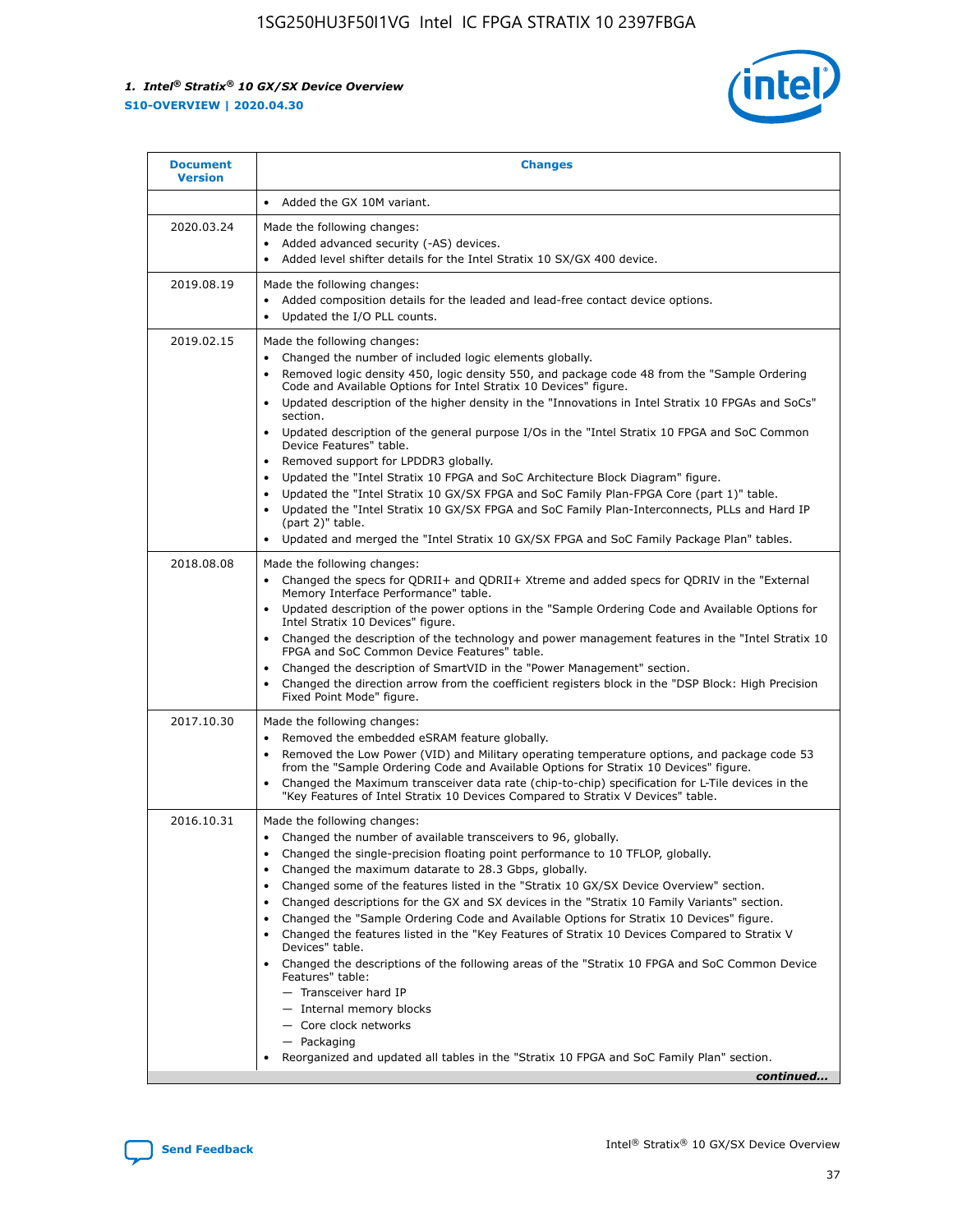

| <b>Document</b><br><b>Version</b> | <b>Changes</b>                                                                                                                                                                                                                                                                                                                                                                                                                                                                                                                                                                                                                                                                                                                                                                                                                                                                                                                                                                                     |
|-----------------------------------|----------------------------------------------------------------------------------------------------------------------------------------------------------------------------------------------------------------------------------------------------------------------------------------------------------------------------------------------------------------------------------------------------------------------------------------------------------------------------------------------------------------------------------------------------------------------------------------------------------------------------------------------------------------------------------------------------------------------------------------------------------------------------------------------------------------------------------------------------------------------------------------------------------------------------------------------------------------------------------------------------|
|                                   | Removed the "Migration Between Arria 10 FPGAs and Stratix 10 FPGAs" section.<br>Removed footnotes from the "Transceiver PCS Features" table.<br>Changed the HMC description in the "External Memory and General Purpose I/O" section.<br>Changed the number of fPLLs in the "Fractional Synthesis PLLs and I/O PLLs" section.<br>Clarified HMC data width support in the "Key Features of the Stratix 10 HPS" table.<br>Changed the description in the "Internal Embedded Memory" section.<br>Changed the datarate for the Standard PCS and SDI PCS features in the "Transceiver PCS Features"<br>table.<br>Added a note to the "PCI Express Gen1/Gen2/Gen3 Hard IP" section.<br>Updated the "Key Features of the Stratix 10 HPS" table.<br>Changed the description for the Cache coherency unit in the "Key Features of the Stratix 10 HPS"<br>table.<br>Changed the description for the external SDRAM and Flash memory interfaces for HPS in the "Key<br>Features of the Stratix 10 HPS" table. |
| 2015.12.04                        | Initial release.                                                                                                                                                                                                                                                                                                                                                                                                                                                                                                                                                                                                                                                                                                                                                                                                                                                                                                                                                                                   |